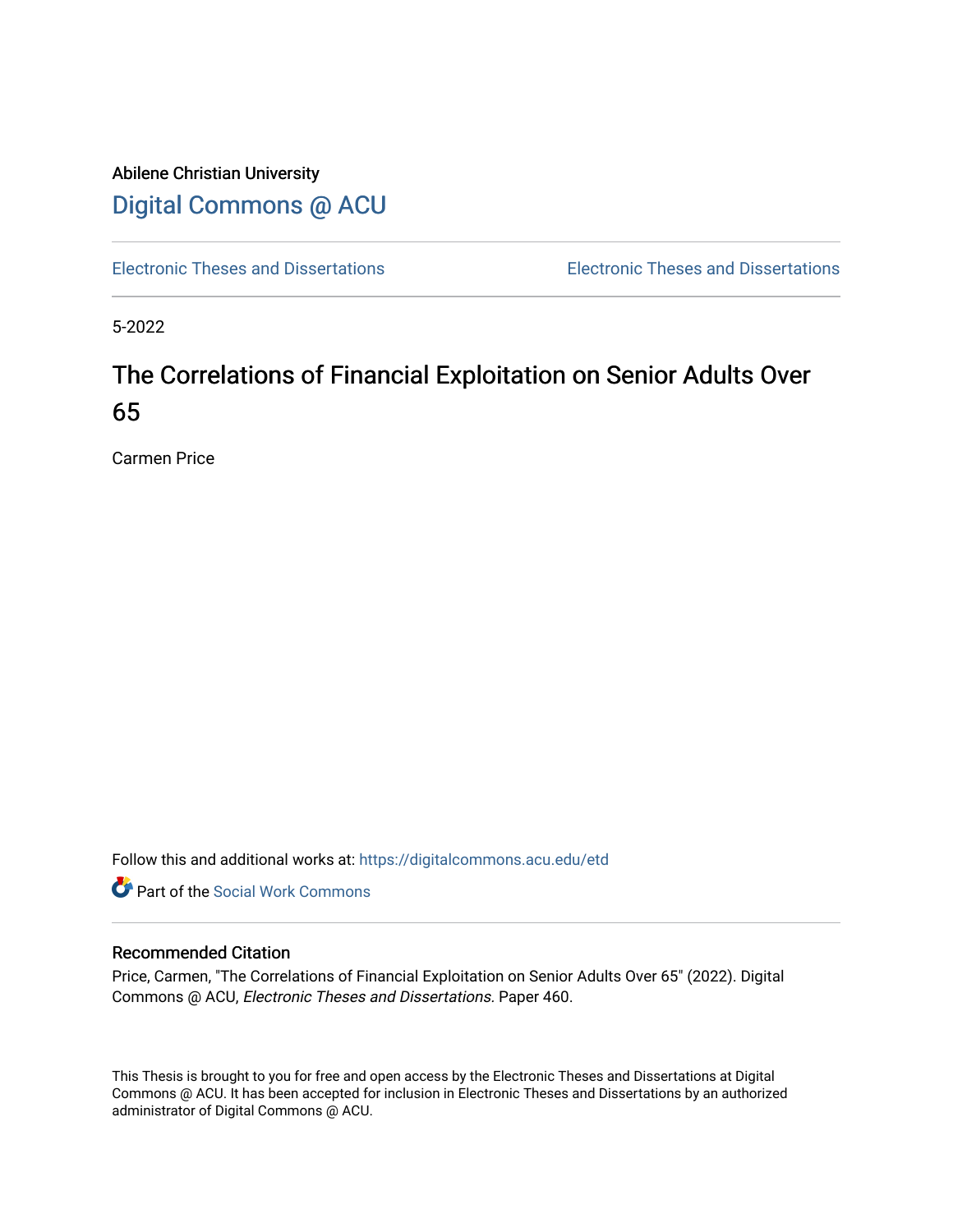# ABSTRACT

With the increase in people over the age of 65, the need for education about elder abuse and intervention in confirmed cases has become a priority for service providers, including social workers. The purpose of this study is to bring awareness to the different circumstances attributing to a senior adult over the age of 65 becoming a victim of elder abuse or financial exploitation. This exploratory descriptive study gathered data from the Texas Department of Family and Protective Services Open Data Portal and the 2020 U.S. Census Bureau. Various analyses were conducted to determine what may cause someone to be a victim of abuse. Factors such as socioeconomic status, ethnic or cultural backgrounds, and perpetrator relationship are considered in the analysis of the data. The results show that there is no correlation between socioeconomic status and incidents of elder abuse. Ethnicity and the perpetrator's relationship to the victim showed to be higher contributing factors to elder abuse. The results of the study indicate that education for adults over the age of 65 is key to preventing elder abuse and financial exploitation.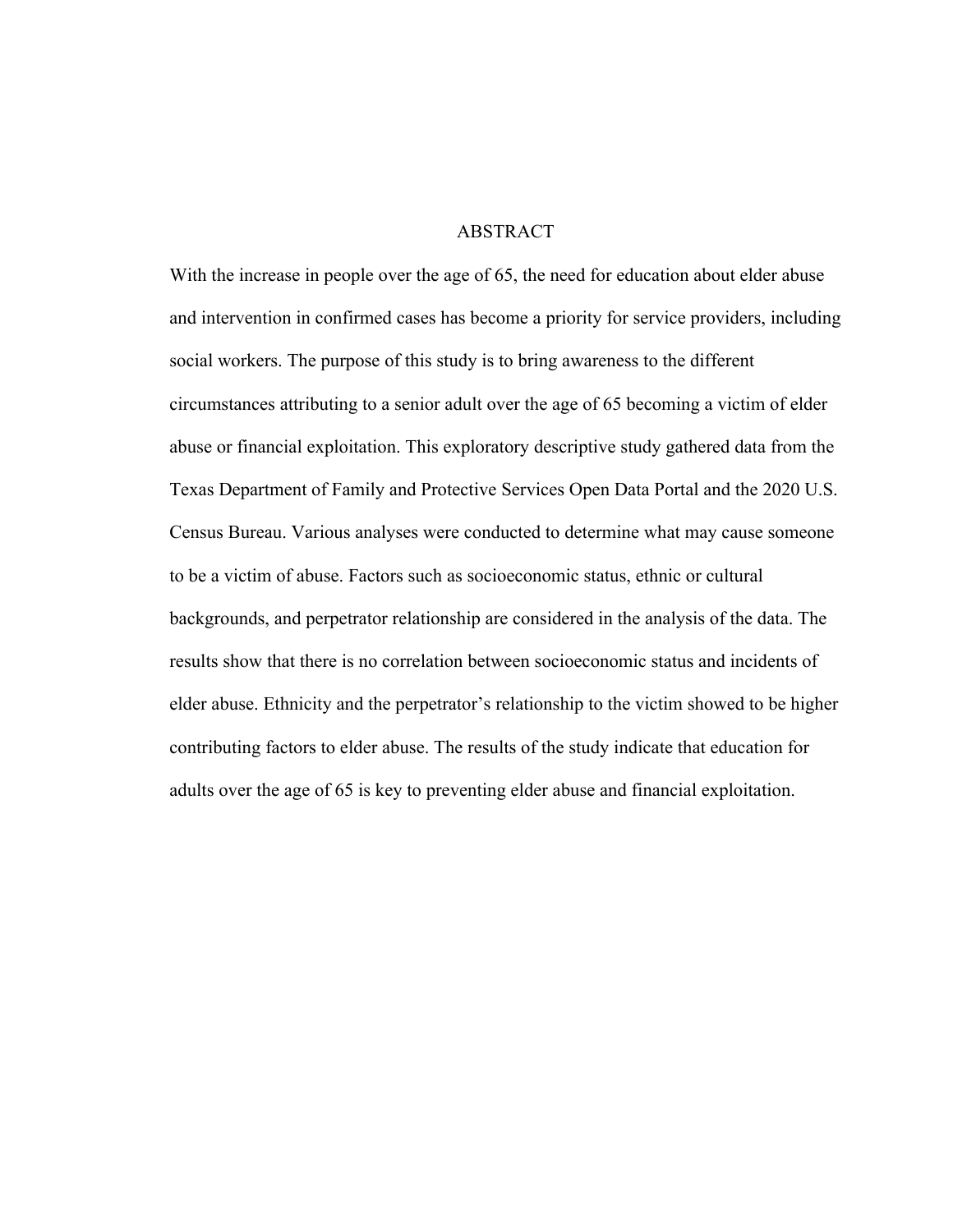The Correlations of Financial Exploitation on Senior Adults Over 65

A Thesis

Presented to

The Faculty of the School of Social Work

Abilene Christian University

In Partial Fulfillment

Of the Requirements for the Degree

Master of Science in Social Work

By

Carmen Price

May 2022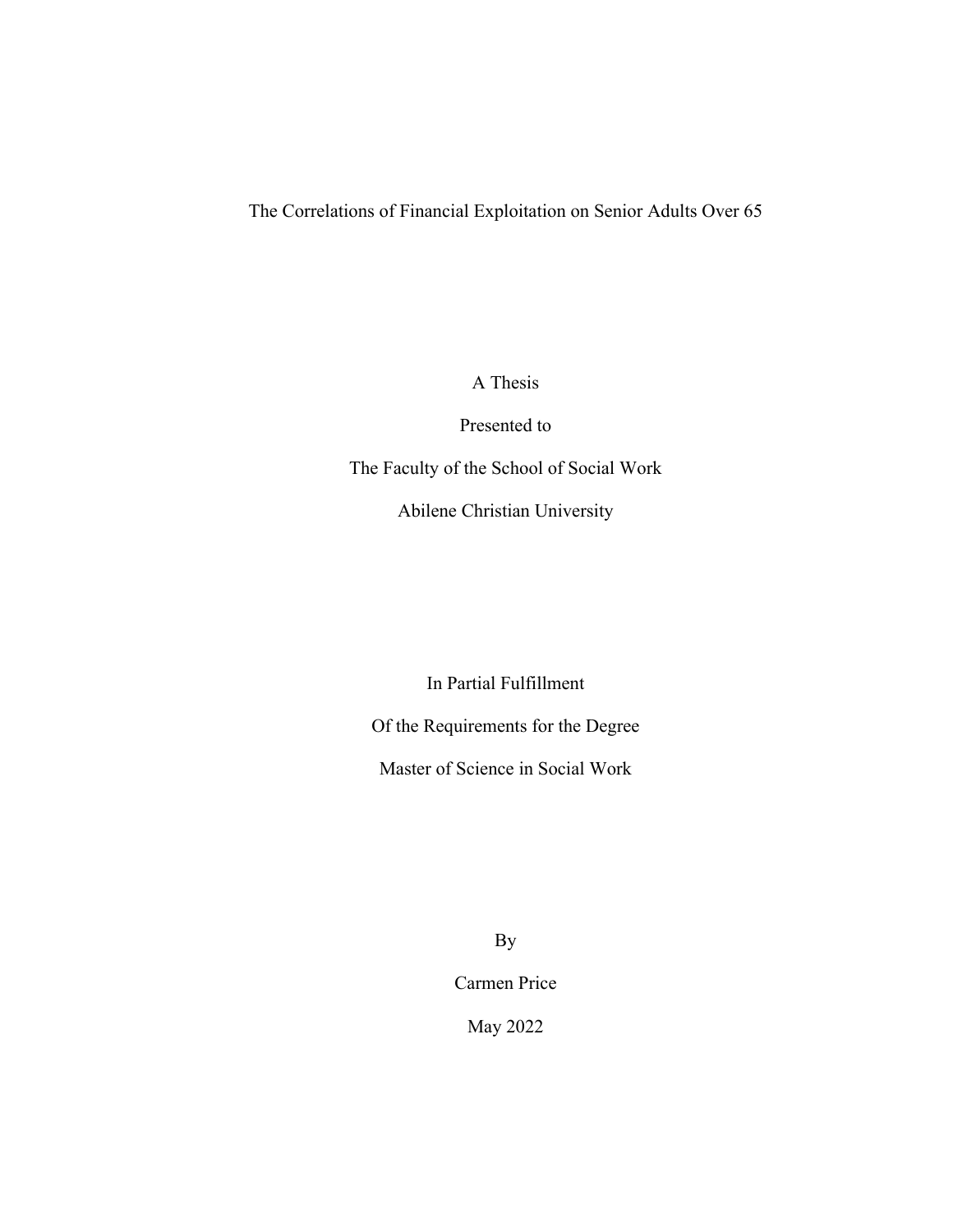This thesis, directed and approved by the committee for the thesis candidate Carmen Price, has been accepted by the Office of Graduate Programs of Abilene Christian University in partial fulfillment of the requirements for the degree

Master of Science in Social Work

Assistant Provost for Residential Graduate Programs

Date

Thesis Committee

Dr. Tom Winter, Chair

Dr. Malcolm Scott

 $141$ ىسا

Melissa Whitaker

τģ

Payl'Naredo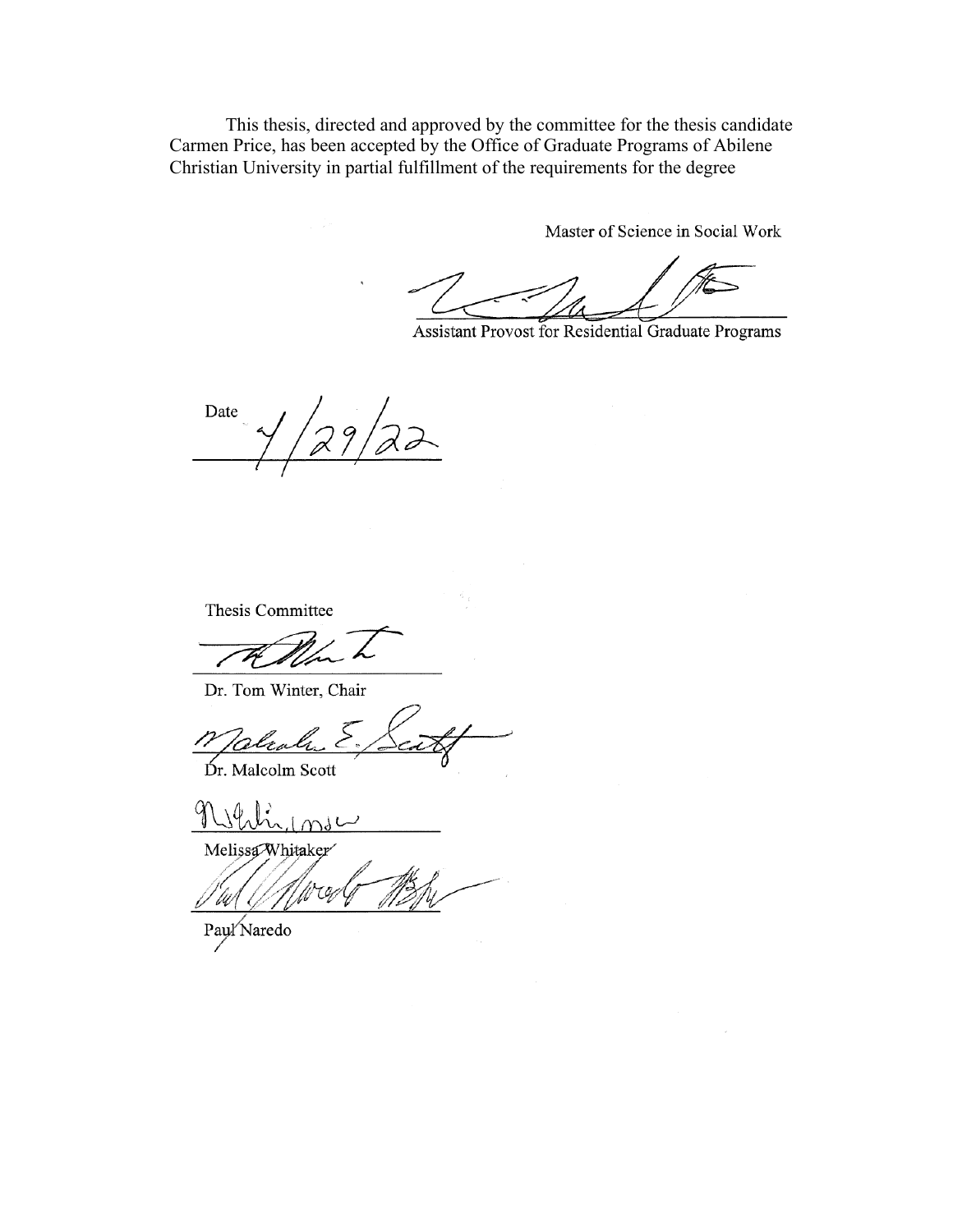This thesis is dedicated to Shane, Michael, Emylee, Ben, Jessica, Tim, Allen, Kaye, and Joe. I am so thankful for your words of encouragement, your guidance, love, and prayers to support me along this journey. Thank you for helping me reach my goal!

Shane, I am so blessed by your love and encouragement to me as I traveled the education road again. You have always been supportive of me through everything I want to accomplish. Thank you for being there through the tears, late nights, rants, and being my sounding board when necessary. I would not be graduating if it were not for your support.

Love you!

To Dr. Neal Coates, my friend, colleague, and supervisor. Words cannot express the gratitude I have for you allowing me to complete this master's program. While this year has been difficult, we persevered. Thank you for your encouraging words, dry humor, jokes, and overall belief that this was attainable.

To Dr. Tom Winter, my professor, thesis chair, and friend. Thank you for your patience as I learned to navigate this thesis world. Your calm approach to my unending questions was so encouraging. Thank you for keeping me grounded and persevering to help me see the end result. Thank you!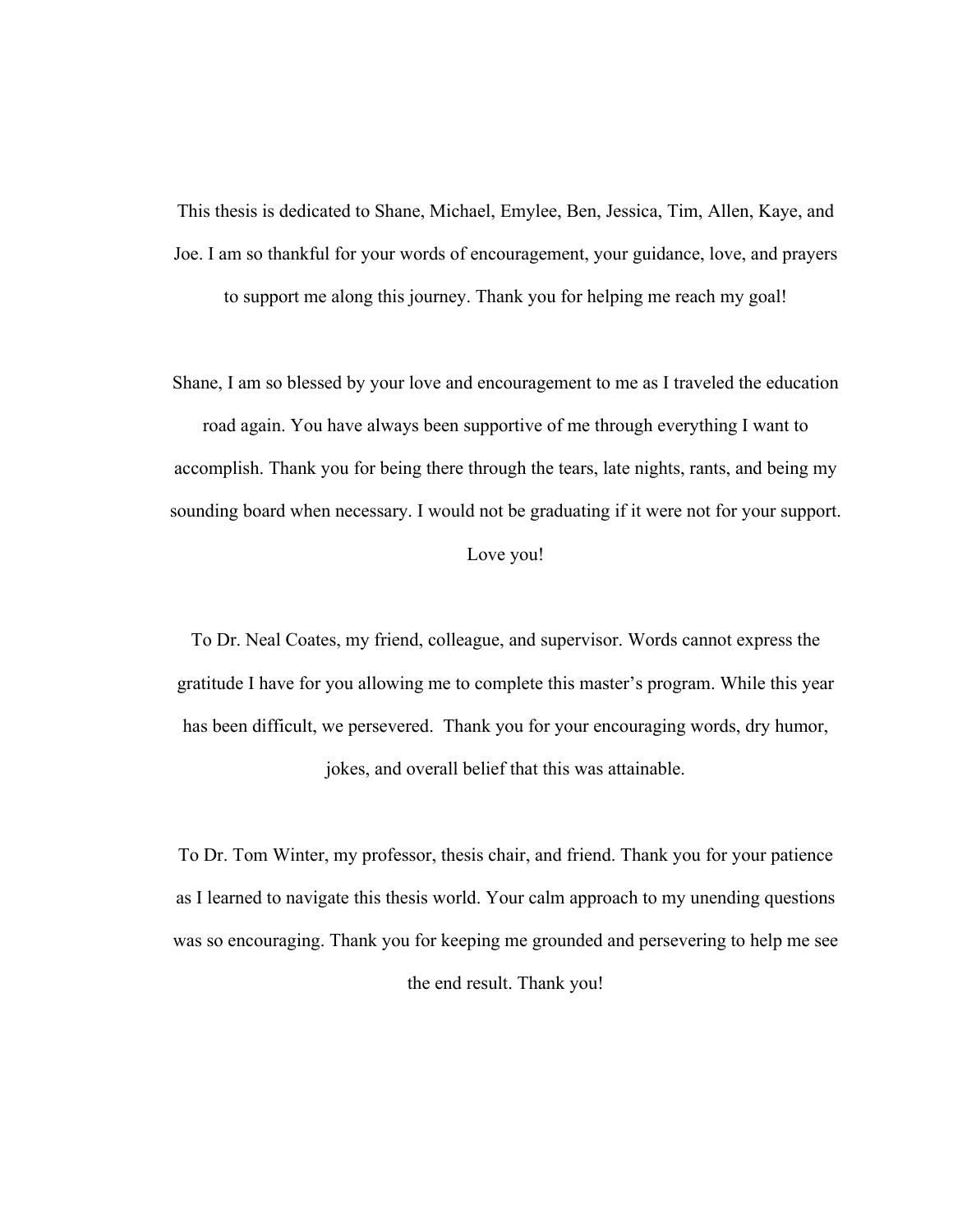# ACKNOWLEDGMENTS

I would like to thank my supervisors Paul Naredo and Melissa Whitaker with Adult Protective Services as well as the caseworkers at the Abilene office for supporting me along this journey.

I would also like to thank my thesis committee, Dr. Tom Winter, Dr. Malcolm Scott, Melissa Whitaker, and Paul Naredo for their encouragement and feedback on this thesis.

A special thank you to Melinda Isbell, Librarian and Director of Public and Reference Services at the ACU Brown Library. Your patience and encouraging words have strengthened me this past year. Your support has been amazing!

To Elizabeth Miller, Assistant Director, ACU Writing Center. Thank you for meeting with me every week. Your feedback was greatly appreciated.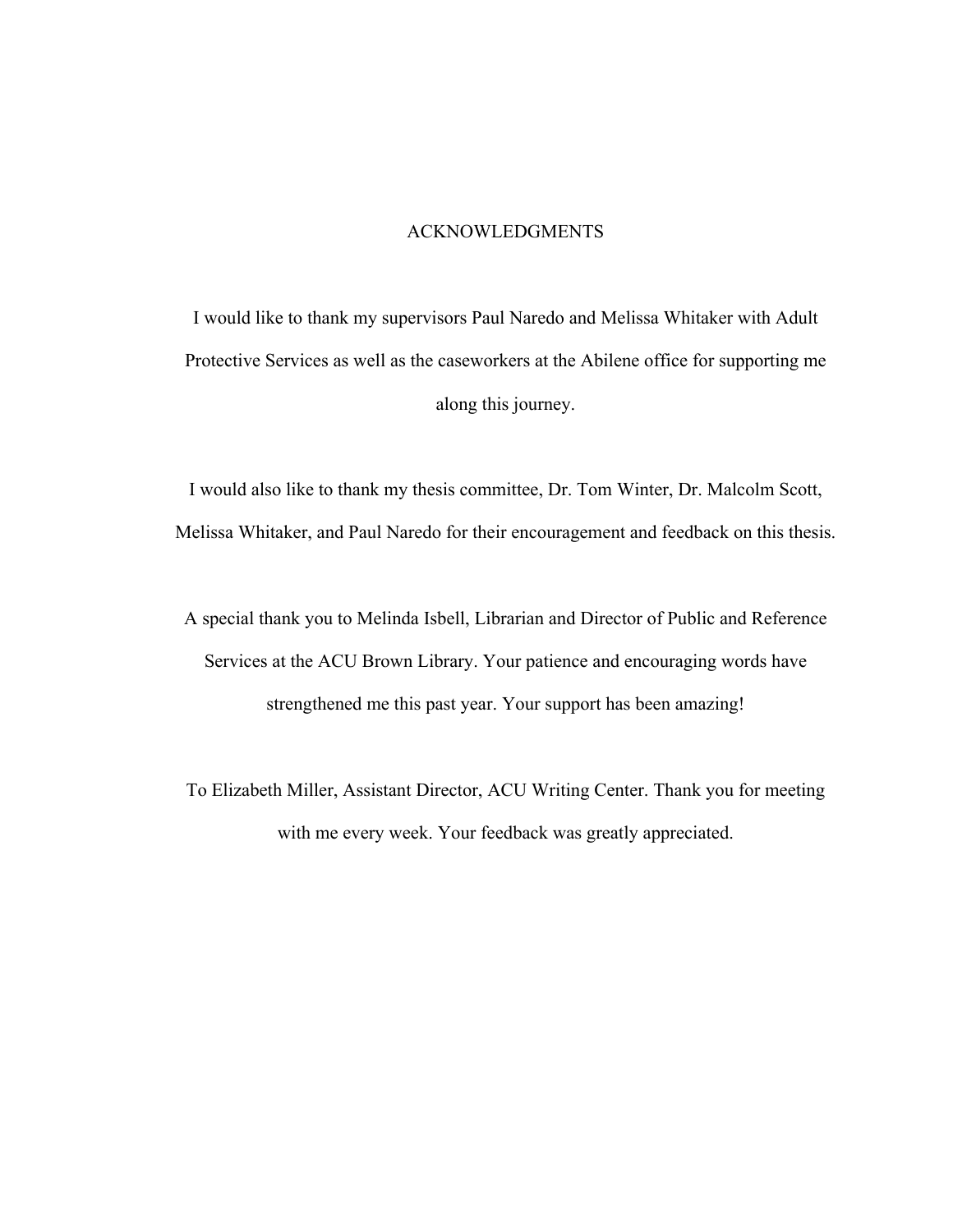© Copyright by Carmen Price (2022)

All Rights Reserved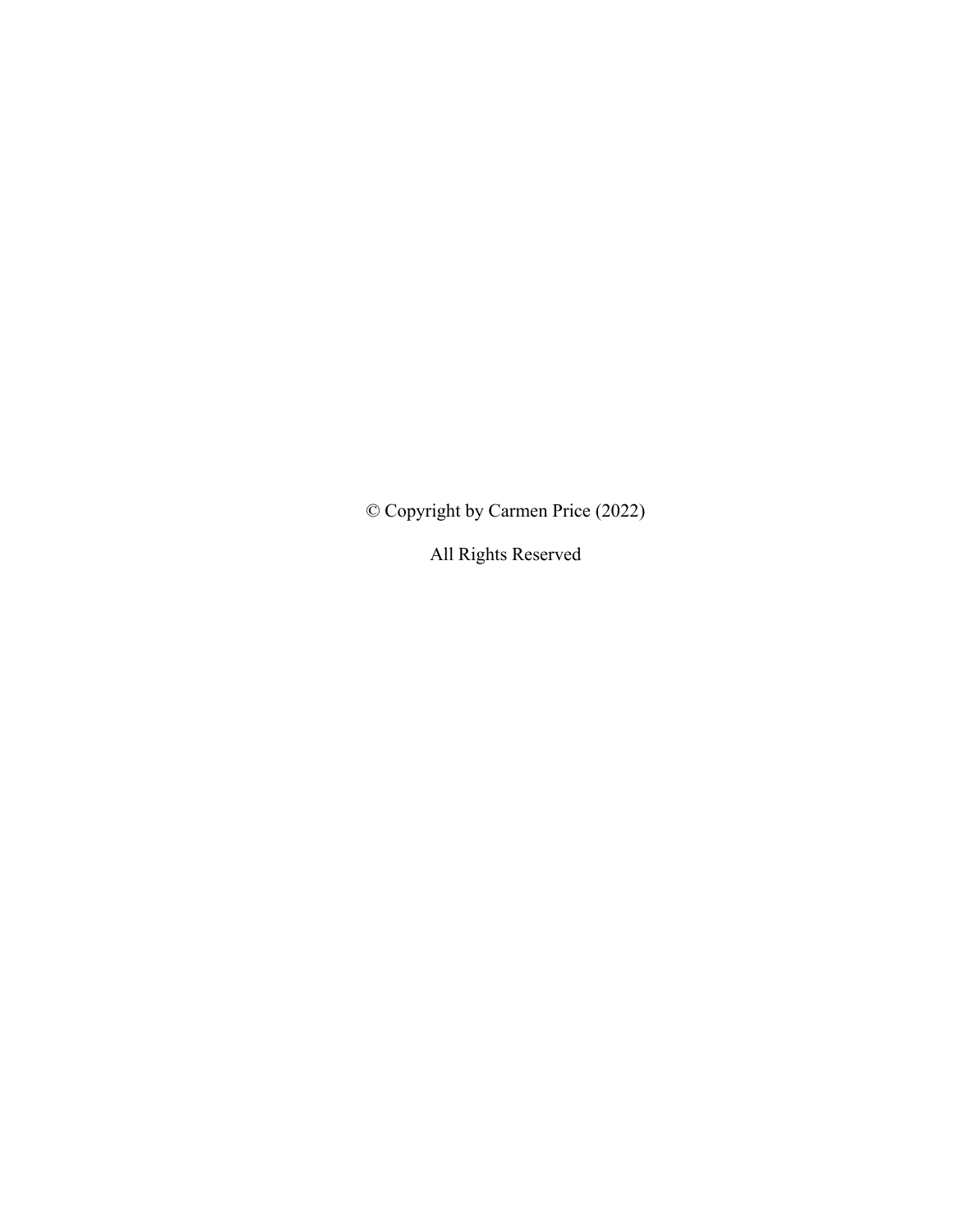# **TABLE OF CONTENTS**

| $\mathbf{I}$ . |                                                                      |
|----------------|----------------------------------------------------------------------|
|                |                                                                      |
|                |                                                                      |
| II.            |                                                                      |
|                |                                                                      |
|                |                                                                      |
|                |                                                                      |
|                |                                                                      |
|                |                                                                      |
|                |                                                                      |
|                | Psychological Factors that May Increase Risk of Elder Mistreatment12 |
|                |                                                                      |
|                |                                                                      |
|                |                                                                      |
|                |                                                                      |
|                | Educational Opportunities to Help Prevent Financial Elder Abuse  16  |
|                |                                                                      |
|                |                                                                      |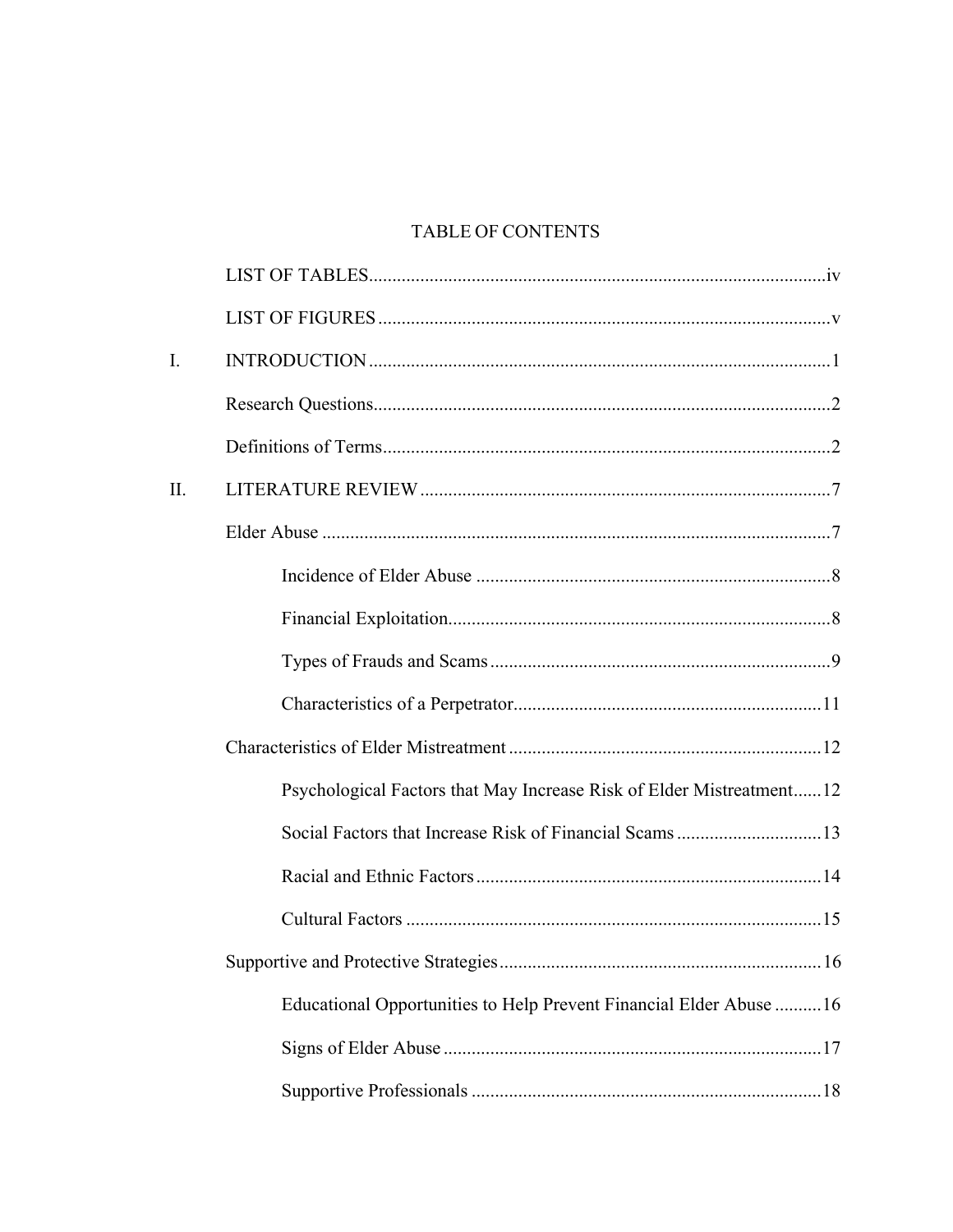|      | Social Workers Help Lower Risk of Elder Mistreatment19 |  |
|------|--------------------------------------------------------|--|
|      |                                                        |  |
|      |                                                        |  |
| III. |                                                        |  |
|      |                                                        |  |
|      |                                                        |  |
|      |                                                        |  |
|      |                                                        |  |
|      |                                                        |  |
| IV.  |                                                        |  |
|      |                                                        |  |
|      |                                                        |  |
|      |                                                        |  |
|      |                                                        |  |
|      |                                                        |  |
|      |                                                        |  |
|      |                                                        |  |
|      |                                                        |  |
|      |                                                        |  |
|      |                                                        |  |
|      |                                                        |  |
|      |                                                        |  |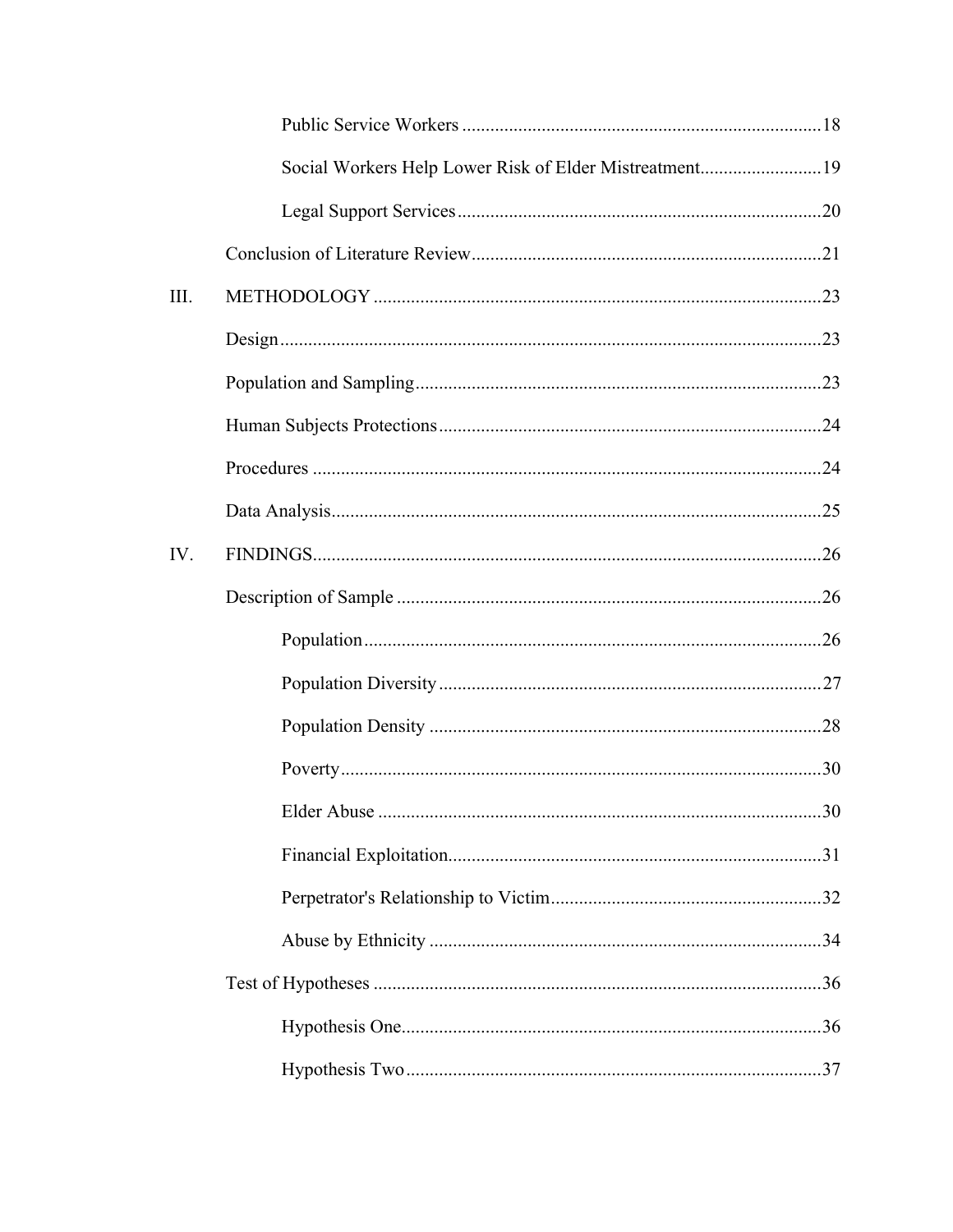| V.  |                                                                         |  |
|-----|-------------------------------------------------------------------------|--|
|     |                                                                         |  |
|     |                                                                         |  |
|     |                                                                         |  |
|     |                                                                         |  |
|     |                                                                         |  |
| VI. |                                                                         |  |
|     |                                                                         |  |
|     |                                                                         |  |
|     |                                                                         |  |
|     |                                                                         |  |
|     |                                                                         |  |
|     |                                                                         |  |
|     | APPENDIX B: Emergency Department Elder Mistreatment Assessment Tool for |  |
|     |                                                                         |  |
|     |                                                                         |  |
|     |                                                                         |  |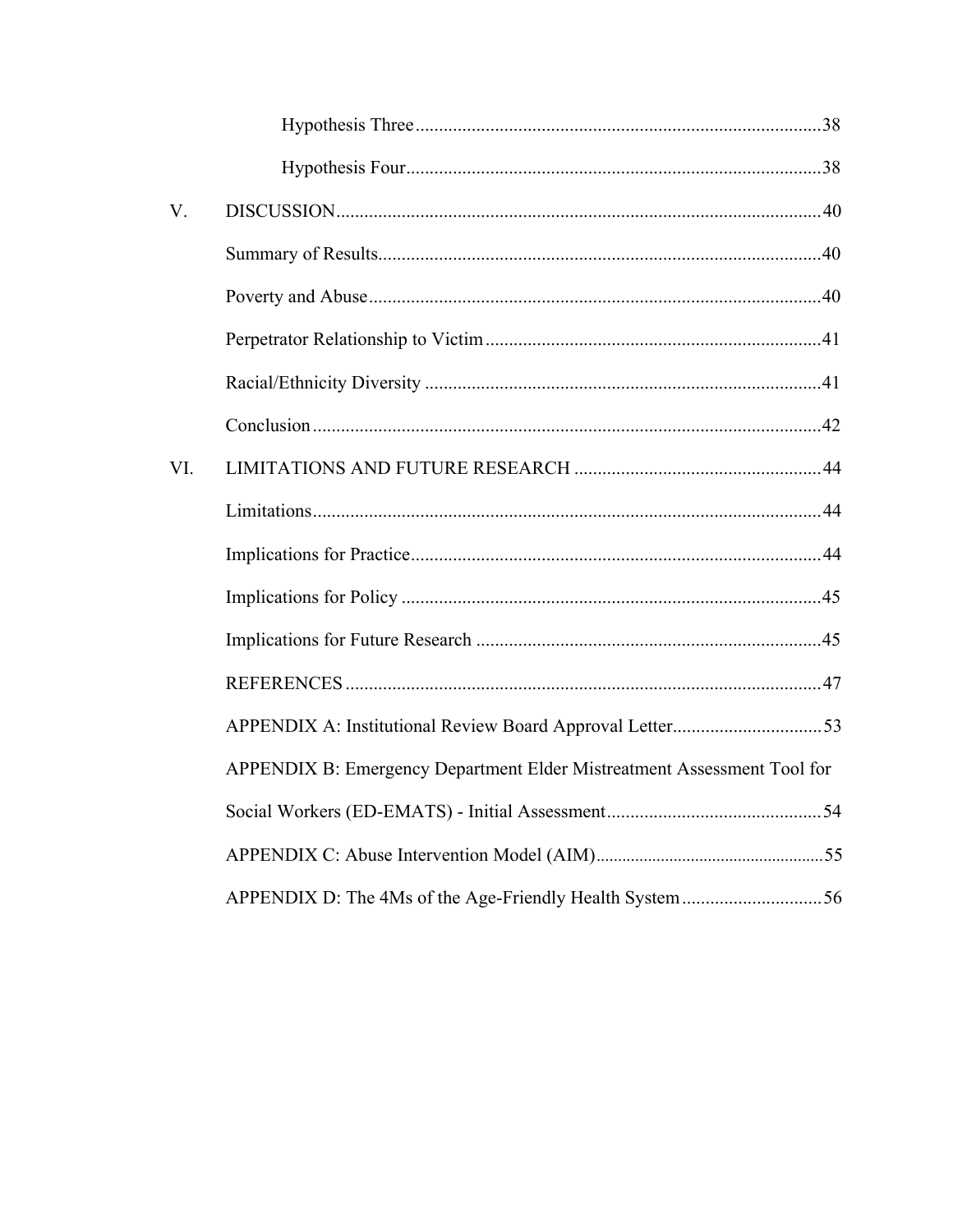# LIST OF TABLES

| 3. Population Density Compared to All Abuse and Exploitation (DFPS, 2020)29 |  |
|-----------------------------------------------------------------------------|--|
|                                                                             |  |
| 5. Perpetrator Relationship to Victim - Related Breakdown (DFPS, 2020)33    |  |
|                                                                             |  |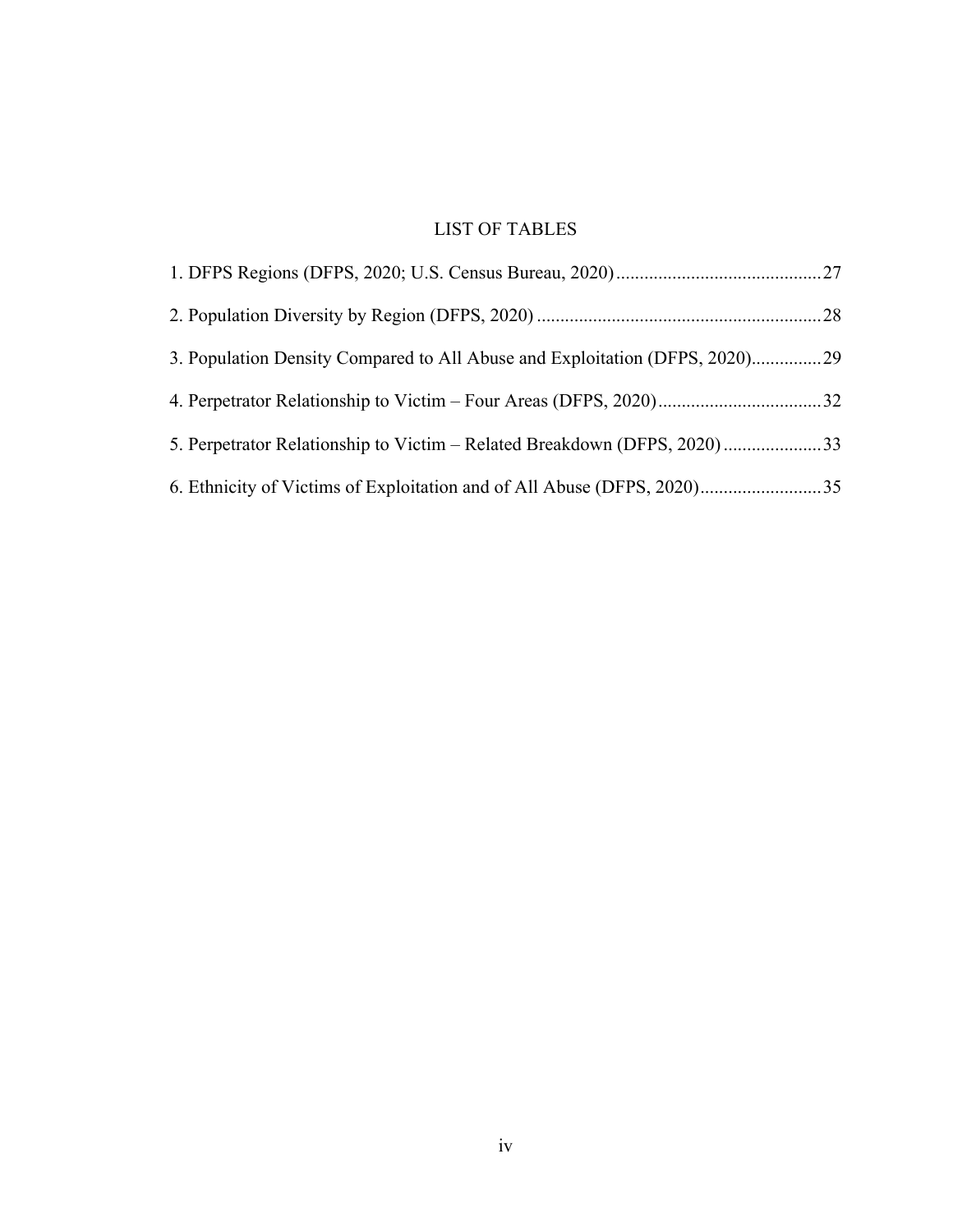# LIST OF FIGURES

| 1. Population Density to All Abuse (DFPS, 2020; U.S. Census Bureau, 2020) 29       |
|------------------------------------------------------------------------------------|
| 2. Population Density to Exploitation (DFPS, 2020; U.S. Census Bureau, 2020)30     |
| 3. Poverty Rate to Rate of All Abuse (DFPS, 2020; U.S. Census Bureau, 2020)31      |
|                                                                                    |
|                                                                                    |
|                                                                                    |
| 7. Median Income to Rates of All Abuse (DFPS, 2020; U.S. Census Bureau, 2020)36    |
| 8. Financial Exploitation by Median Income (DFPS 2020; U.S. Census Bureau, 2020)37 |
| 9. Poverty Rate by Average Median Income (DFPS, 2020; U.S. Census, 2020)38         |
| 10. Financial Exploitation by Diversity (DFPS, 2020; U.S. Census Bureau, 2020)  39 |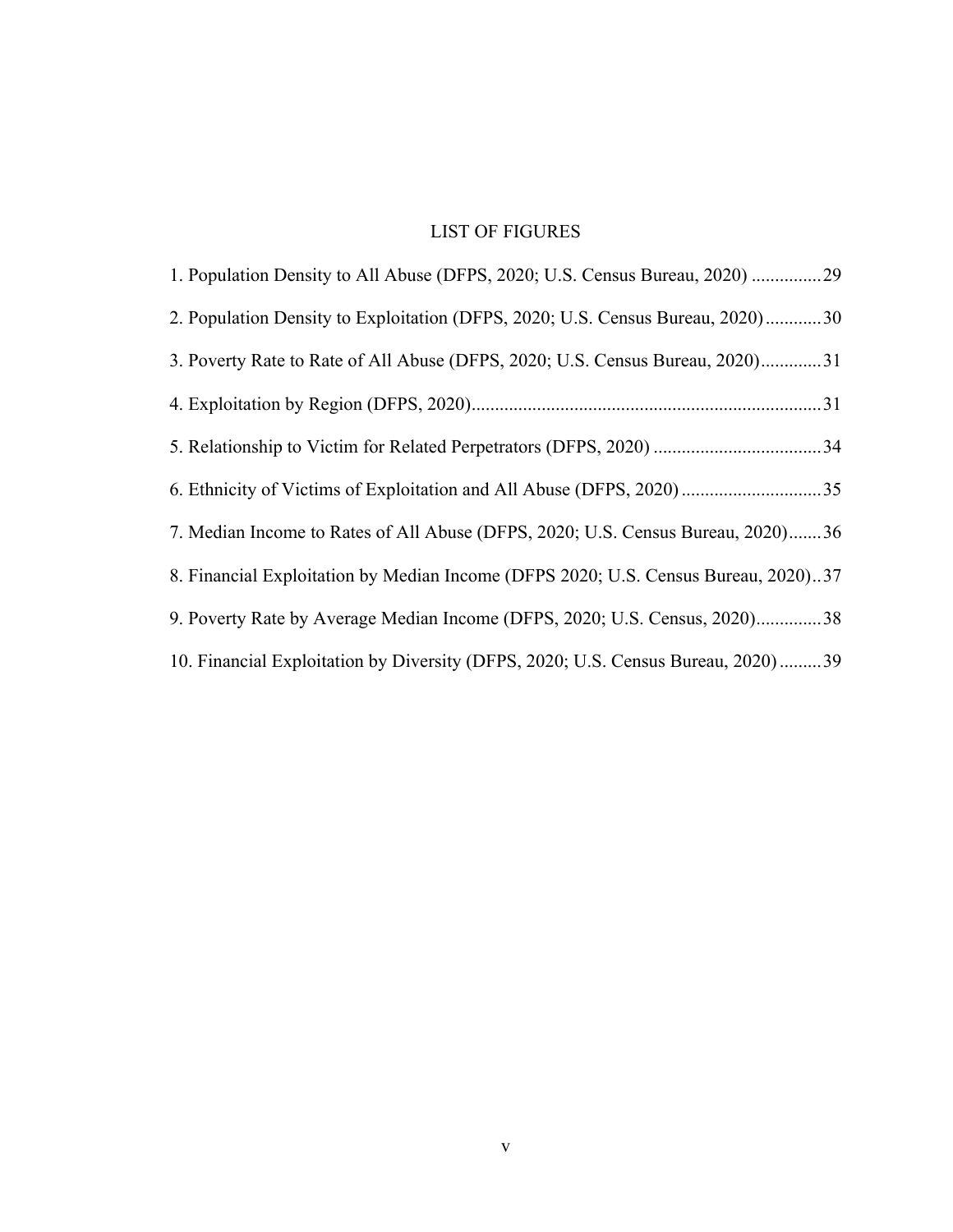# CHAPTER I

### **INTRODUCTION**

*When I had the chance to meet my task supervisor at my internship, I was honored that he would immediately give me a case file to read. It was very detailed and showed me the steps involved in processing a case thoroughly. His faith in me, even though we had just met, increased my confidence level for the task of serving the elderly and adults with disabilities.* 

*The case concerned a gentleman who was being financially exploited by a friend. The exploitation went on for several months until his daughter-in-law discovered the discrepancies in his bank account. Adult Protective Services (APS) was called, and an initial face-to-face interview was conducted to gather more information. The alleged victim defended the perpetrator's actions, and the case was closed. Not long after, another call was received concerning the client and a new allegation case was opened. This time the investigation was successful in identifying an exploitation. The APS case worker suggested that the daughter-in-law should pursue becoming the client's representative payee to help protect her father-in-law. The daughter-in-law and her husband (the client's son) moved to a house next door to the client to make it easier to help him. Because of the family's involvement, the case was successfully closed.*

This is just one story that helps put a "face" on the tragedy of financial exploitation and those affected by it. In Dyer et al. (2020) the authors reference elder mistreatment in diverse populations and state "there is no significant difference in the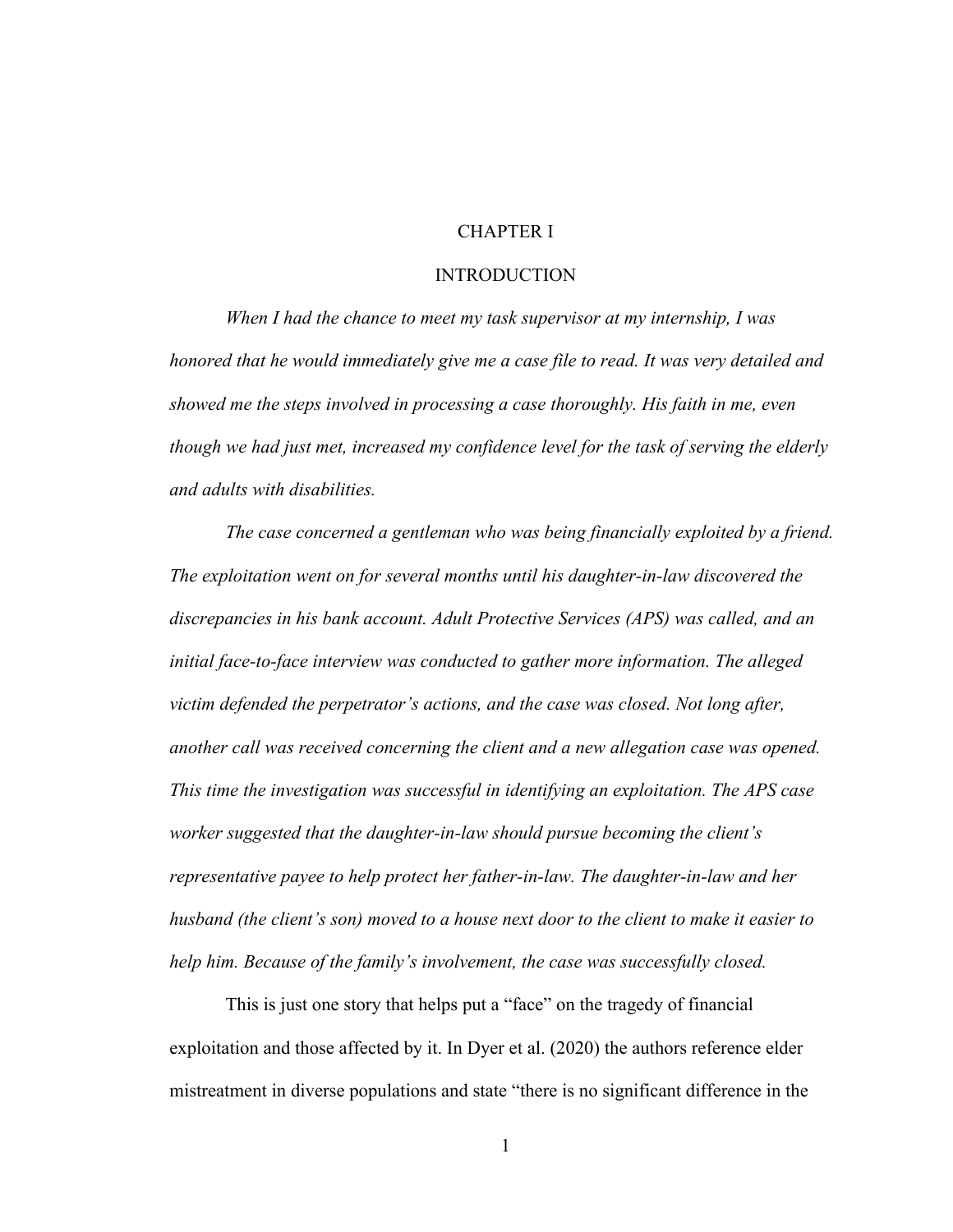prevalence of any type of mistreatment among non-white, white, or Hispanic groups" (p. 92). My goal was to evaluate the data documented by the Texas Department of Family and Protective Services (DFPS) to see if the data supports this assertion. I anticipated finding correlations between visible attributes of senior adults over 65 and the likelihood of potential abuse. In looking at publicly available reports from the DFPS website, I found that these reports answered some of my questions.

The purpose of this study was to bring awareness to the different circumstances attributing to a senior adult over the age of 65 becoming a victim of elder abuse. The results of this study will help those serving older adults be more aware of and want to provide better services to this population.

#### **Research Questions**

I investigated three research questions:

- RQ1) How does socioeconomic status affect the likelihood that a senior adult over the age of 65 will be abused or financially exploited?
- RQ2) Is a perpetrator of elder abuse or financial exploitation more likely to be a relative or non-relative of the victim?
- RQ3) Does race impact the likelihood of financial exploitation?

#### **Definitions of Terms**

The following words and phrases will be used in this thesis in accordance with the definitions provided here:

• **Abuse** – the negligent or willful infliction of injury, unreasonable confinement, intimidation, or cruel punishment with resulting physical or emotional harm or pain to an elderly person or person with a disability by the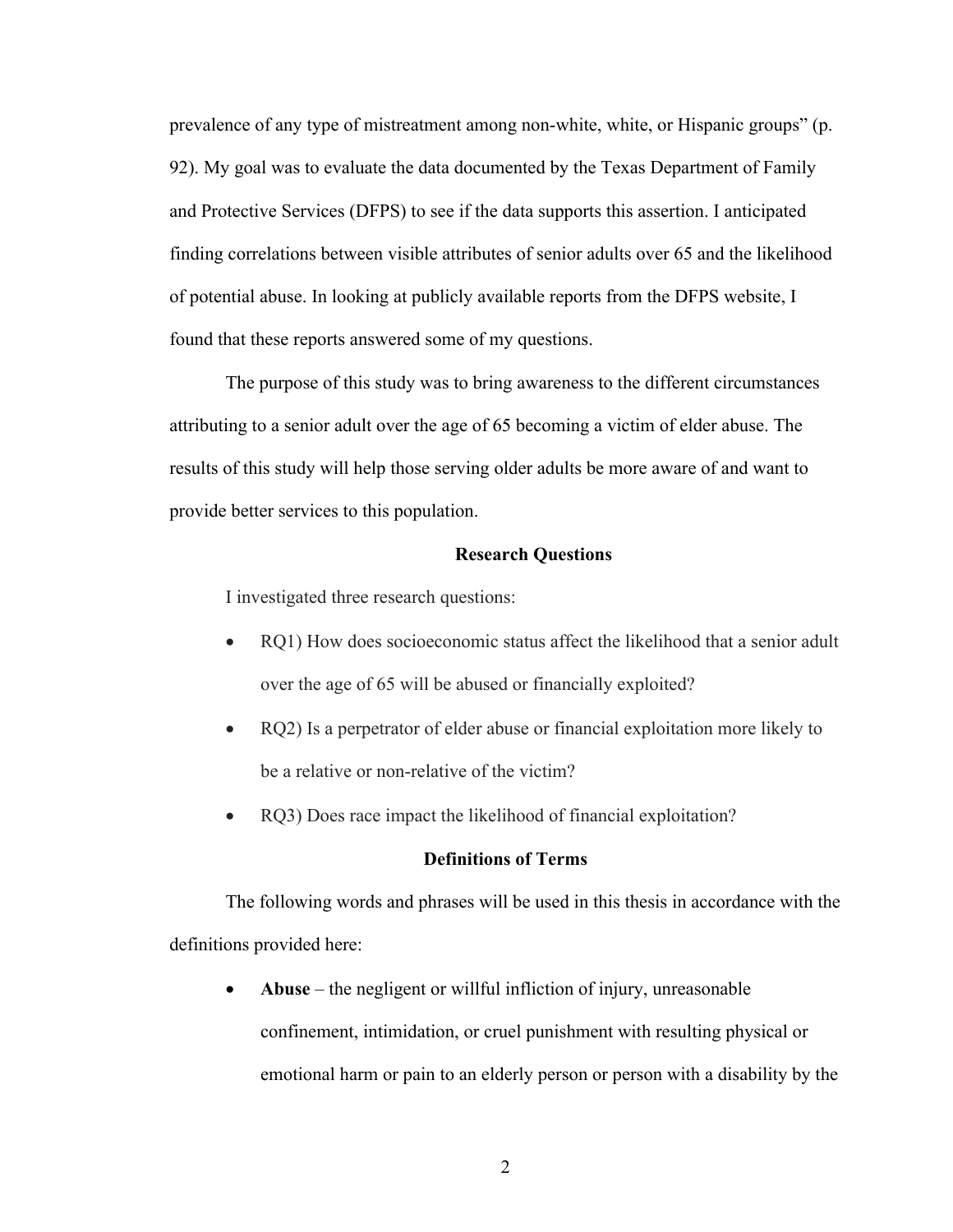person's caretaker, family member, or other individual who has an ongoing relationship with the person. (Tex. Hum. Res. Code. § 48.001-§ 48.002, 2015)

- **Confirmed/Validated**  cases that have been investigated and found that the abuse actually happened. DFPS uses these terms interchangeably. For this thesis, I will use the term *confirmed* when discussing cases.
- **Exploitation** the illegal or improper act or process of a caretaker, family member, or other individual who has an ongoing relationship with an elderly person or person with a disability that involves using, or attempting to use, the resources of the elderly person or person with a disability, including the person's Social Security number or other identifying information, for monetary or personal benefit, profit, or gain without the informed consent of the person. (Tex. Hum. Res. Code. § 48.001-§ 48.002, 2015)
- **Medical neglect** the failure to ensure that an elderly person's health, dental and vision are well cared for. If these services are not provided, it can negatively affect a person's way of life**.**
- **Neglect** the failure to provide for one's self the goods or services, including medical services, which are necessary to avoid physical or emotional harm or pain or the failure of a caretaker to provide such goods or services" (Tex. Hum. Res. Code. § 48.001-§ 48.002, 2015). Additionally, NCEA (n.d.) defines *neglect* as "the refusal or failure to provide an elderly person with such life necessities as food, water, clothing, shelter, personal hygiene, medicine, comfort, personal safety, and other essentials included in an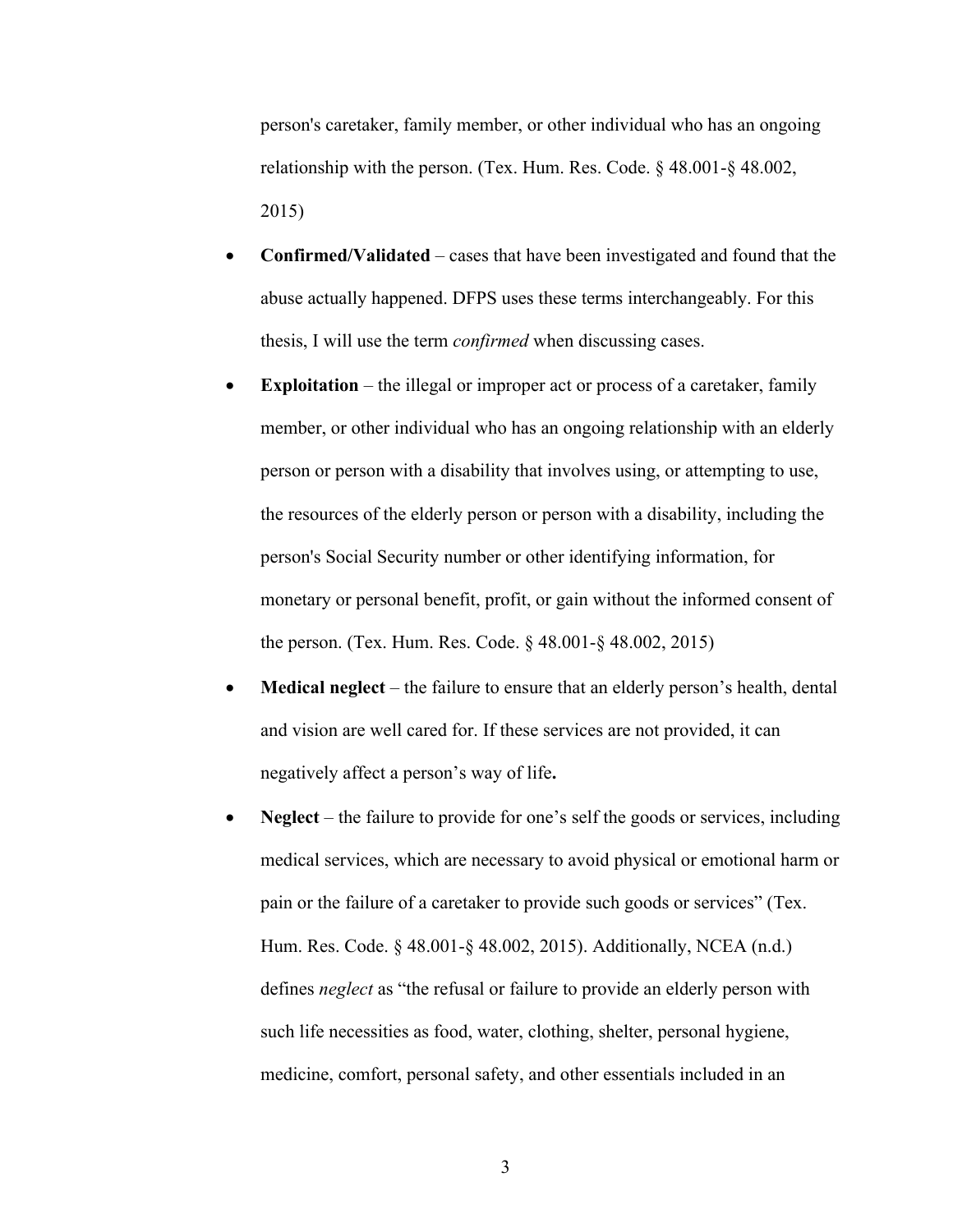implied or agreed-upon responsibility to an elder." If these services are not provided, a person's quality of life will be negatively affected.

- **Social isolation –** the act of not interacting with others, whether intentional or not. Social isolation can be dangerous because it provides an environment where abuse and neglect can occur without opportunity for awareness and intervention. Mosqueda et al. (2016) define social isolation as "the vulnerable elderly adult and trusted other are not connected to social supports, if there is no one else to help when needed, if others who can offer help are not observing them, and if the trusted other is purposely keeping the vulnerable older adult isolated" (p. 1881).
- **Socioeconomic status** this study is using this term as used by the U.S. Census Bureau which looks at median household income and poverty rate.
- **Senior adult** someone 65 and older
- **Sexual abuse** "an elderly person or person with a disability, including any involuntary or nonconsensual sexual conduct that would constitute an offense… committed by the person's caretaker, family member, or other individual who has an ongoing relationship with the person" (Tex. Hum. Res. Code. § 48.001-§ 48.002, 2015). However, in defining *sexual abuse*, the number of sections in the Texas Penal Code where this form of abuse is addressed can be overwhelming. The Texas Penal Code has many different descriptions, such as (1) "deviate [deviant] sexual intercourse" and (2) "continuous sexual abuse of a young child or disabled individual" (Tex. Penal Code, § 21.01-§ 21.02, 2021). In general, sexual abuse involves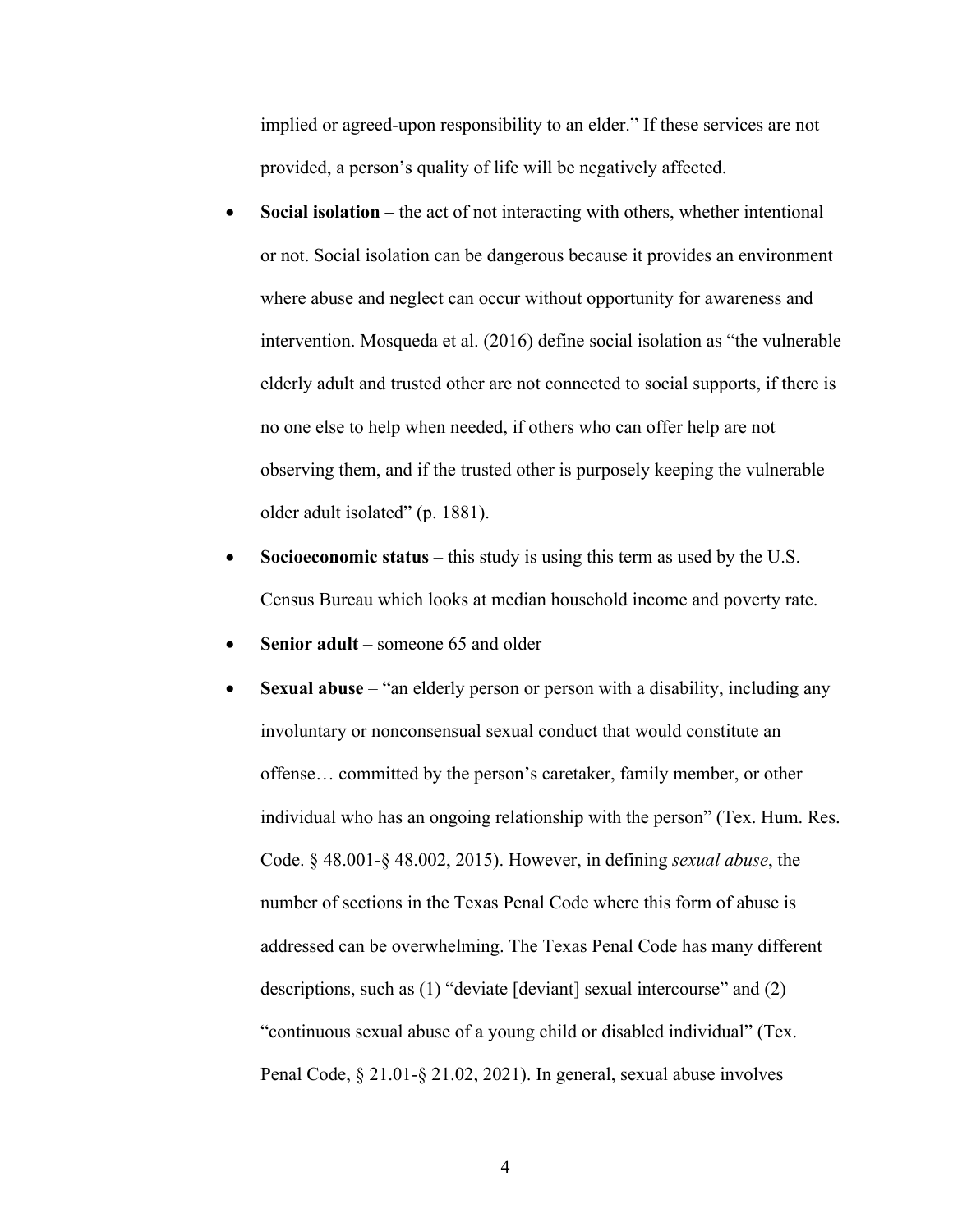coercing someone to participate in sexual acts that they would not otherwise participate in, whether or not they may have the capacity to make informed decisions about sexual contact.

This study used the DFPS definition for financial exploitation. *Financial exploitation* is

the illegal or improper act or process of an alleged perpetrator using, or attempting to use, the resources of the alleged victim, including the alleged victim's Social Security number or other identifying information for monetary or personal benefit, profit, or gain, and without the informed consent of the alleged victim (Tex. Hum. Res. Code. § 48.001-§ 48.002, 2015)

However, when looking at research on elder abuse, it is important to know how the specific study or author defines terms related to elder abuse. In Stiegel (2012) the definition of *financial exploitation* used is from the Elder Justice Act:

the fraudulent or otherwise illegal, unauthorized, or improper act or process of an individual, including a caregiver or fiduciary, that uses the resources of an older individual for monetary or personal benefit, profit, or gain, or that results in depriving an older individual or rightful access to, or use of, benefits, resources, belongings, or assets. (p. 73)

As broad as the Elder Justice Act's definition is, it is not consistent with or applicable to all state laws. The discrepancies between the Elder Justice Act's definition and definitions provided in state laws could cause a person to misinterpret the specific and sometimes stricter guidelines pertaining to elder abuse. With an aging United States population (Bavafa et al., 2019), the percentage of elder exploitation is likely to increase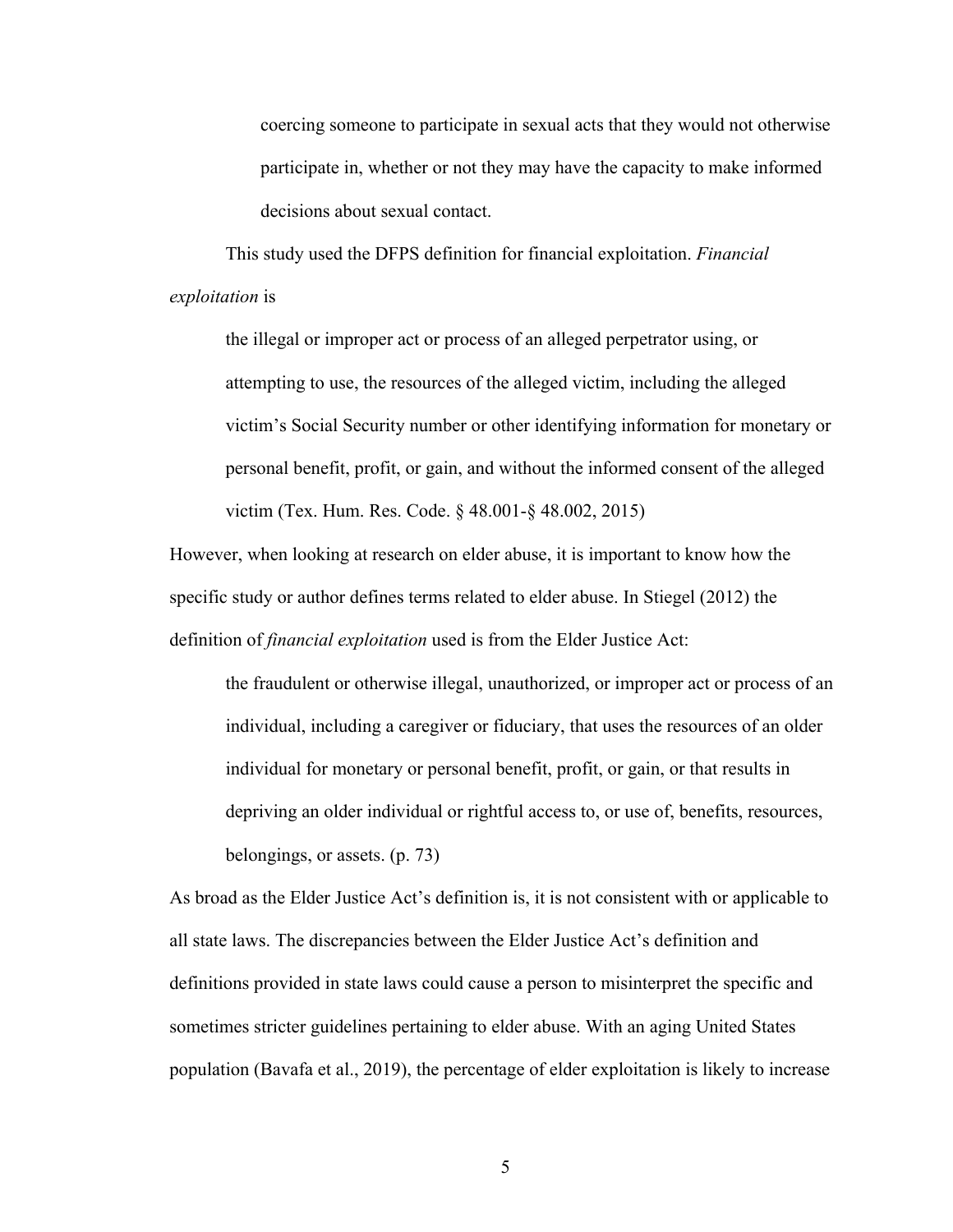(Stiegel, 2012). The expected increase in elder exploitation makes comprehensive protections even more important, regardless of in which state a person lives.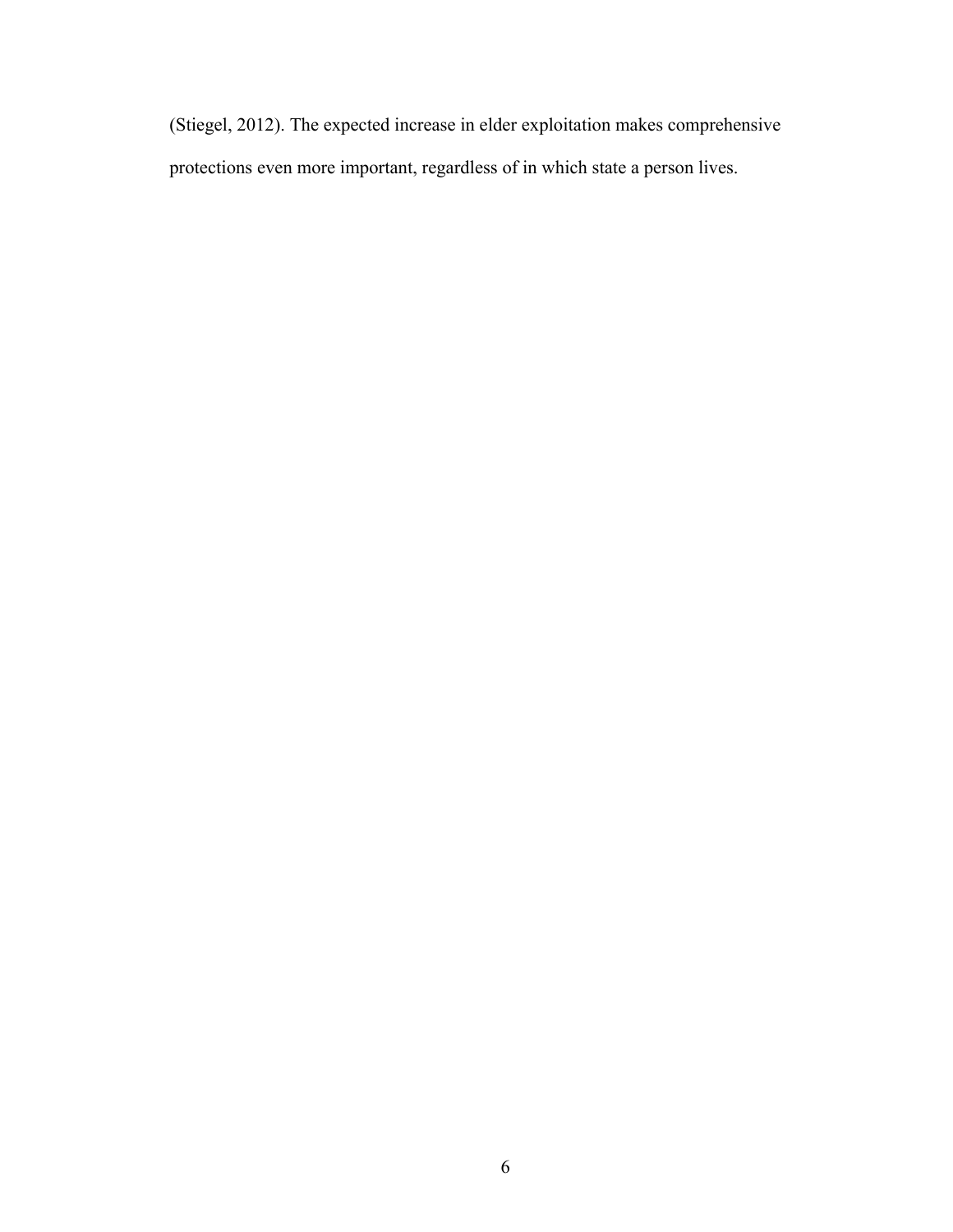# CHAPTER II

# LITERATURE REVIEW

Elder mistreatment can involve many types of abuse including mental, physical, social, and financial. Each of these areas of elder mistreatment have specific attributes or areas of risk associated with them, and each is worthy of its own research.

For this literature review, OneSearch was used to find scholarly and peerreviewed journal articles from databases available through the Abilene Christian University Library. The databases accessed for this literature review include Academic Search Complete, Education Source, Scopus, and Complementary Index. Searches were performed using Boolean search strategies through the Abilene Christian University Library website. Professional search terms included "elder abuse," "elder mistreatment," "elder neglect," and text terms of "financial elder abuse," "health care worker," "nurses," "medical worker," and "health care professional." The second search used interface word search terms of "internet fraud," "financial elder exploitation," "elderly person," "aged or older adult," "financial scams," "senior exploitation," and "senior citizen."

#### **Elder Abuse**

There are several different definitions of *elder abuse* found in the literature. The National Center on Elder Abuse (NCEA, n.d.) defines *elder abuse* as "the mistreatment or harming of an older person. It can include physical, emotional, or sexual abuse, along with neglect and financial exploitation." The Department of Family and Protective Services (DFPS) uses four different overarching categories when defining elder abuse: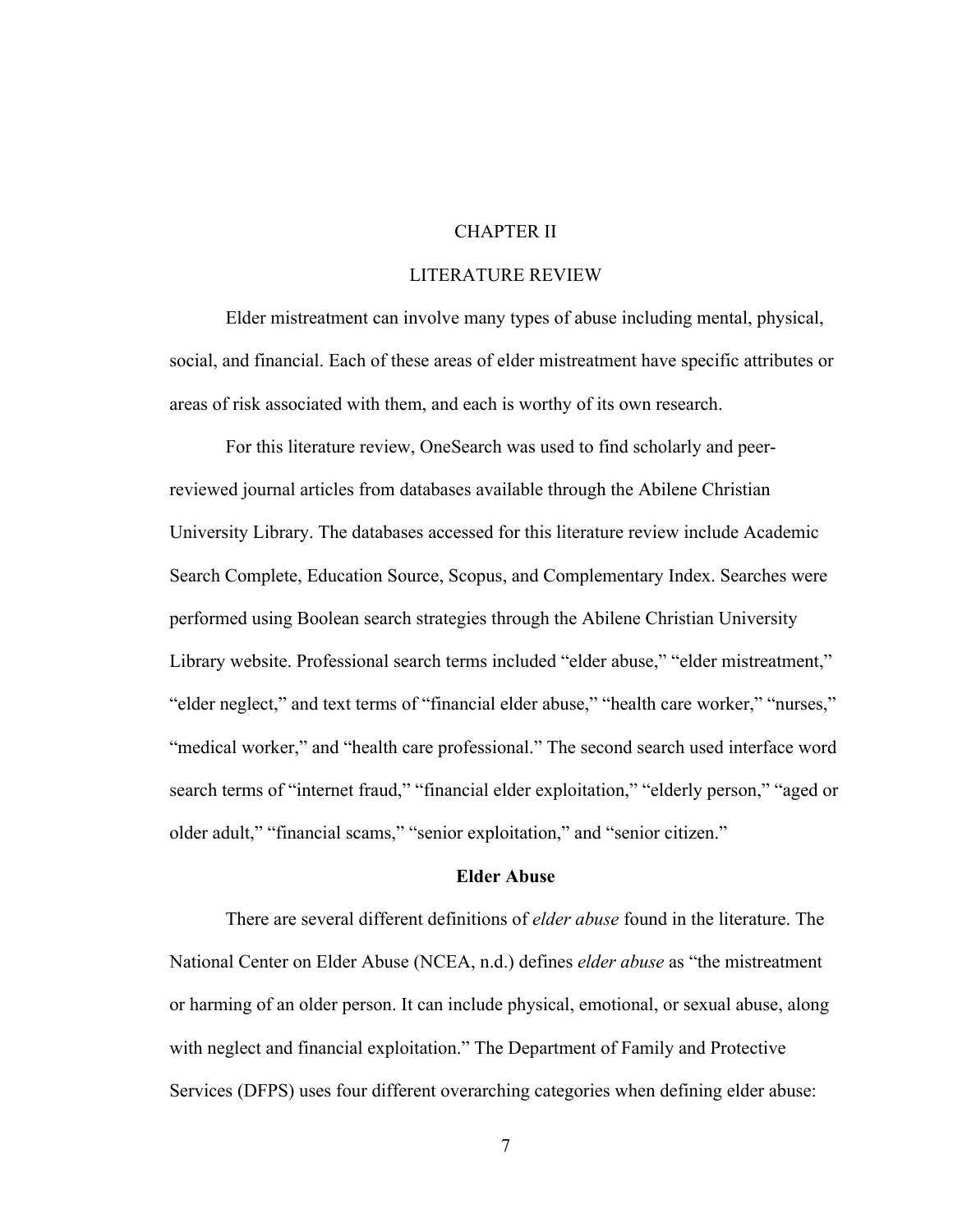(1) abuse, (2) sexual abuse, (3) neglect, and (4) exploitation (Tex. Hum. Res. Code, 2015). These four categories are listed in § 48.002 of the Code, which gives legal definitions for each of these sections. NCEA and DFPS each have their own definition of what constitutes elder abuse but they both agree that abuse is the act of causing harm or distress to someone who is older or has disabilities. In this thesis, *elder abuse* is defined as the negligent or willful infliction of injury, unreasonable confinement, intimidation, or cruel punishment with resulting physical or emotional harm or pain to an elderly person or a person with a disability by the person's caretaker, family member, or other individual who has an ongoing relationship with the person.

# **Incidence of Elder Abuse**

The literature suggests that there is a steady increase in elder abuse. Li et al. (2020) state that in 2017, the United States population of persons 65 and over was 50.9 million people, representing 15.6% of the population, and they expect this number to increase. Reingle-Gonzalez et al. (2016) report that elder abuse is under-reported and that 11% of the elder population will have experienced some form of elder abuse during their lifetime. The most common alleged perpetrator is a family member, according to Heisz (2021). While Li et al. (2020) bring attention to the population increase of senior adults over 65, the number of reported acts of elder abuse will not be a true reflection because more often than not, people do not want others to know they are a victim of abuse.

# **Financial Exploitation**

Fenge and Lee (2018) and Lichtenberg et al. (2019) use the term *financial exploitation* when discussing financial elder abuse. Lichtenberg et al. (2019) provide the following risk factors that make older people more susceptible to elder abuse: "poor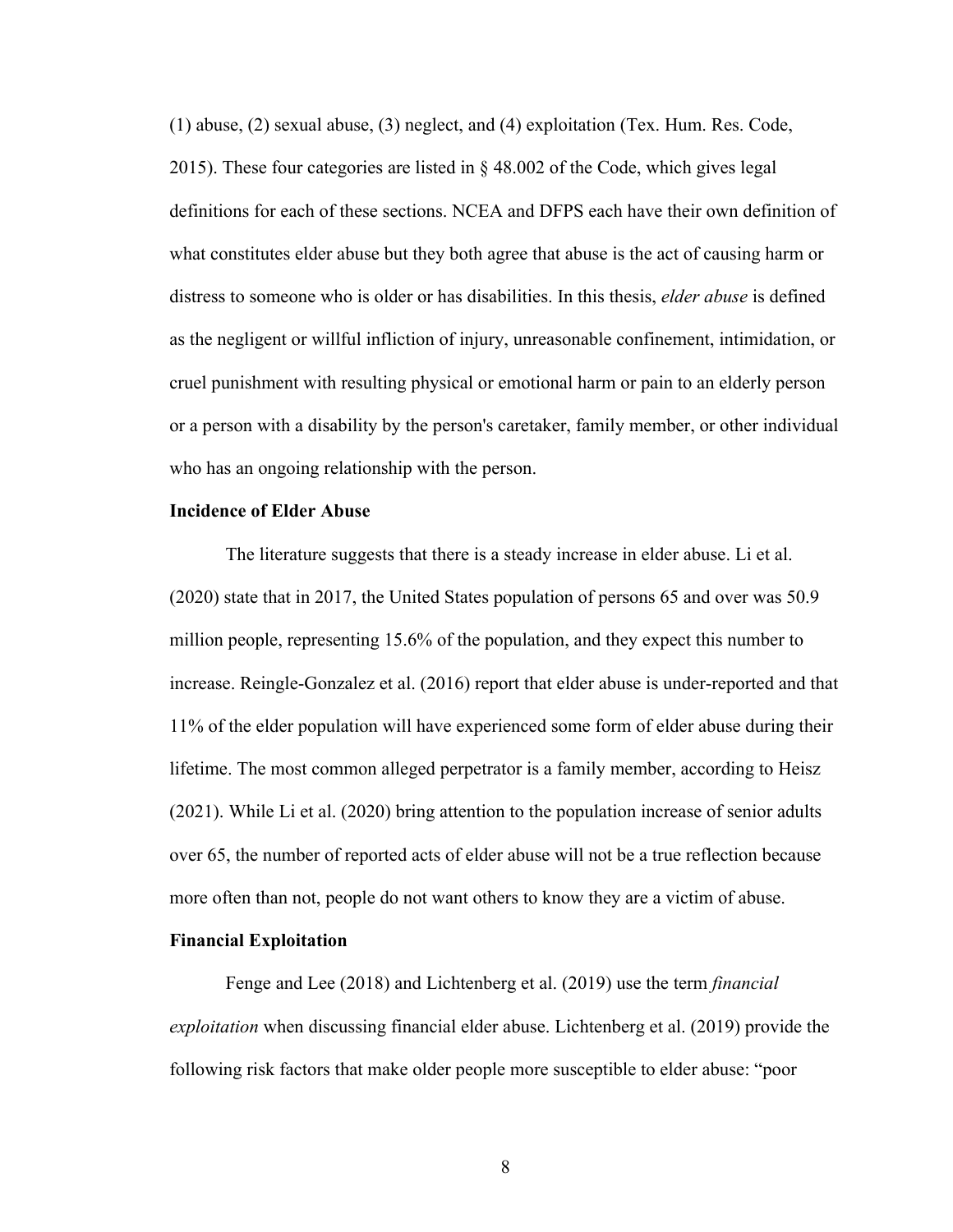physical health, limited social support or interaction, having a lower education, or signs of dementia" (p. 437). Breckman et al. (2020) and Mosqueda et al. (2016) agree with these risk factors; however, Breckman et al. use terms like "inability to manage finances or activities of daily living" (p. 69), and Mosqueda et al. use terms like "impairments in physical function" (p. 1880).

Rosen et al. (2019) discuss financial exploitation as "a common type of elder mistreatment, and financial dependence on an older adult is an established risk factor for becoming an abuser" (p. 2613). Li et al. (2020) state that the increase in the elderly population is alarming in regard to financial exploitation and the projected increase in the numbers of those being abused financially.

#### **Types of Frauds and Scams**

Policastro and Payne (2015) discuss telemarketing fraud and describe it as "a mass marketing fraud that involves the use of mass-communication devices or technologies (e.g., mail, telephone, and/or internet)" (p. 621). In their research, Policastro and Payne (2015) cite Pratt et al. (2010) who suggest that "it is not time spent away from home that is risky, but time spent at home, making purchases online that introduces the individual to increased risk of victimization" (p. 623). Various authors agree there are several tactics that lure the elderly into being taken advantaged of concerning their finances. Kircanski et al. (2018) address this by stating, "One of the most common influence techniques relies on eliciting emotional arousal" (p. 326). Emotional arousal is defined as "a subjective feeling state that can be represented along dimensions of valence (displeasure to pleasure) and arousal (deactivation to activation)" (Kircanski, et al., 2018, p. 326).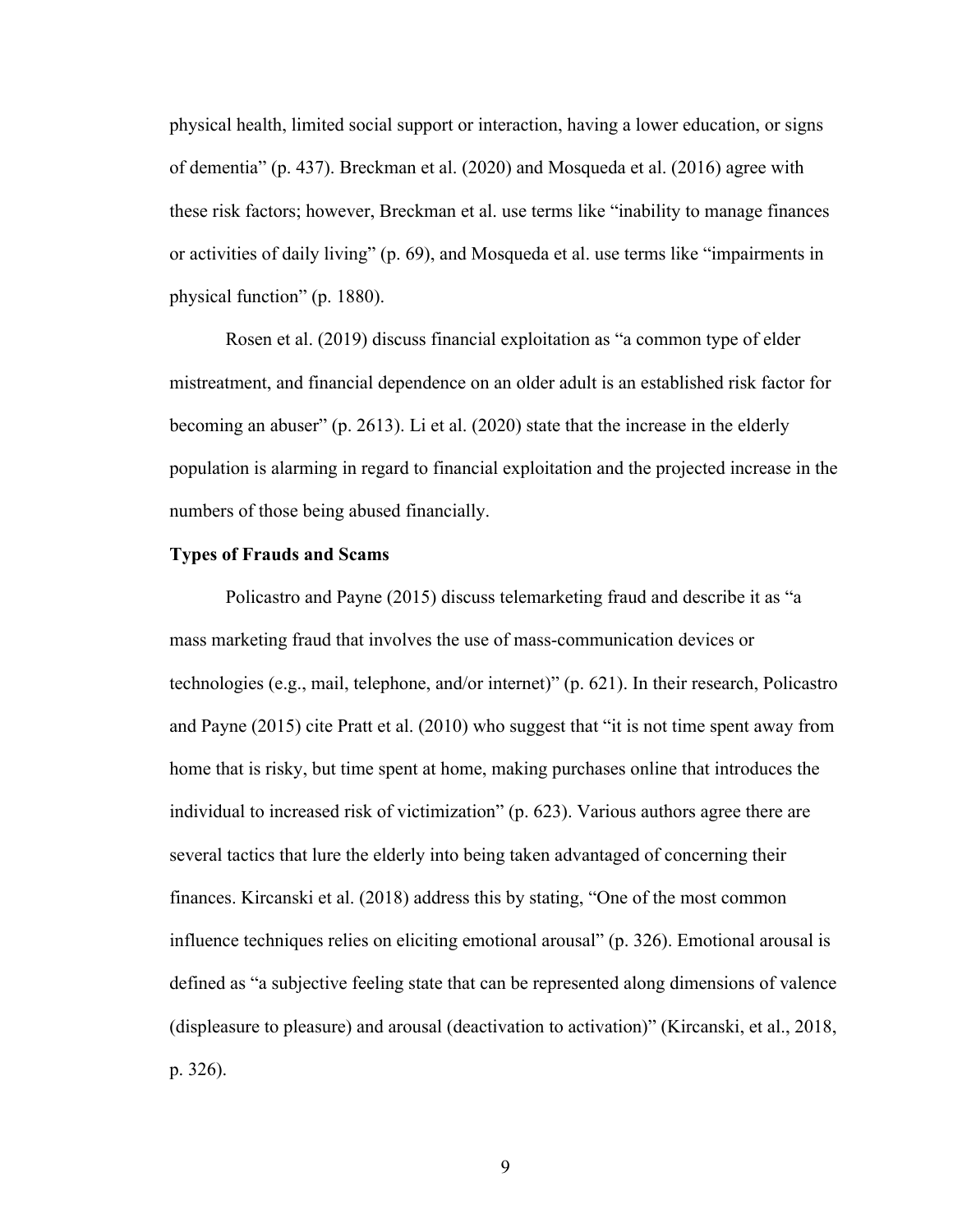Boyle (2020) discusses multiple scams identified by the American Association of Retired Persons (AARP) for the older adult to be aware of and to hopefully not fall victim to. For example:

- "Identity Theft scammers call asking for personal information and financial data" (p. 435).
- "IRS Impostor Scam con artists pretend to be IRS employees to extort money from older adult taxpayers" (p. 436).
- "Health Insurance Scam a fraudulent caller states the open enrollment period has passed, but the older adult is in luck and will not be without coverage. The scammer's goal is to solicit personal and privileged information" (p. 436).
- "Social Security Scam the perpetrator claims that someone is using an older adult's social security number and the victim is liable for outstanding debt" (p. 436).
- "COVID-19 Scam with the pandemic causing prolonged isolation, older adults may be more susceptible for falling victim to scams or frauds" (p. 436).

While these scams may take place over the phone or on the internet, one must not forget the in-person scenario. All of these scams "offer companionship, love and sometimes marriage" (Migliaccio, 2020, p. 23). The goal of the scammer is to "eventually take control of the victim's finances, assets, and life" (Migliaccio, 2020, p. 23).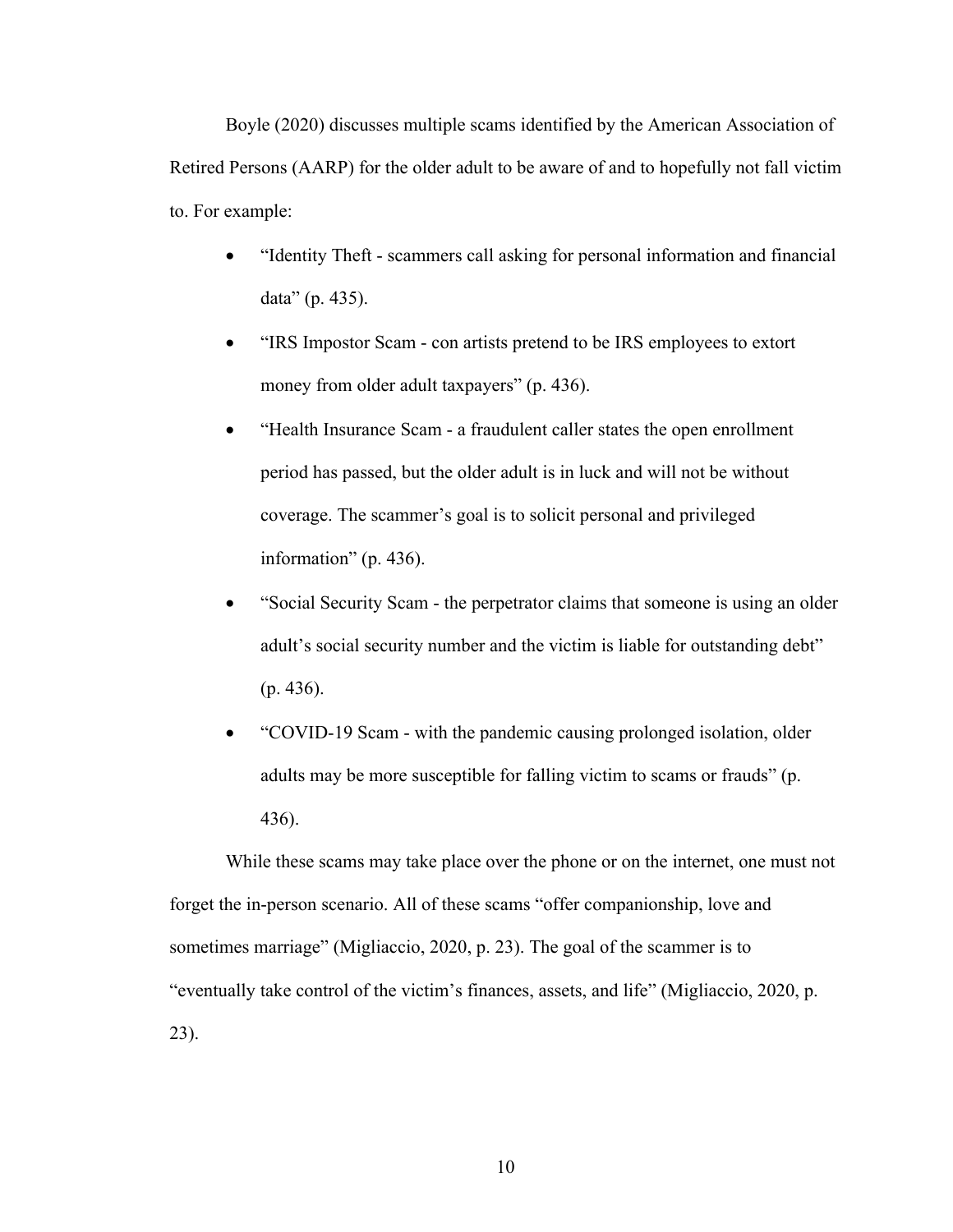Other types of elder mistreatment are technology support scams, real estate, and timeshares. Migliaccio (2020) states, "In 2018, the most frequent type of loss for older consumers was for tech support scams" (p. 23). White et al. (2017) also address "internet safety and the Silver Surfer." *Silver surfer* is a reference to older adults who use the internet stating that "financial scams targeting seniors have become so prevalent that they are now considered the crime of the 21st century" (p. 824).

Migliaccio (2020) states that real estate and timeshares are considered to be romance scams. Migliaccio states that in 2018 "romance scams accounted for the highest median losses of \$10,000 for those who were aged 70 and older" (p. 23). While this is a great loss for older adults, the "romance scams resulted in the highest losses overall at \$143 million and older adults lost a significant portion of that total" (p. 23). Migliaccio also states that "these financial losses can be devastating for older adults with limited financial resources or on fixed incomes can divest wealthier older adults of millions" (p. 23).

#### **Characteristics of a Perpetrator**

The *Cambridge Dictionary* defines *perpetrator* as being "someone who has committed a crime or a violent or harmful act" (Cambridge University Press, n.d.). Pouryousefi and Frooman (2019) point out that "in a consumer scam, perpetrators (agents) have access to private information" (p. 4). Mosqueda et al. (2016) do not give a specific reason why someone becomes a perpetrator but indicate that the most common perpetrator is a family member, friend, attorney, or acquaintance.

Heisz (2021) says that "elder abuse in general is most often committed by those who are closest to the elder" (p. 43). Heisz also states that "90 percent of elder abuse is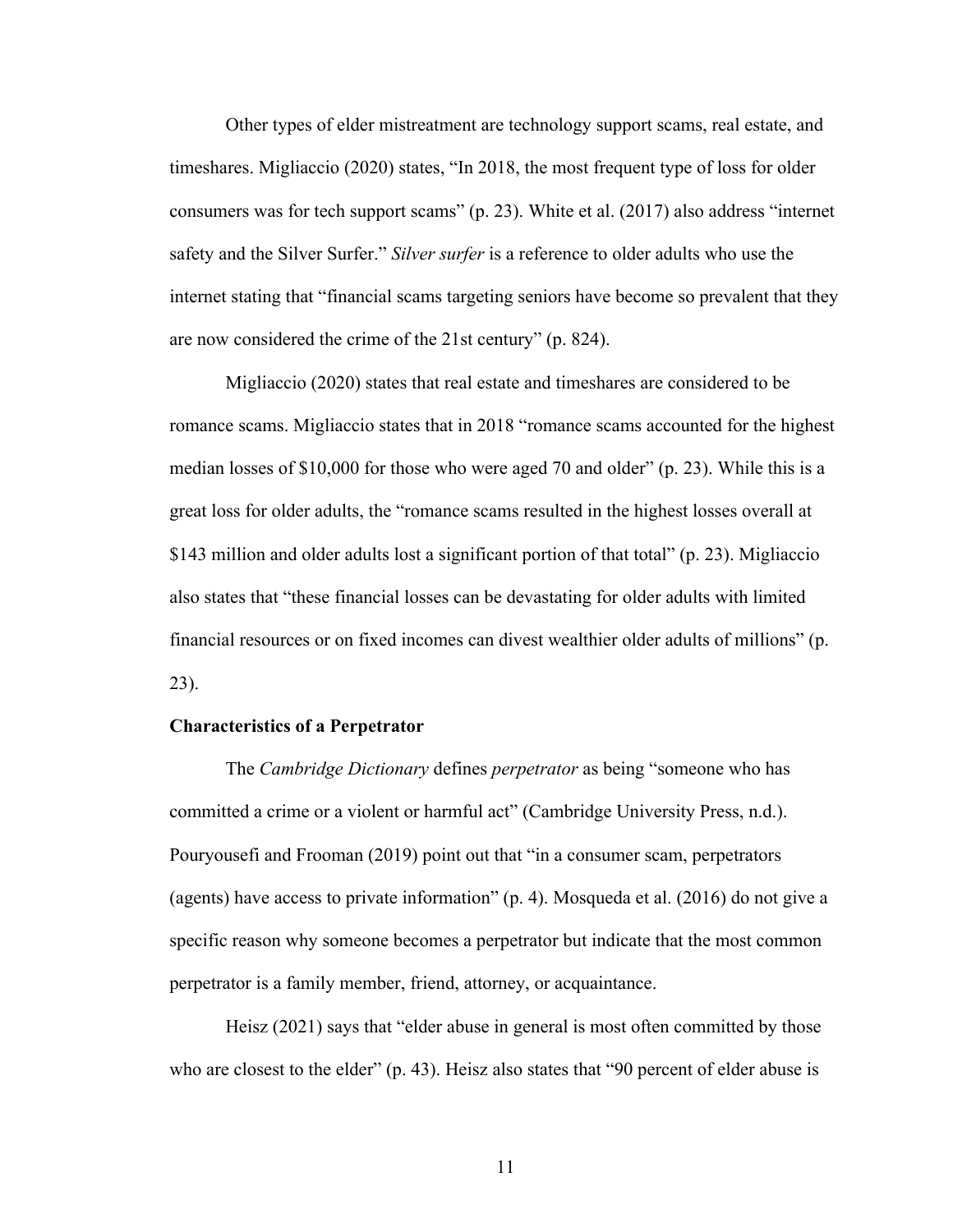committed by family members, with the elder's adult offspring and spouses accounting for about 70 percent of such cases" (p. 43). Betz-Hamilton and Vincenti (2018) recognize factors that may be perceived as risks within families that cause elder financial exploitation. These factors are "problematic family relationships, trust issues and unhealthy power dynamics among family members" (p. 22).

# **Characteristics of Elder Mistreatment**

What are some factors that cause someone to be a perpetrator of elder mistreatment? While there may be many factors associated with elder mistreatment, this literature review will discuss the four listed below: (1) psychological factors that may increase risk of elder mistreatment; (2) social factors that increase risk of financial scams; (3) racial and ethnic factors; and (4) cultural factors.

#### **Psychological Factors that May Increase Risk of Elder Mistreatment**

Mosqueda et al. (2016) suggest several risk factors may contribute to elder mistreatment. Examples of these risk factors are physical impairments, emotional distress, or impairments in cognition (p. 1880). As people age, their mental abilities may decline (Reams, 2016). Victims may say "How did this happen?" or "Why did this happen?" As people grow older they tend to forget where they left their car keys or what they had for supper. They find themselves needing help with their daily activities from things as simple as tying their shoes to the more important decisions such as managing bank accounts. Adding and subtracting may not be as simple as it used to be.

Another possible risk factor is emotional distress. This could be manifested by depression or cognitive impairments like dementia that can cause social isolation. Reams (2016) defines *dementia* as "the loss of cognitive functioning, which means the loss of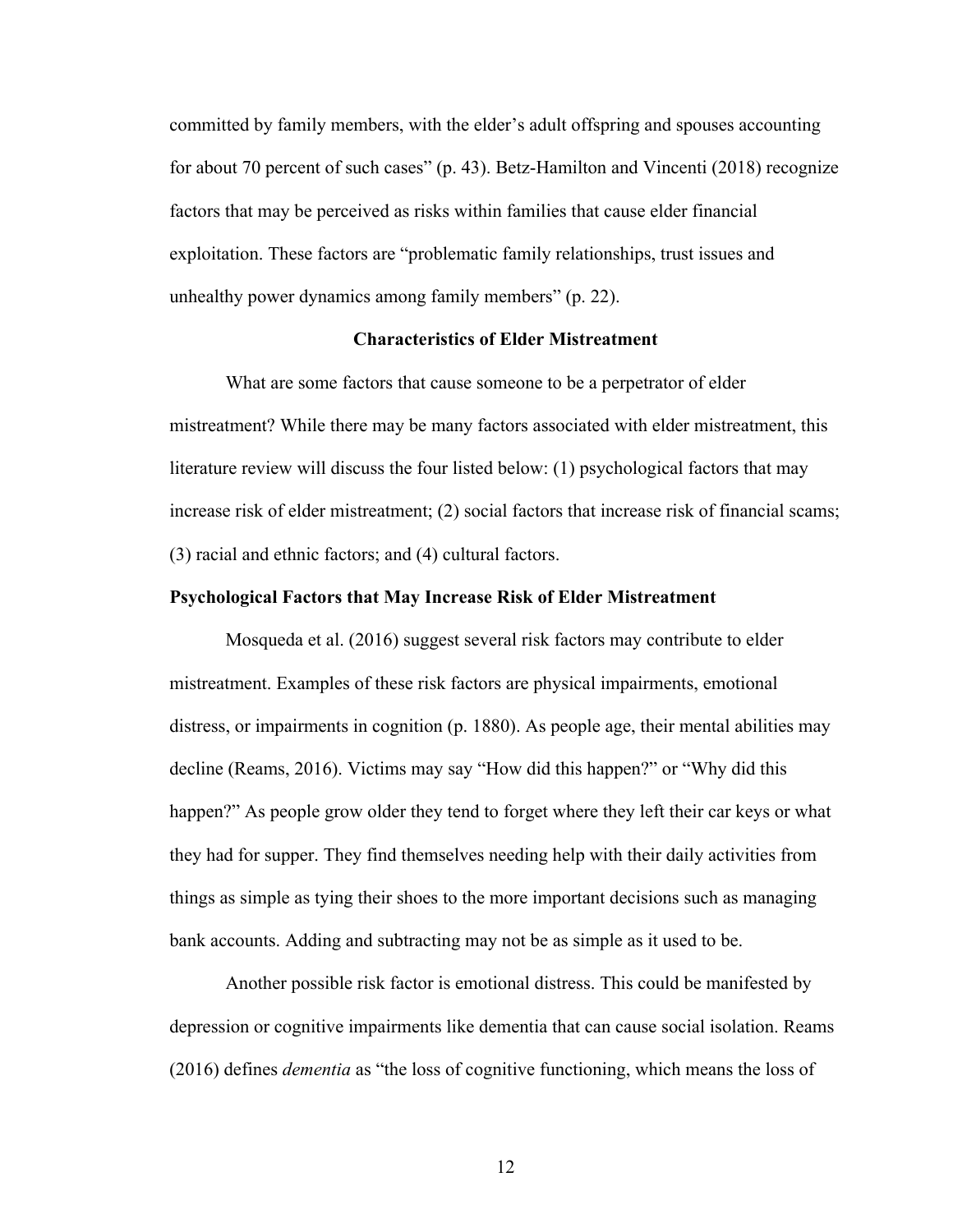the ability to think, remember, or reason, as well as behavioral abilities, to such an extent that it interferes with a person's daily life and activities" (p. 334).

Any of these risks factors may cause a decline in performing activities of daily living (ADLs), such as not being involved with a senior citizen center or church or socializing with a group of friends. If someone is active in social activities then not, this can be an indicator that their behavior changed. If an older adult chooses to no longer attend these activities, this could be a sign of depression. Friends and family can play a vital role in helping ensure they are receiving services to help them through this season of life.

Caregivers working with someone who may be experiencing these risk factors can have difficulty helping them maintain their self-care needs and relationships (Mosqueda et al., 2016). It is important for older people to have a trustworthy support system like family and friends to offer advice, encouragement, and support as they age.

### **Social Factors that Increase Risk of Financial Scams**

Talking about financial elder abuse may be difficult between the younger family member or caregiver and the elderly adult. Having these difficult conversations suggests that someone has become a victim of financial exploitation, or that they can no longer be trusted to handle their own finances. Social isolation may lead to depression which, if left untreated, may cause a lack of sound judgment. Mosqueda et al. (2016) explain *social isolation* as:

the vulnerable elderly adult and trusted other are not connected to social supports, if there is no one else to help when needed, if others who can offer help are not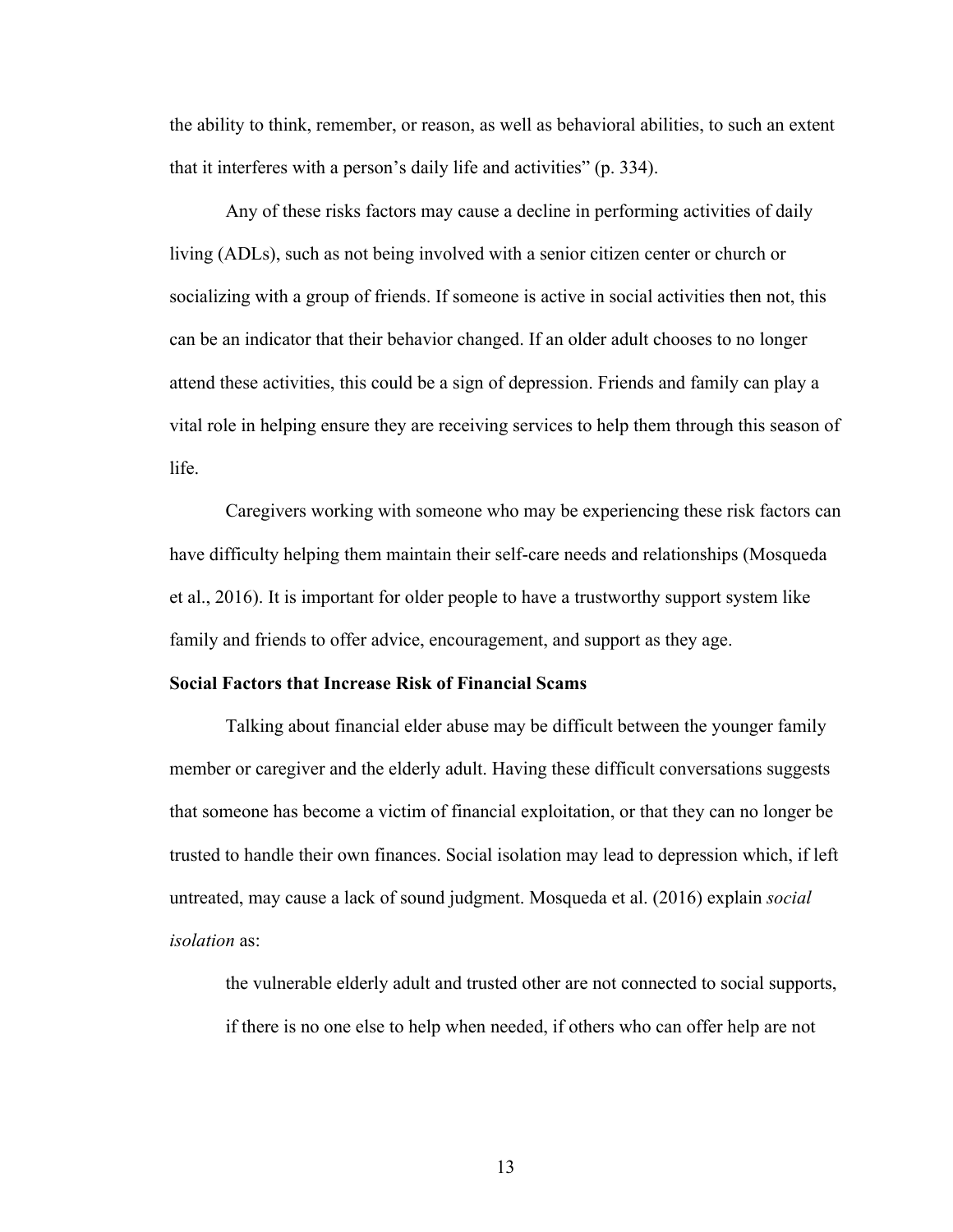observing them, and if the trusted other is purposely keeping the vulnerable older adult isolated. (p. 1881)

Fenge and Lee (2018) also discuss social isolation and loneliness. They recognize that someone who is lonely may be more susceptible to being exploited because they respond more positively to the attention. Burnes et al. (2017) discuss public health implications like major depression, generalized anxiety disorder, and lower subjective health ratings to name a few. Their findings for elder financial fraud and scams specifically mention that "financial fraud victimization is associated with serious physical and mental health issues" (p. e21). Some of these health and mental health issues can involve "major depression, generalized anxiety disorder, lower subjective health ratings, and increased functional somatic complications" (Burnes et al., 2017, p. e20).

Another example of social isolation is when an older adult was once active at a senior citizen center in the community, in a church, or volunteering at a non-profit, or even being visible in the neighborhood where one lives, and then not showing up for a while. Activities that are normal for someone, then stop, can be signs that the person may be having problems. Hopefully, there are family and friends that recognize the change in behavior and help get services for the older adult.

# **Racial and Ethnic Factors**

While there are formal definitions of elder abuse provided by agencies and legal codes, different cultures and ethnic groups have their own understanding of elder abuse. Li et al. (2020) mention that interpersonal relationships may play a role in elder mistreatment and recommend that "any attempt to understand elder mistreatment in different racial or ethnic groups should take into account cultural context" (p. 20). For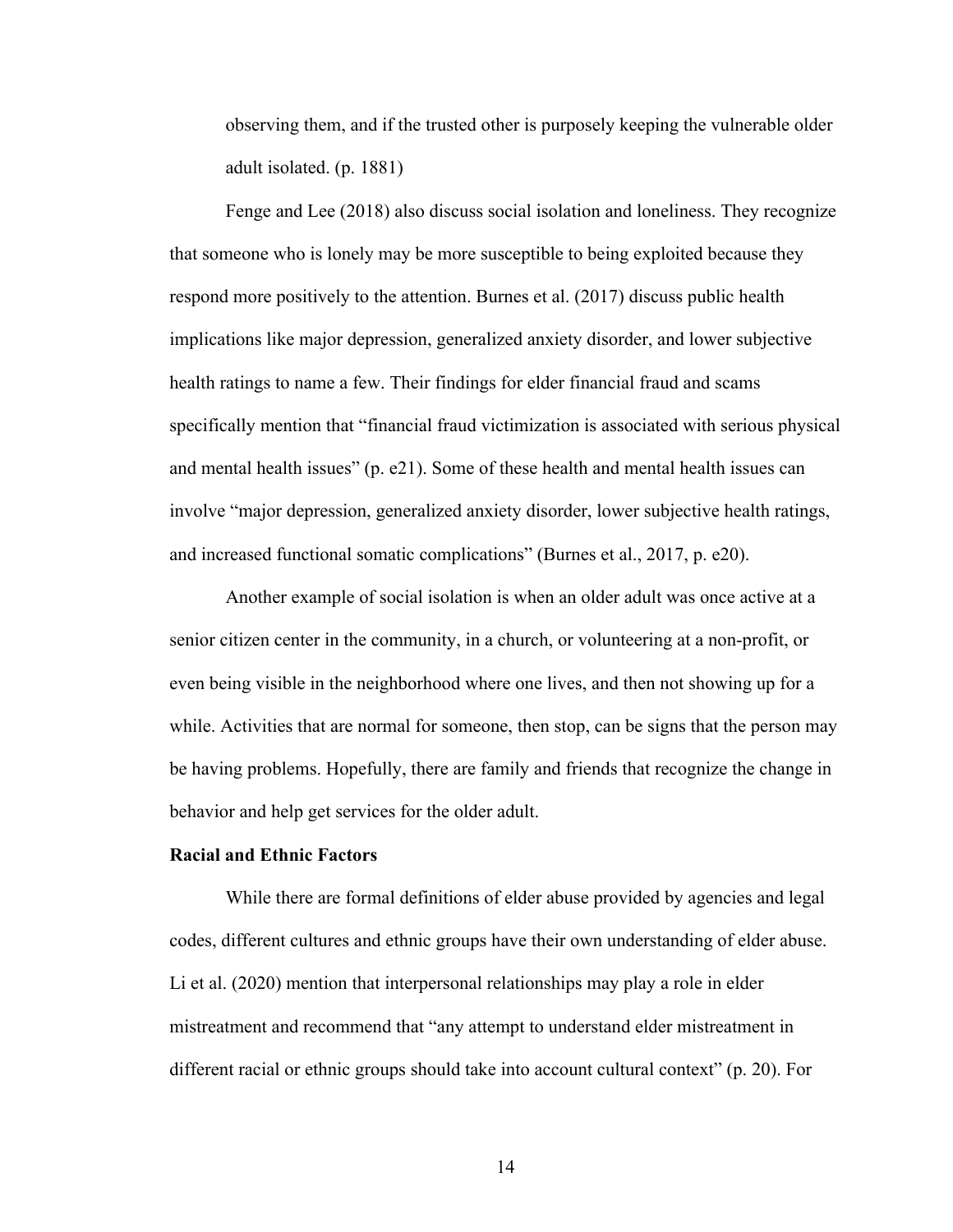example, Cardona et al. (2007, as cited in Li et al., 2020) explain that "Latino families prefer seeking resolutions on their own rather than from formal social systems" (p. 23). Horsford et al. (2011, as cited in Li et al., 2020) state, "African American elders might distrust institutions and be reluctant to seek help in the community, particularly if they consider themselves and their families at risk of discrimination based upon race" (p. 23).

Li et al. (2020) recognize that the "population of the United States is aging and becoming more racially and ethnically diverse" (p. 21). Lichtenberg et al. (2019) did a randomized survey and found that "African Americans were more likely than non-African Americans to be victims of FE [financial exploitation]" (p. 435). It is important to understand that populations in the United States and around the world are growing older and with that comes the responsibility to ensure that the elderly from any culture are not mistreated.

# **Cultural Factors**

It is important to note that elder mistreatment affects the elderly not only in urban areas, but also in diverse and rural populations. One major difference between urban and rural areas is access to services. Dyer et al. (2020) found that "the ability to access community and health services becomes more difficult in areas that are sparsely settled or that encompass large geographical regions" (p. 93). Living in a rural area tends to promote higher percentages of depression and lower social interaction. According to Dyer et al. (2020) "older adults who live in rural areas often are isolated and lack the social supports that have been consistently found to protect against most negative outcomes of elder mistreatment such as depression, anxiety, PTSD, and self-reported poor health" (p. 93). In Dyer et al. (2020) discuss how, at one point, "78 percent of the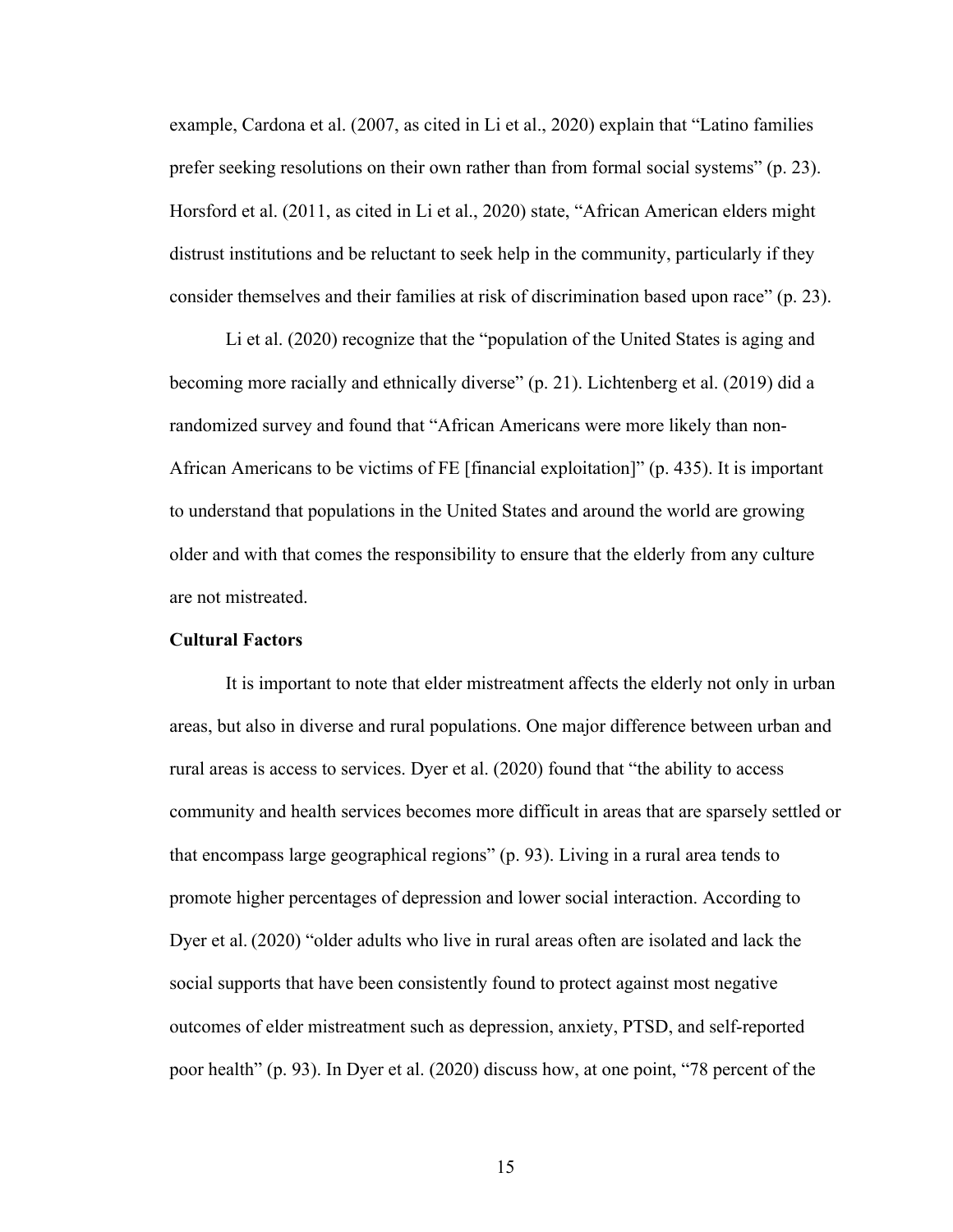rural areas were all white, non-Hispanic" (p. 93). They go on to note that "Hispanics now form the largest minority in rural communities" (p. 93).

#### **Supportive and Protective Strategies**

Throughout the literature, different strategies for helping to prevent elder mistreatment or exploitation are discussed. Dahlberg (2020) writes on "strategies to prevent violence across the life span" (p. 104). Lachs et al. (2020) discuss Elderabuse.org and how it is the "first national charity in the United States devoted to the elimination of elder abuse via policy, research, and-or public advocacy" (p. 124). This section will discuss several of these strategies to help readers have a better understanding of what is needed to prevent these harmful actions from happening to senior adults 65 and older or those adults who have disabilities.

#### **Educational Opportunities to Help Prevent Financial Elder Abuse**

Educational opportunities and programs are becoming more and more important for older adults to identify potential financial scams or fraud. One such program is Success After Financial Exploitation (SAFE) as mentioned by Lichtenberg et al. (2019). This program helps older adults who have experienced abuse regain financial, mental, and physical stability. Another program called AIM (Abuse Intervention Model) is discussed by Mosqueda et al. (2016). AIM is a tool used by groups such as APS that focuses on three areas, the vulnerable older adult, trusted other, and context. The person evaluating potential risks for abuse can use AIM to determine the areas in which an individual may be most vulnerable and benefit from an intervention program (Appendix C). Alshabasy et al. (2020) talk about the 4Ms Framework by The Age-Friendly Health Systems (AFHS). The 4Ms are (1) What Matters, (2) Medication, (3) Mentation, and (4)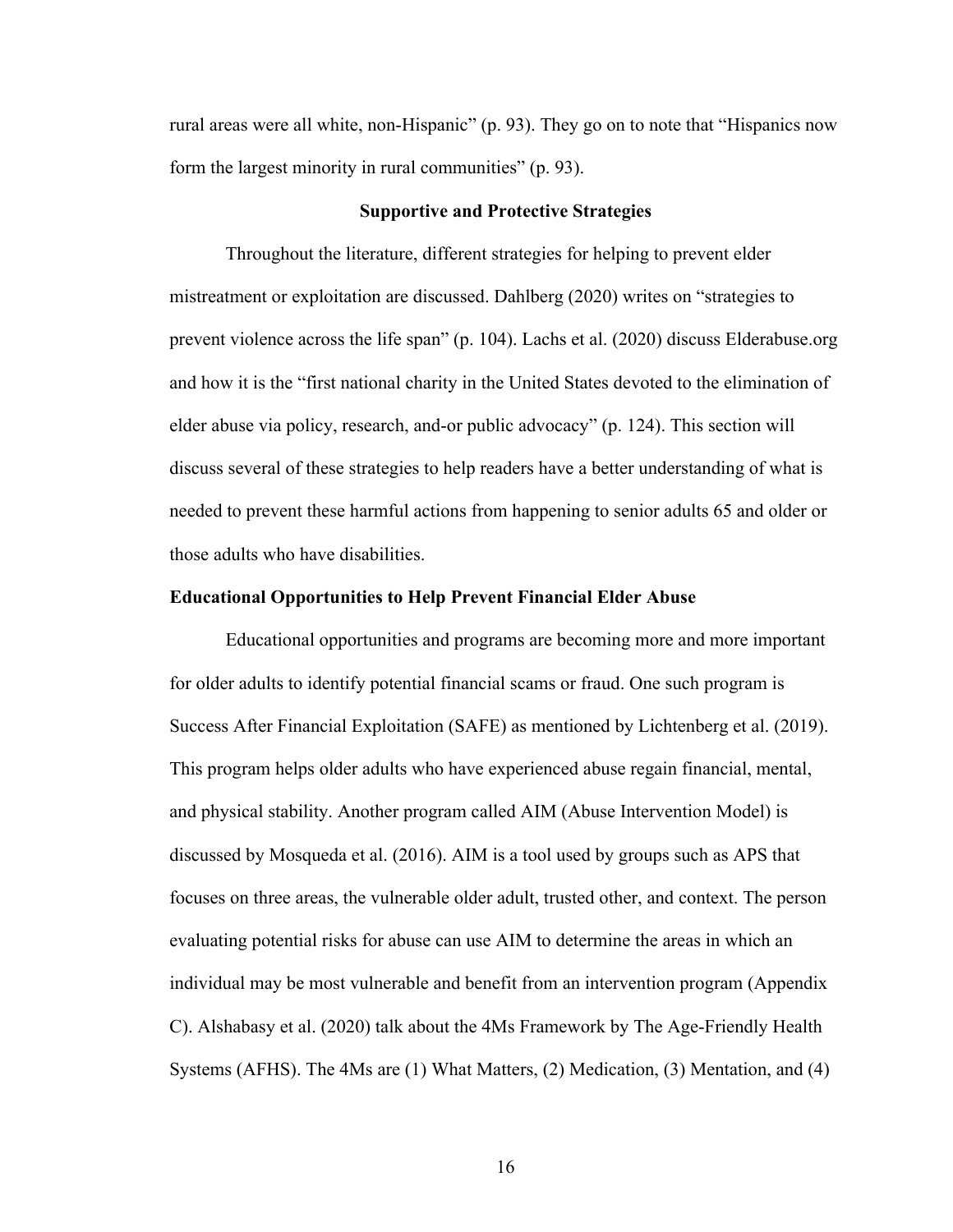Mobility (Appendix D). These four age-friendly approaches consistently help detect and intervene in elder mistreatment events, regardless of setting.

#### **Signs of Elder Abuse**

The NCEA website has an extensive list of signs and symptoms to look for to help determine if a senior adult has been the victim of many forms of abuse, including financial abuse. The section titled Financial or Material Exploitation (NCEA, n.d.) provides a number of warning signs that a loved one is a victim of financial abuse, including:

- "sudden changes in bank account activity, balance or banking practice including an unexplained withdrawal of large sums of money by person accompanying the elder"
- "unauthorized withdrawal of an elder's funds using the elder's ATM card"
- "unexplained disappearance of funds or valuable possessions"
- "discovery of an elder's signature being forged for financial transactions or for titles of his/her possessions"

Educating the older adult is the best way to reduce the likelihood they will become a victim of elder mistreatment. Bavafa et al. (2019) discuss the importance of being informed to help a senior adult strengthen his or her financial and health knowledge. One important area for older people to be educated about is how to safely access the internet. Bavafa et al. (2019) see older people being internet savvy as a major advantage when discussing financial exploitation. They also mention resources available to help educate the older adult population about the internet. Some of these are on "The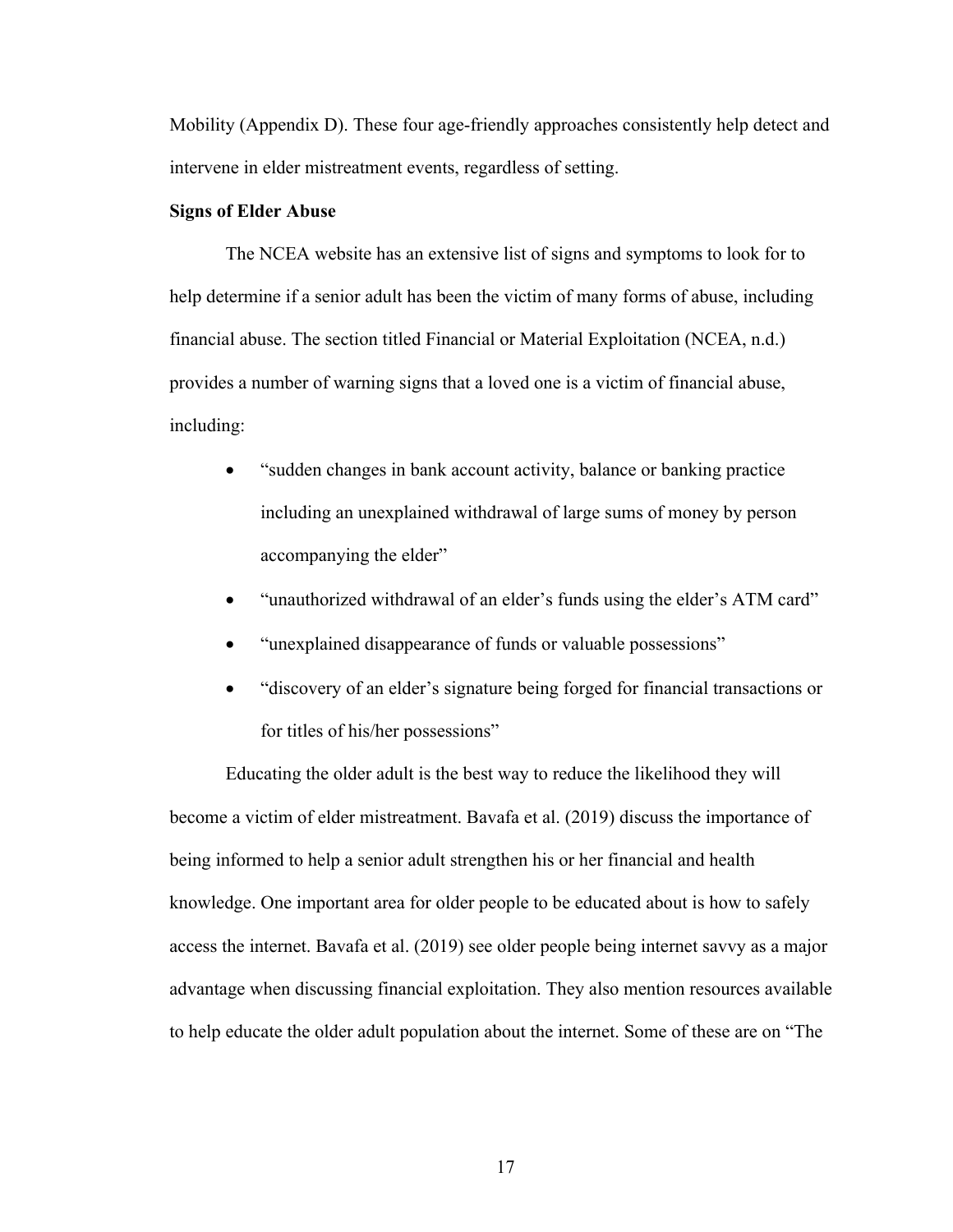Financial Literacy and Education Commission (FLEC) website and consist of areas like MyMoney.gov, Investor.gov, and IdentityTheft.gov" (p. 879).

#### **Supportive Professionals**

Another strategy to reduce instances of mistreatment of senior adults is the use of multidisciplinary teams (MDTs). Breckman et al. (2020) state that "the MDT is a powerful person-centered, collaborative, highly coordinated intervention [team]" (p. 67). The role of MDTs is providing services to the client in several different capacities. These capacities range from "social service areas, law enforcement, adult protective services, medical and mental health professionals, district attorney offices, and others depending on community resources" (p. 68).

MDTs usually have one specialist, but if there are two specialists on a team, teams are described as "Enhanced MDTs or E-MDTs" (Breckman et al. 2020, p. 68). Breckman et al. (2020) also discuss how these teams are funded. Sadly, "some teams have no funding for this work, while other receive government or grant funding which often supports the MDT coordinator position and specialists" (p. 68).

#### **Public Service Workers**

The DFPS website has a link "APS History" that takes the reader through the history of Adult Protective Services (APS) in Texas and how this department has developed over the years. In the mid-1970s, APS was part of Title 20 of the Social Security Act. In 1992, oversight of APS changed from being under Texas Legislature to the Texas Department of Protective and Regulatory Services, and in 2017 became a standalone agency under the Department of Family and Protective Services.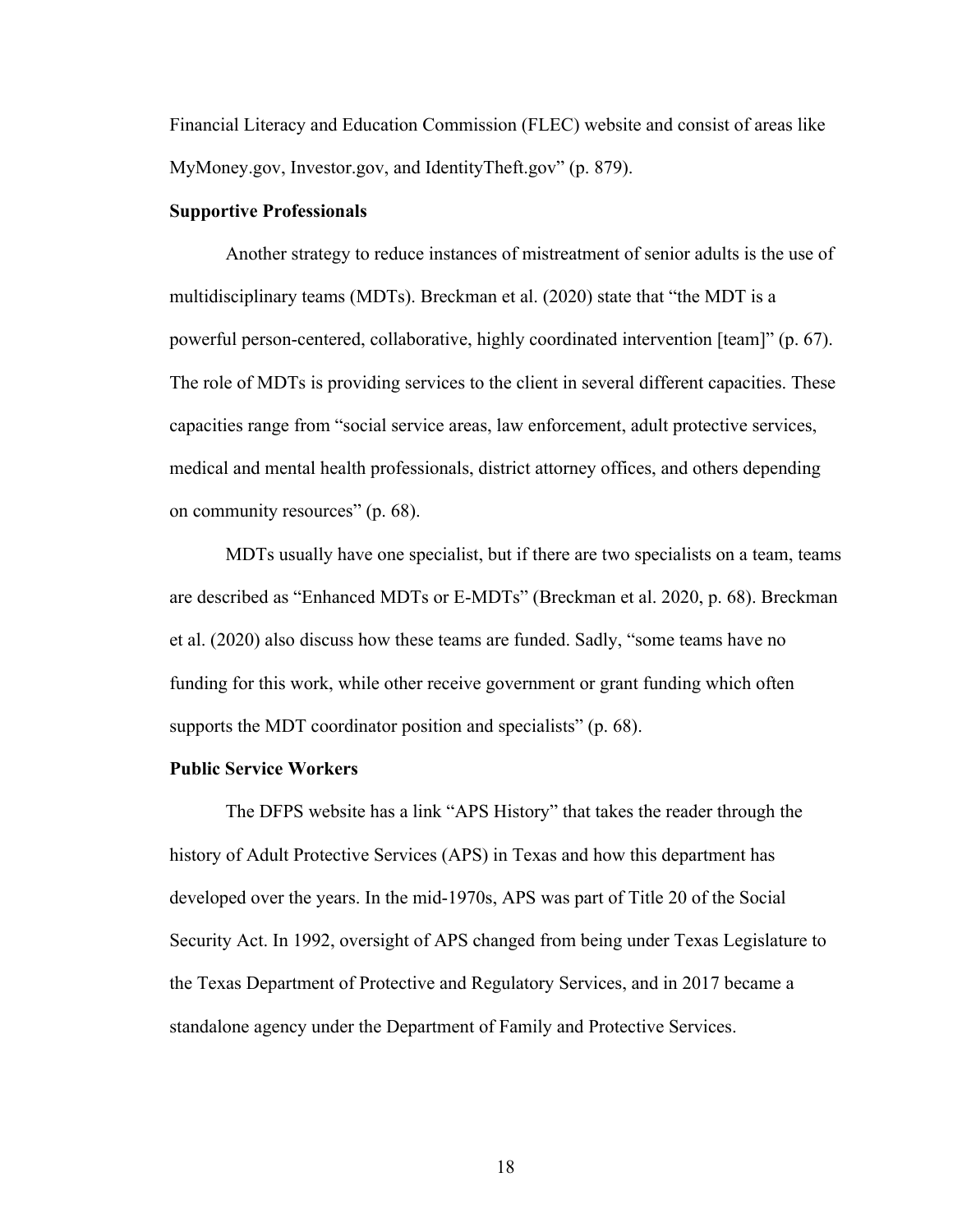There is literature that discusses the importance of providing protective services to the elderly and adults with disabilities. For example, Breckman et al. (2020) state that the role of an adult protective services worker is "a necessary and vital component of a system-wide response to adult neglect, abuse, and exploitation; thus, having APS representation on multidisciplinary teams is considered a necessity" (p. 69).

Elman et al. (2020) discuss the important roles social workers play in providing services in a hospital emergency department. They discuss several tools available to help assess the different variables that might raise questions about elder mistreatment. One of these tools created was the Emergency Department Elder Mistreatment Assessment (ED-EMATS) (Appendix B). The purpose of this tool is "to help emergency department social workers increase their confidence in assessing for elder mistreatment and help ensure standardization between professionals" (p. 110). This tool has specific questions for first responders or emergency room personnel to ask if they suspect certain types of abuse.

#### **Social Workers Help Lower Risk of Elder Mistreatment**

Elder mistreatment can happen to anyone regardless of ethnicity, social status, or gender. When social workers take their certification test, they are also agreeing to abide by the Code of Ethics of the National Association of Social Workers (NASW). According to the NASW, the primary goal of the social work profession is to help people in need and address social problems. One role of social workers is to help address reported elder mistreatment and educate senior adults and family members and care givers in elder abuse prevention. Social workers could work with mistreated senior adults or their care givers through a state office like Adult Protective Services, in a hospital, or as part of a Community Response Team. Community Response Teams consist of social workers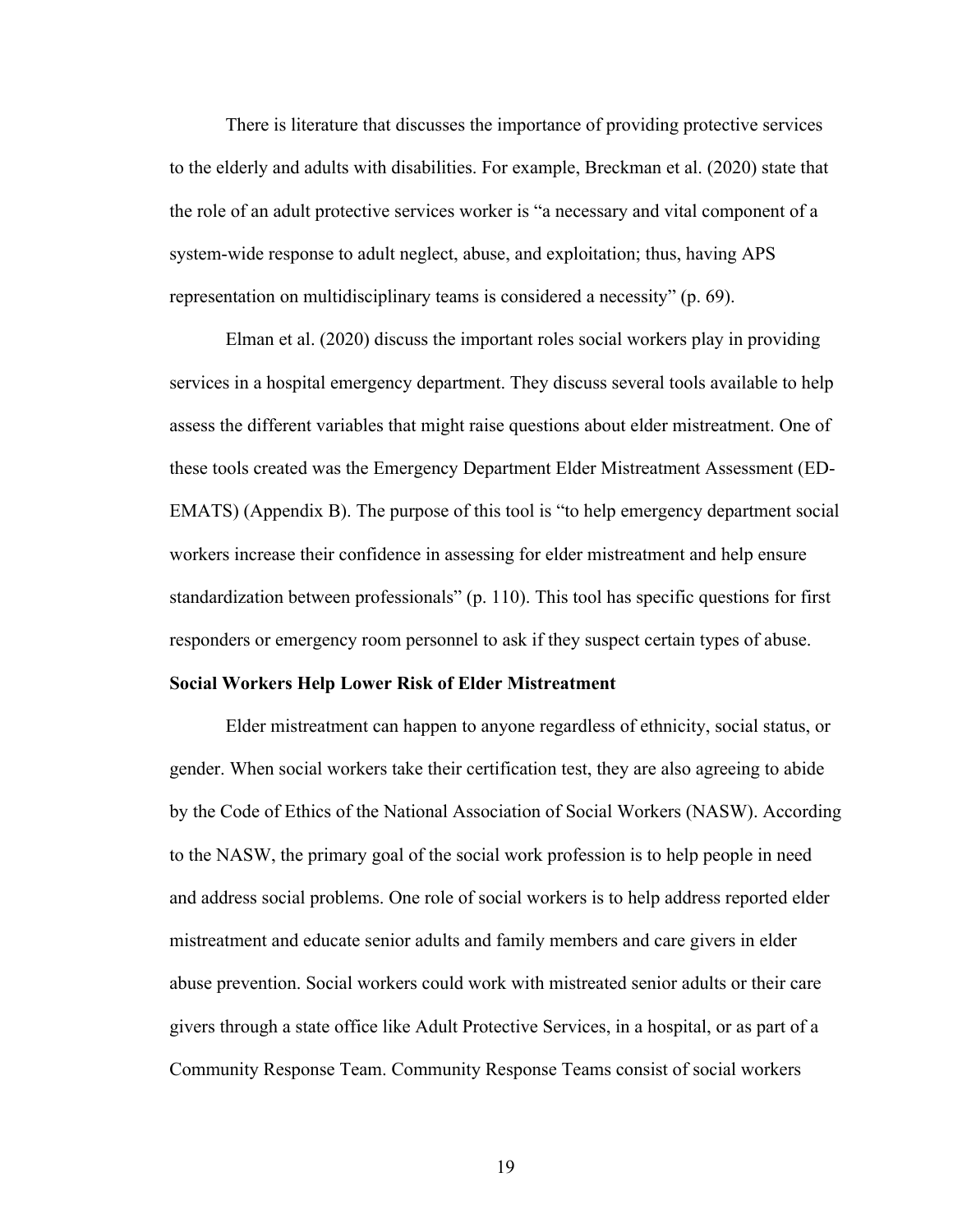EMS, and law enforcement professionals who are tasked with responding to community members including senior adults who need services.

Li et al. (2020) discuss the importance of understanding cultural context in elder mistreatment. They state that "culture affects how racial and ethnic groups perceive elder mistreatment and help-seeking behaviors, and how professionals and authorities could best engage populations, assess situations, and intervene to prevent mistreatment" (p. 20).

Fenge and Lee (2018) also address the role of the social worker. They recognize that "social workers play a key role in joined-up responses with other agencies like the police [and FBI]" (p. 919). Social workers serving in a joint response team will have access to privileged information such as bank accounts or medical records that may not otherwise be available to them. Fenge and Lee (2018) also state that "risks posed by financial scams are on a global scale, affecting older people in communities across the world" requiring "collaboration and integrated solutions, as scams have no borders" (p. 919).

# **Legal Support Services**

Attorneys play a vital role in helping the older population legally protect themselves from abuse, neglect, or exploitation. Riles (2018) explains that attorneys are bound to a code of ethics that determine how they practice law. Attorneys are required to follow this code of ethics in their professional conduct and the manner in which they advise clients. Lawyers have an ethical duty to identify and respond to situations where an older client is being abused or exploited. Balancing sound legal advice while maintaining or enhancing the client's psychological well-being can be challenging. In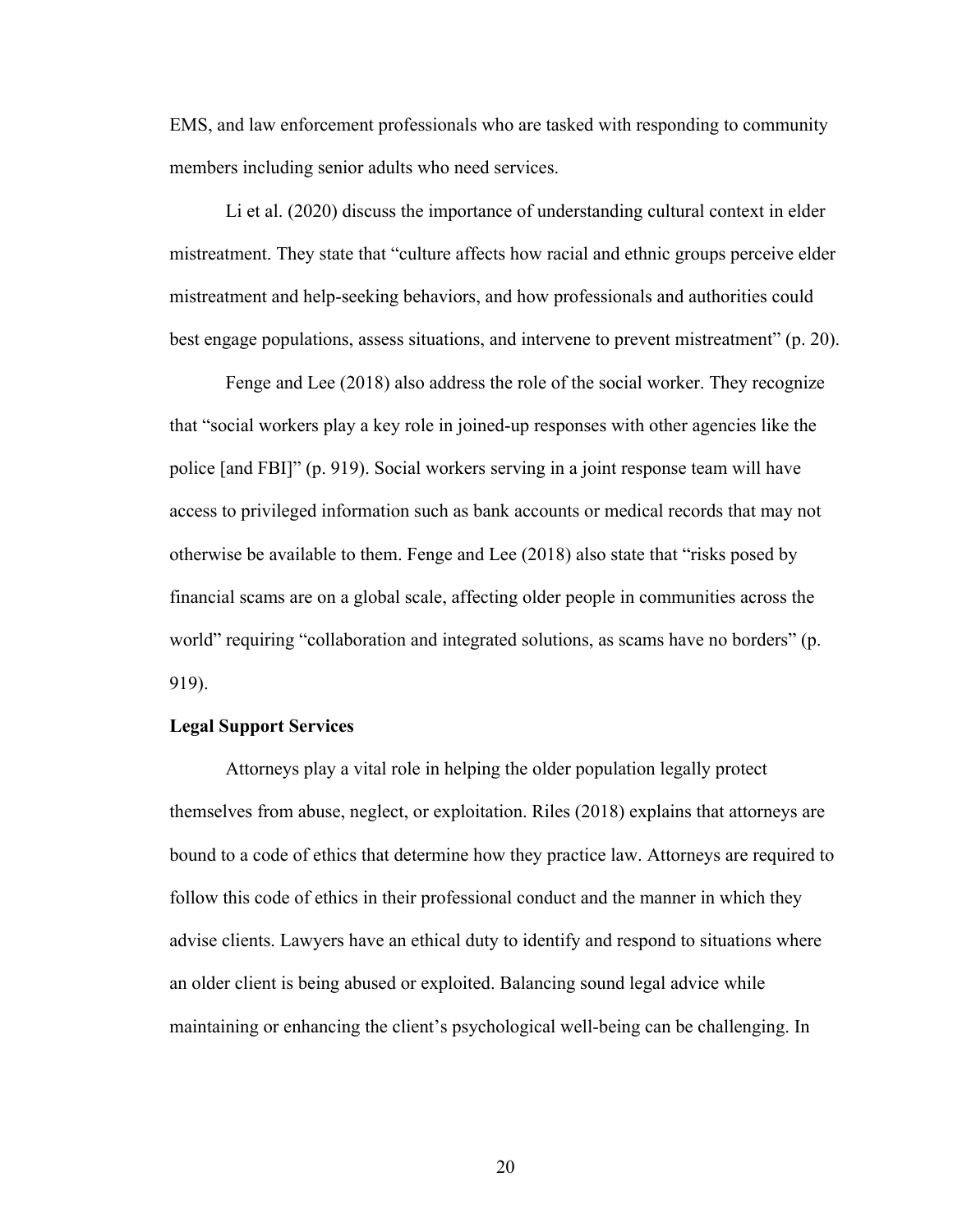these circumstances, developing and using appropriate screening processes to identify instances of abuse and neglect is important.

Galvan and Mbaku (2020) discuss the role of the civil legal aid attorney in instances of elder abuse. The role of the civil legal aid attorney in its simplest form is to provide competent and free legal representation to low-income community members. The roles of these attorneys ensure protection, redress, and ongoing stability for clients. Galvan and Mbaku (2020) emphasize that "the role of the attorney is to support the client and implement the client's wishes, within reason and within the parameters of the law" (p. 85).

#### **Conclusion of Literature Review**

There is consensus in the literature that shows how elder mistreatment is becoming a major crisis as the world's population ages. The literature also indicates that there are multiple ways elderly persons or persons with disabilities are mistreated including abuse, neglect, sexual abuse, and exploitation. The literature provides insights into strategies and discusses approaches of interventions as well as agencies that are actively working to reduce occurrences of elder mistreatment. While there are many success stories, it is clear that there are barriers that still need to be overcome.

Some barriers remain that can be addressed by (1) providing resources in rural areas for alleged victims; (2) providing better assessment tools for frontline emergency personnel workers to quickly assess and more effectively help alleged victims; and (3) providing educational opportunities to help potential victims and their care givers recognize the signs of mistreatment and how to protect themselves from different forms of abuse.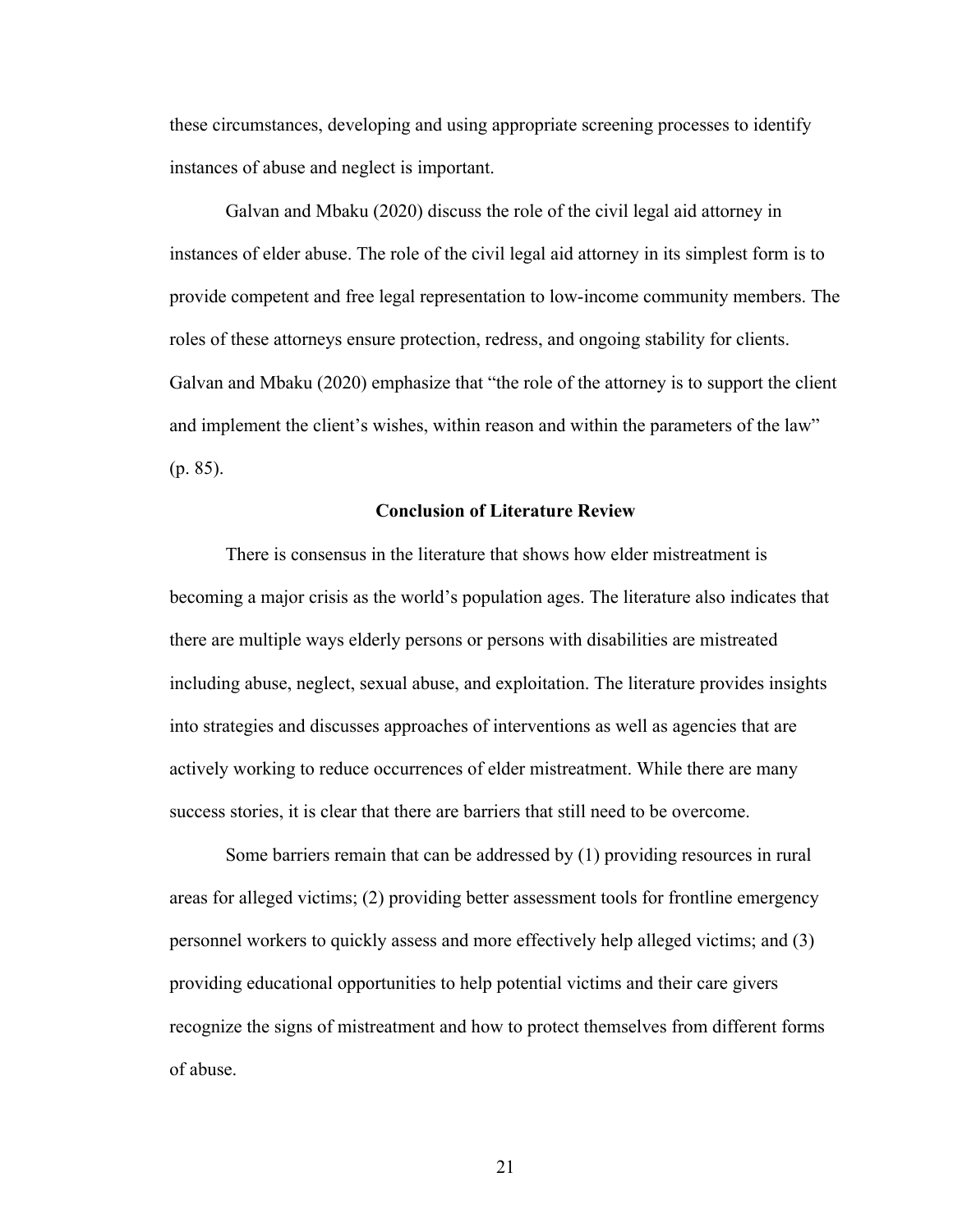This study will focus on providing educational opportunities for potential victims. To do that it will evaluate relationships between perpetrators and confirmed cases of elder financial exploitation and mistreatment to determine if the type of relationship is a determining factor for whether or not one person is more likely to abuse another.

This study will examine the following hypotheses:

- HP1: Rates of abuse will be higher in regions characterized by lower socioeconomic status.
- HP2: Rates of financial exploitation will be higher in regions characterized by lower socioeconomic status.
- HP3: Rates of abuse will be higher with perpetrators that are related.
- HP4: Rates of financial exploitation will be similar regardless of race.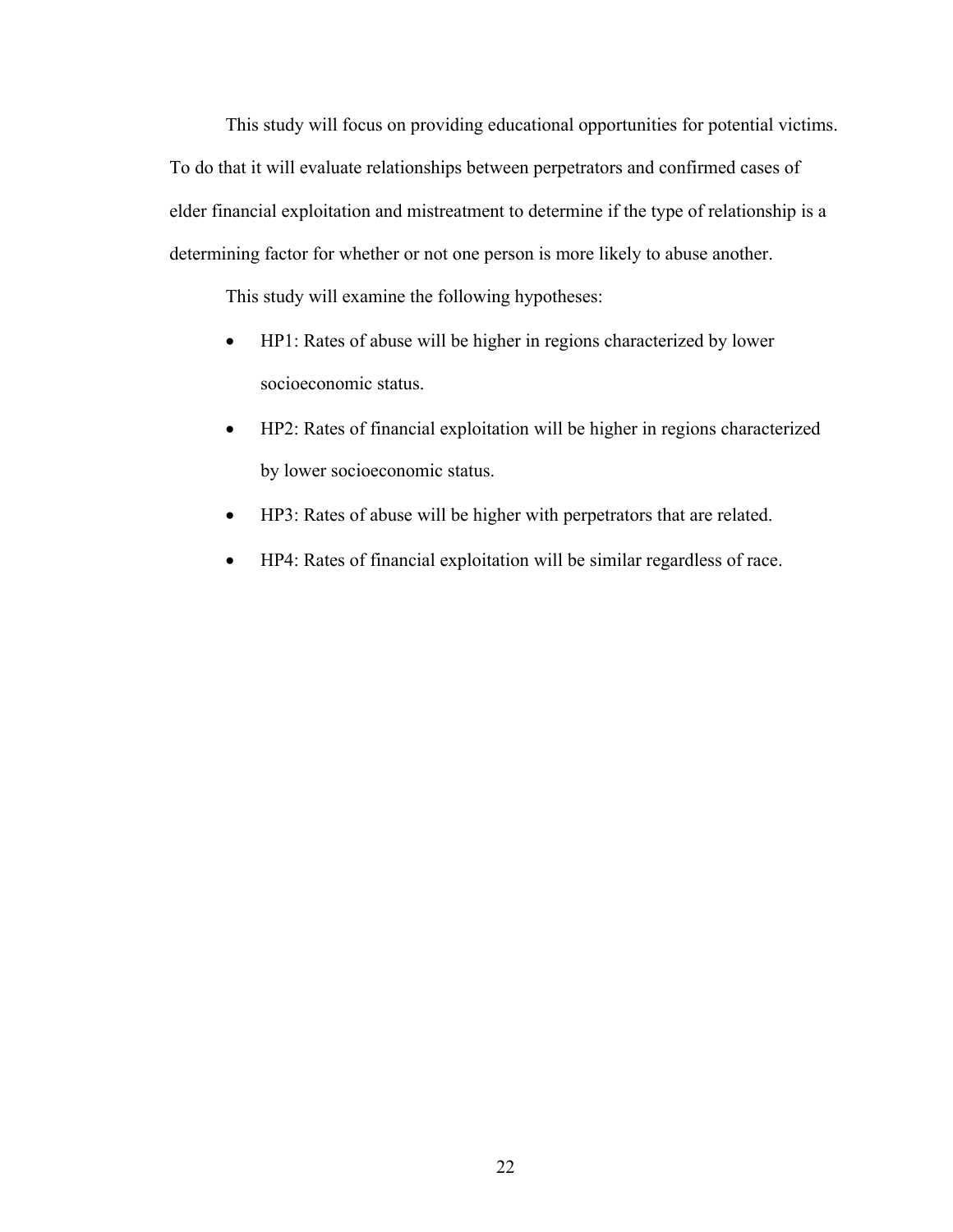# CHAPTER III

#### METHODOLOGY

This study was an analysis of the 2020 data from the eleven DFPS regions of Texas and seeks to answer hypotheses with the available data. This was an exploratorydescriptive study. I looked at different definitions concerning abuse and determined if elder mistreatment occurs more often in certain relationships. This included family members such as siblings, children, and parents, as well as others such as neighbors and professional caregivers. I also looked at demographics and socioeconomic status to see if either impacts prevalence of abuse.

#### **Design**

The exploratory descriptive investigation involved gathering specific data from Excel workbooks from the DFPS Adult Protective Services website. The data included all eleven regions, as well as the number of confirmed cases and race/ethnicity of senior adults over 65. The descriptive information consisted of relationship dynamics like adult child to parent, grandchild to grandparent, and others. In understanding these types of relationships, the study attempted to reflect the correlations between the number of confirmed cases of abuse and/or exploitation and poverty, ethnicity, and relationship.

#### **Population and Sampling**

Aggregated data was gathered from the DFPS Adult Protective Services (APS) public website. APS divided the counties in Texas into eleven regions. Comparisons between the eleven regions were conducted, and the information provided from the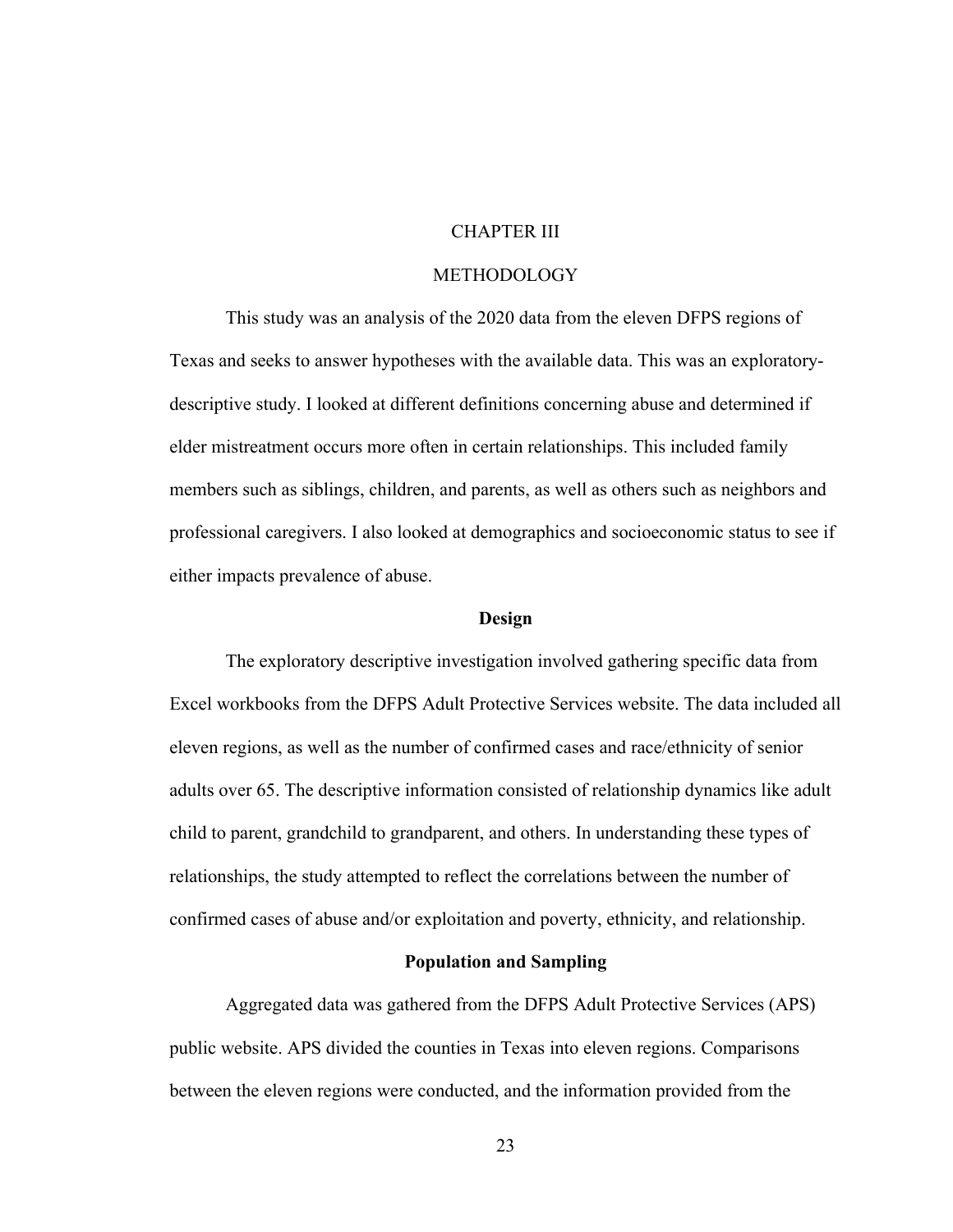public website covered the fiscal year 2020. The economic information was from the 2020 United States Census for the State of Texas. There was no human interaction between the primary investigator and persons 65 and older. The information collected consisted of confirmed cases (cases that had been investigated and found that abuse or exploitation actually happened) involving senior adults.

# **Human Subjects Protections**

All data in data sets were aggregated. No identifying information was reported. Because the study involved secondary analysis of data, there was no risk to the subjects reported in the databases. The Institutional Review Board (IRB) of the university reviewed an application for non-research and determined that this study fell within the guidelines for this category (Appendix A).

### **Procedures**

I retrieved data relevant to this study from the DFPS Open Data Portal; all data available were found in the public domain. Data were retrieved for analysis in Microsoft Excel. Additionally, I retrieved demographic data from the eleven regions of DFPS in order to allow for additional comparisons between regions. Data included but were not limited to race and ethnic comparisons, income levels, and socioeconomic status as determined by income distribution within the region. I also retrieved data from the website for the U.S. Census Bureau related to the 2020 census. Their data were broken down by county. I consolidated this data to match the eleven regions used by DFPS. For ethnic data, DFPS only had *African American*, *Anglo*, *Hispanic* and *Other*. The U.S. Census data further broke down *Other* to specify *Native American* and *Asian* populations.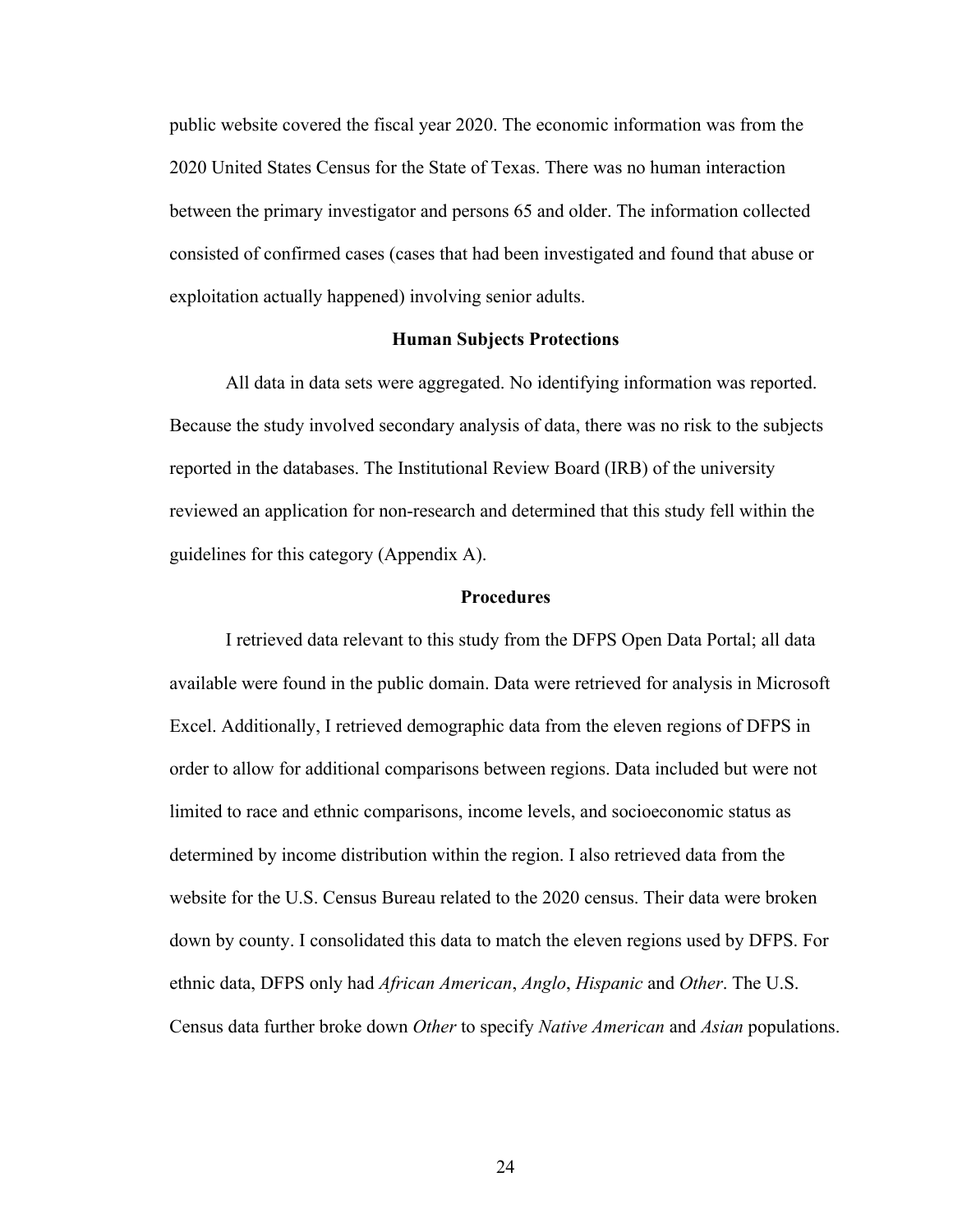For consistency, I consolidated *Native American*, *Asian*, and *Other* from the U.S. Census Bureau into a single *Other* category for comparison with DFPS data.

### **Data Analysis**

Data analyses were conducted using cross tabulations and parametric measures (Pearson's *r*) of association to test hypotheses of the study. The data was analyzed by utilizing the IBM SPSS Statistics Platform 25.0. Data were de-identified before receipt by the principal investigator. This study examined the following hypotheses:

- HP1: Rates of abuse will be higher in regions characterized by lower socioeconomic status.
- HP2: Rates of financial exploitation will be higher in regions characterized by lower socioeconomic status.
- HP3: Rates of abuse will be higher with perpetrators that are related.
- HP4: Rates of financial exploitation will be similar regardless of race.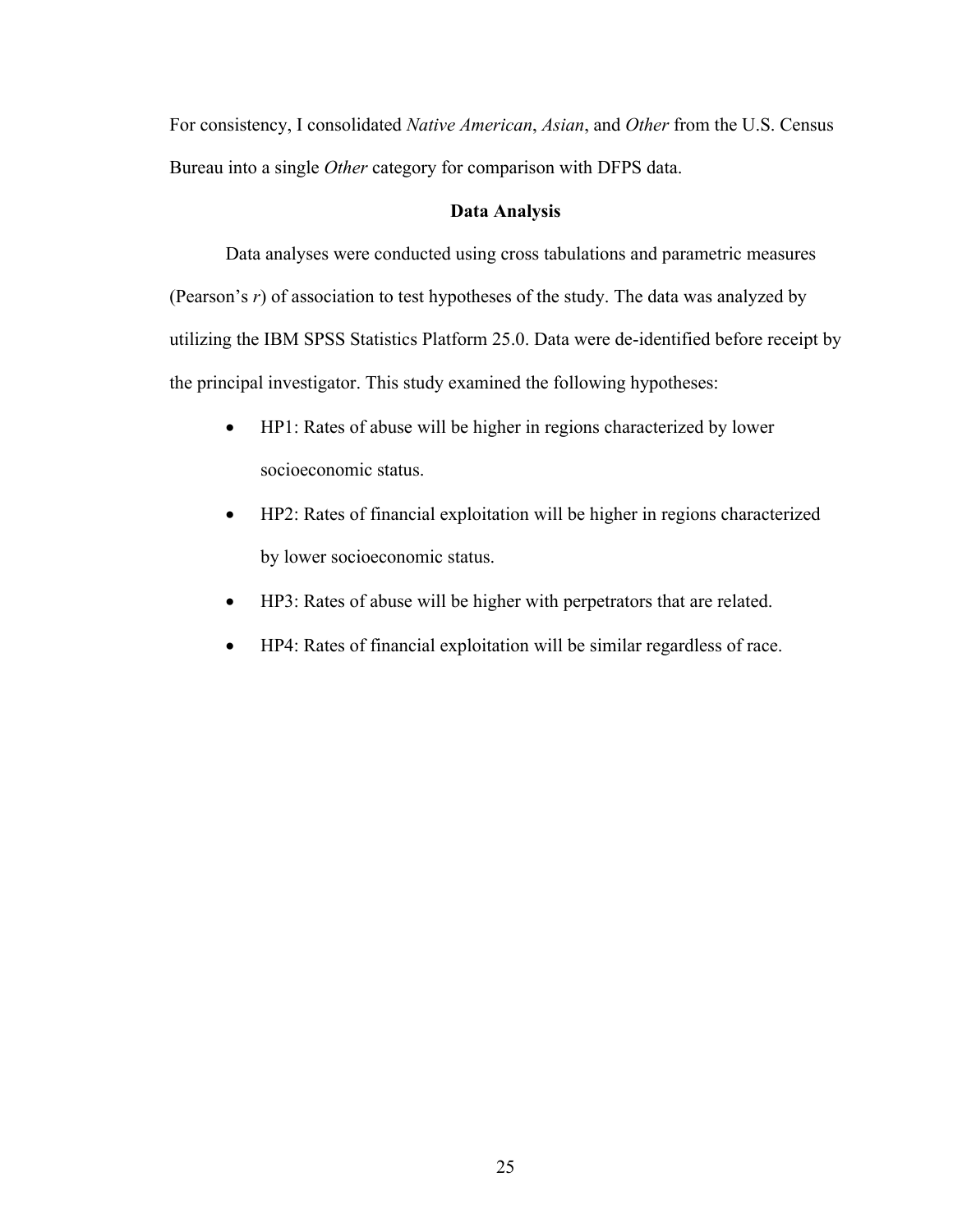# CHAPTER IV

# FINDINGS

This chapter summarized the data collected in this study. Data were extracted from public records reported by DFPS for the year 2020. Data were also collected from the 2020 United States Census for the State of Texas. The purpose of this study was to examine how rates of financial exploitation and other abuses of senior adults over 65 correlated to the race of the victim, relationships of perpetrator to the victim, and socioeconomic status of the victim. Although data were also provided by DFPS for disabled persons 18-64 years of age, I only considered data on victims over 65 in the analysis.

#### **Description of Sample**

# **Population**

There are eleven regions in Texas ranging in population from 549,130 (lowest) in Region 2 to 8,044,641 (highest) in Region 3. Not surprisingly, the largest populations were found in regions with the largest metropolitan areas (Table 1).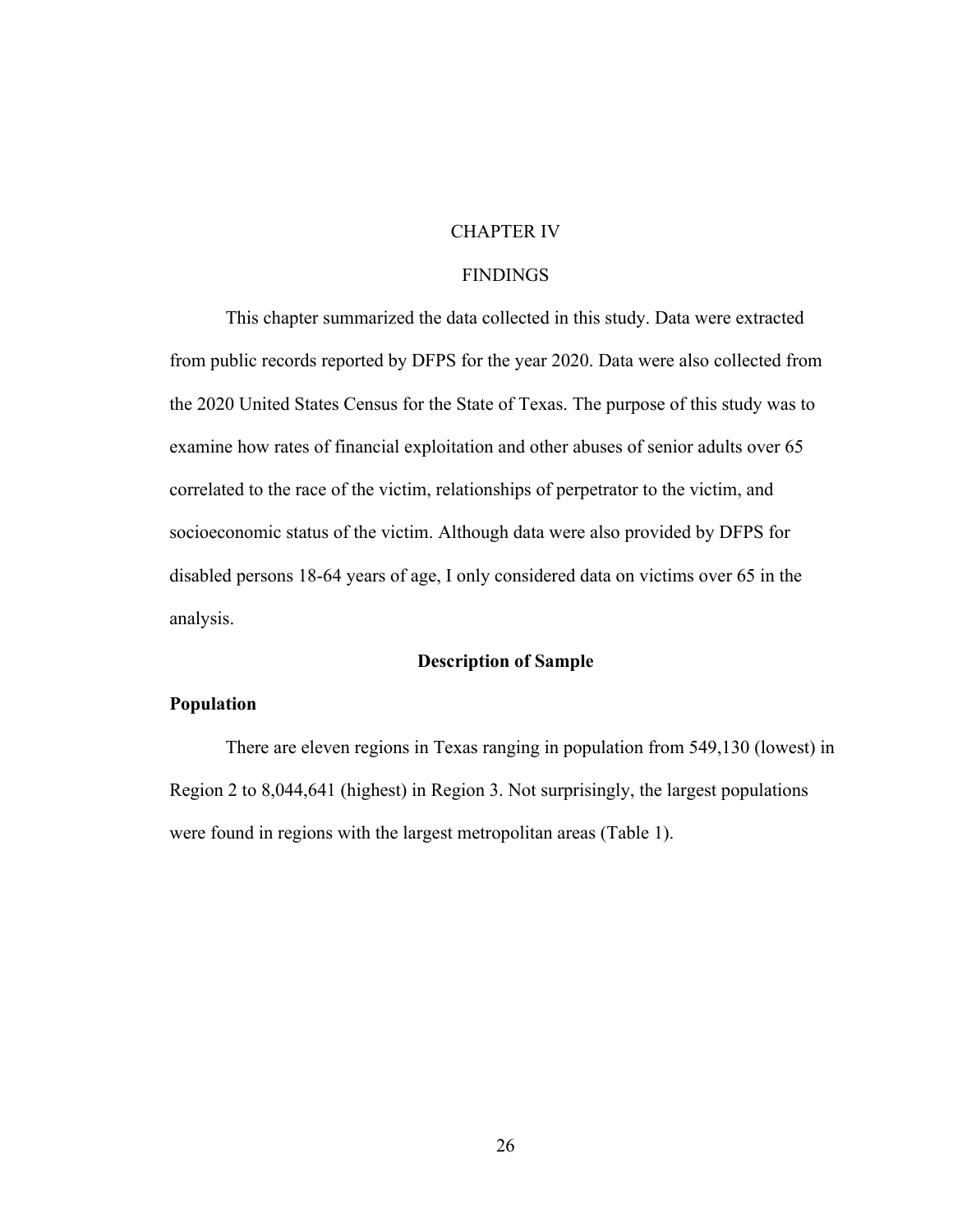| Region         | Population | Avg Median Poverty<br>Income | Rate | Num of<br>Confirmed<br>Cases of | Num of<br>Confirmed<br>Cases of<br>Elder Abuse Exploitation per 100,000 | Confirmed<br>Cases of<br>Elder Abuse | Confirmed<br>Exploitation<br>per 100,000 |
|----------------|------------|------------------------------|------|---------------------------------|-------------------------------------------------------------------------|--------------------------------------|------------------------------------------|
| 1              | 866,112    | 52,931                       | 15.0 | 4,228                           | 38                                                                      | 488.16                               | 4.39                                     |
| $\overline{2}$ | 549,130    | 49,841                       | 14.5 | 3,969                           | 44                                                                      | 722.78                               | 8.01                                     |
| 3              | 8,044,641  | 70,993                       | 10.5 | 12,901                          | 161                                                                     | 160.37                               | 2.00                                     |
| 4              | 1,149,993  | 51,001                       | 15.4 | 3,362                           | 55                                                                      | 292.35                               | 4.78                                     |
| 5              | 768,635    | 49,887                       | 17.0 | 2,709                           | 37                                                                      | 352.44                               | 4.81                                     |
| 6              | 7,297,022  | 68,323                       | 13.5 | 13,483                          | 250                                                                     | 184.77                               | 3.43                                     |
| 7              | 3,661,292  | 67,676                       | 11.6 | 5,663                           | 113                                                                     | 154.67                               | 3.09                                     |
| 8              | 3,026,195  | 59,415                       | 14.1 | 7,969                           | 206                                                                     | 263.33                               | 6.81                                     |
| 9              | 646,070    | 63,341                       | 12.1 | 2,106                           | 15                                                                      | 325.97                               | 2.32                                     |
| 10             | 888,720    | 46,658                       | 17.6 | 3,200                           | 20                                                                      | 360.07                               | 2.25                                     |
| 11             | 2,246,397  | 44,089                       | 22.0 | 5,725                           | 89                                                                      | 254.85                               | 3.96                                     |
| Total          | 29,144,207 | 63,614                       | 13.5 | 65,315                          | 1.028                                                                   | 224.11                               | 3.53                                     |

# *DFPS Regions (DFPS, 2020; U.S. Census Bureau, 2020)*

# **Population Diversity**

The population diversity data was gathered from the 2020 U.S. Census population estimates specifically from the numbers under Race and Hispanic Origin. The diversity percentage per region included non-white, African American, and Hispanic/Latino. Population diversity ranged from the highest percentage of 87.8% in Region 10 with a population of 888,720 to the lowest percentage of 33.1% in Region 2 with a population of 549,130. This information is reflected in Table 2.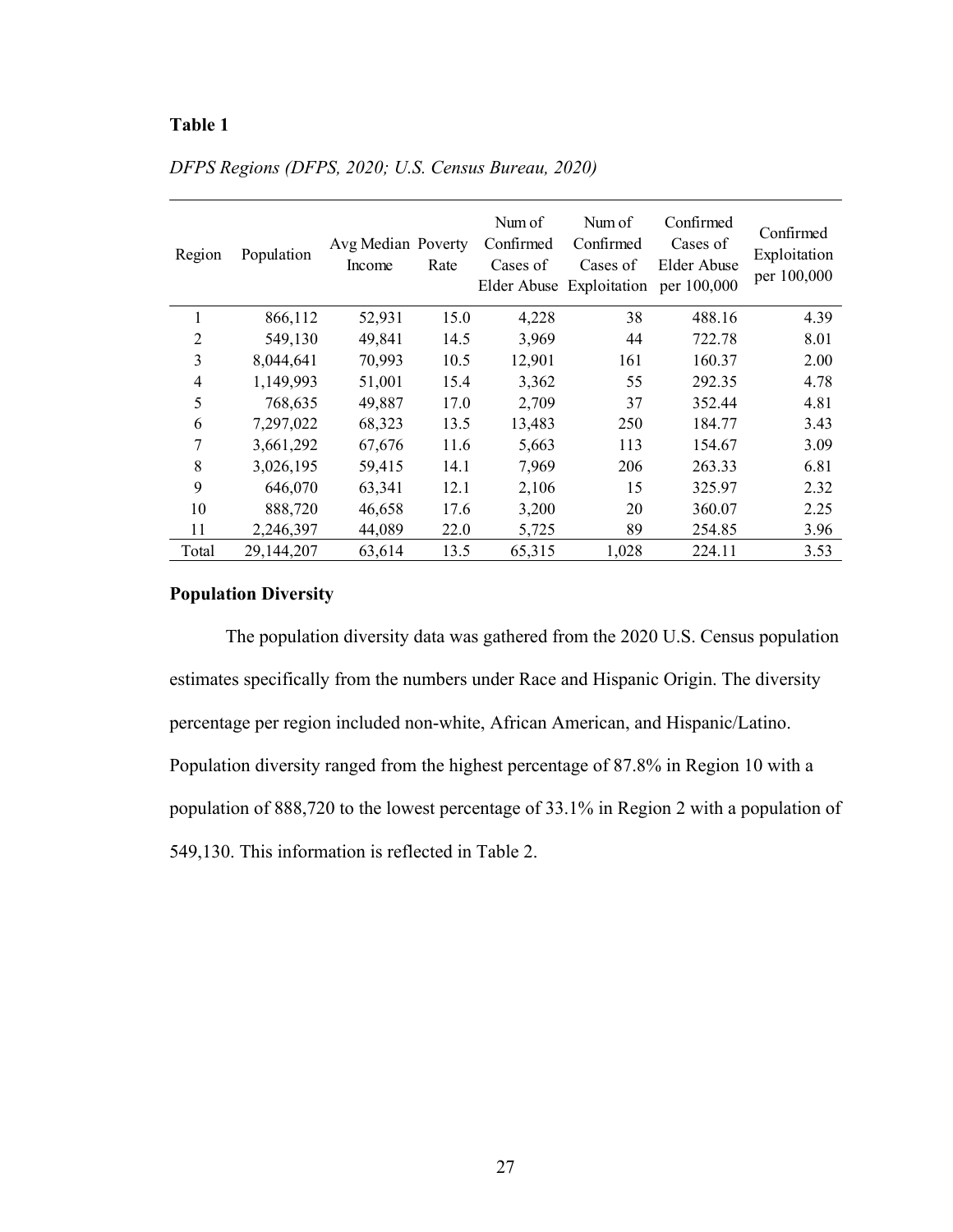| Region | Population | Racial<br>Diversity<br>Percentage |
|--------|------------|-----------------------------------|
| 1      | 866,112    | 48.2                              |
| 2      | 549,130    | 33.1                              |
| 3      | 8,044,641  | 53.4                              |
| 4      | 1,149,993  | 36.0                              |
| 5      | 768,635    | 39.5                              |
| 6      | 7,297,022  | 64.3                              |
| 7      | 3,661,292  | 46.6                              |
| 8      | 3,026,195  | 66.0                              |
| 9      | 646,070    | 58.2                              |
| 10     | 888,720    | 87.8                              |
| 11     | 2,246,397  | 87.6                              |

*Population Diversity by Region (DFPS, 2020)*

# **Population Density**

While not directly related to my hypotheses, I also looked at comparisons based on population density. The region with the highest population was in Region 3 with 8,044,641. The number of confirmed elder abuse cases per 100,000 for Region 3 was 160.37 with 2.00 confirmed exploitation cases per 100,000. The region with the lowest population was in Region 2 with 549,130. The number of confirmed elder abuse cases per 100,000 in Region 2 was 722.78 with 8.01 confirmed exploitation cases per 100,000 (Table 3). Figures 1 and 2 reflect the population density to all abuse and exploitation cases respectively.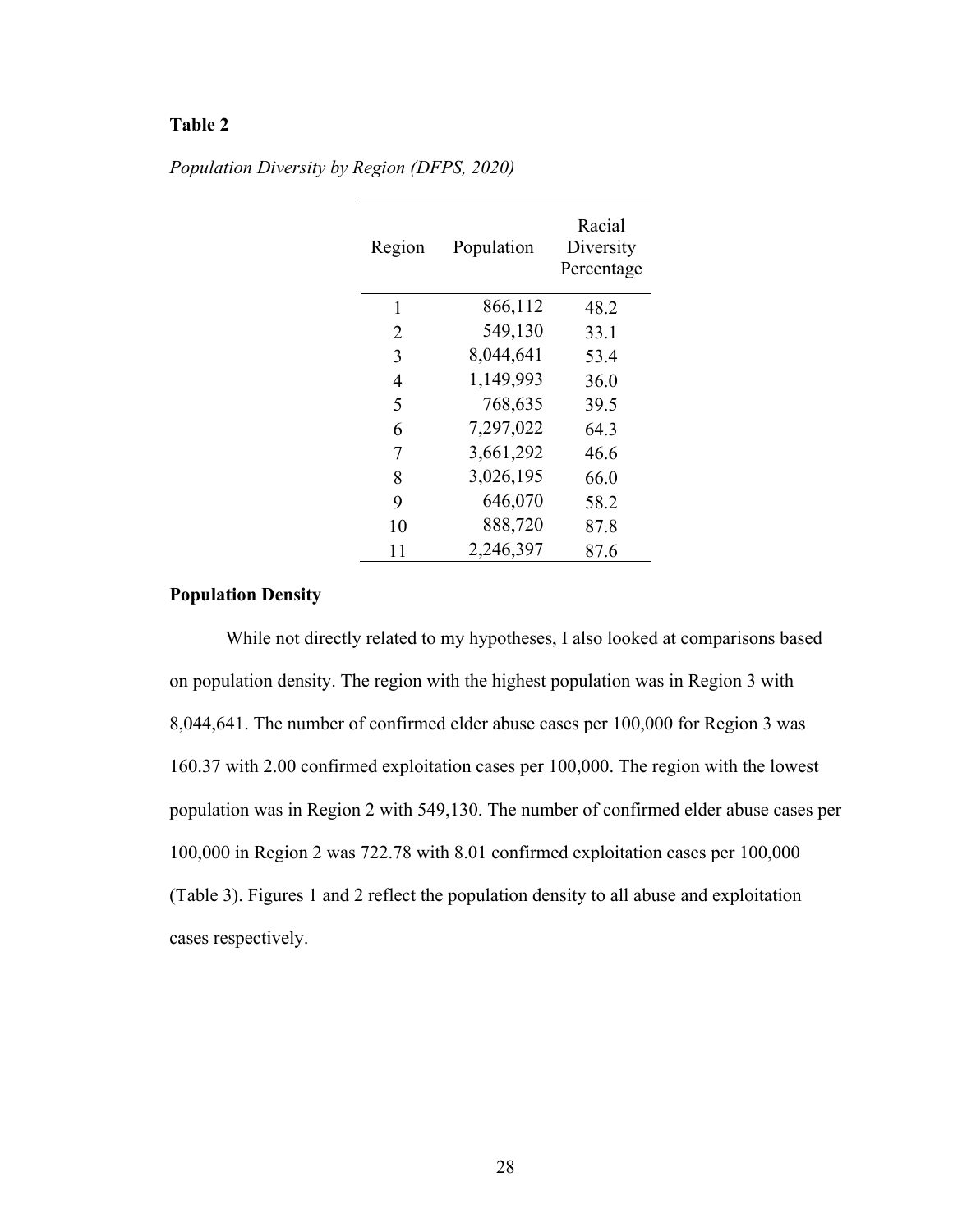| Region         | Population | Num of<br>Confirmed<br>Cases of | Num of<br>Confirmed<br>Cases of<br>Elder Abuse Exploitation per 100,000 | Confirmed<br>Cases of<br>Elder Abuse | Confirmed<br>Exploitation<br>per 100,000 |
|----------------|------------|---------------------------------|-------------------------------------------------------------------------|--------------------------------------|------------------------------------------|
| 1              | 866,112    | 4,228                           | 38                                                                      | 488.16                               | 4.39                                     |
| $\overline{2}$ | 549,130    | 3,969                           | 44                                                                      | 722.78                               | 8.01                                     |
| 3              | 8,044,641  | 12,901                          | 161                                                                     | 160.37                               | 2.00                                     |
| $\overline{4}$ | 1,149,993  | 3,362                           | 55                                                                      | 292.35                               | 4.78                                     |
| 5              | 768,635    | 2,709                           | 37                                                                      | 352.44                               | 4.81                                     |
| 6              | 7,297,022  | 13,483                          | 250                                                                     | 184.77                               | 3.43                                     |
| 7              | 3,661,292  | 5,663                           | 113                                                                     | 154.67                               | 3.09                                     |
| 8              | 3,026,195  | 7,969                           | 206                                                                     | 263.33                               | 6.81                                     |
| 9              | 646,070    | 2,106                           | 15                                                                      | 325.97                               | 2.32                                     |
| 10             | 888,720    | 3,200                           | 20                                                                      | 360.07                               | 2.25                                     |
| 11             | 2,246,397  | 5,725                           | 89                                                                      | 254.85                               | 3.96                                     |

*Population Density Compared to All Abuse and Exploitation (DFPS, 2020)*

# **Figure 1**

*Population Density to All Abuse (DFPS, 2020; U.S. Census Bureau, 2020)*

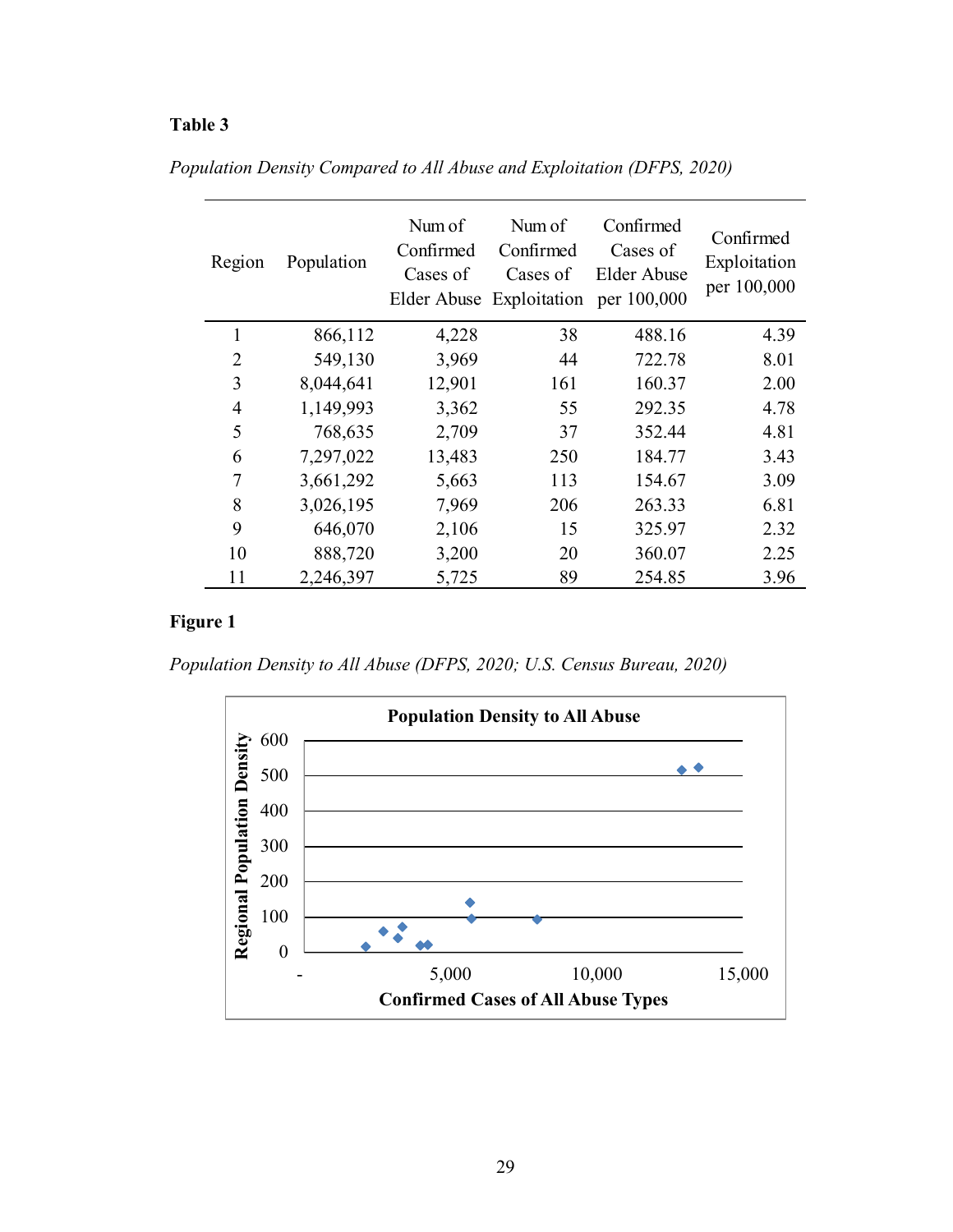# **Figure 2**



*Population Density to Exploitation (DFPS, 2020; U.S. Census Bureau, 2020)*

# **Poverty**

The poverty percentages for the DFPS regions ranged from the lowest of 10.5% in Region 3, which had a population of 8,044,641, to the highest rate of 22% in Region 11 with a population of 2,246,397 (refer to Table 1 for poverty rates).

# **Elder Abuse**

Confirmed cases of elder abuse were described in several different ways: emotional/verbal abuse, medical neglect, mental health neglect, physical abuse, physical neglect, and financial exploitation. The lowest rate of confirmed cases of elder abuse was 154.67 per 100,000 in Region 7. The highest rate of confirmed cases of elder abuse was 722.78 in Region 2 (refer to Table 1 elder abuse rates). Figure 3 shows poverty rate compared to all abuse.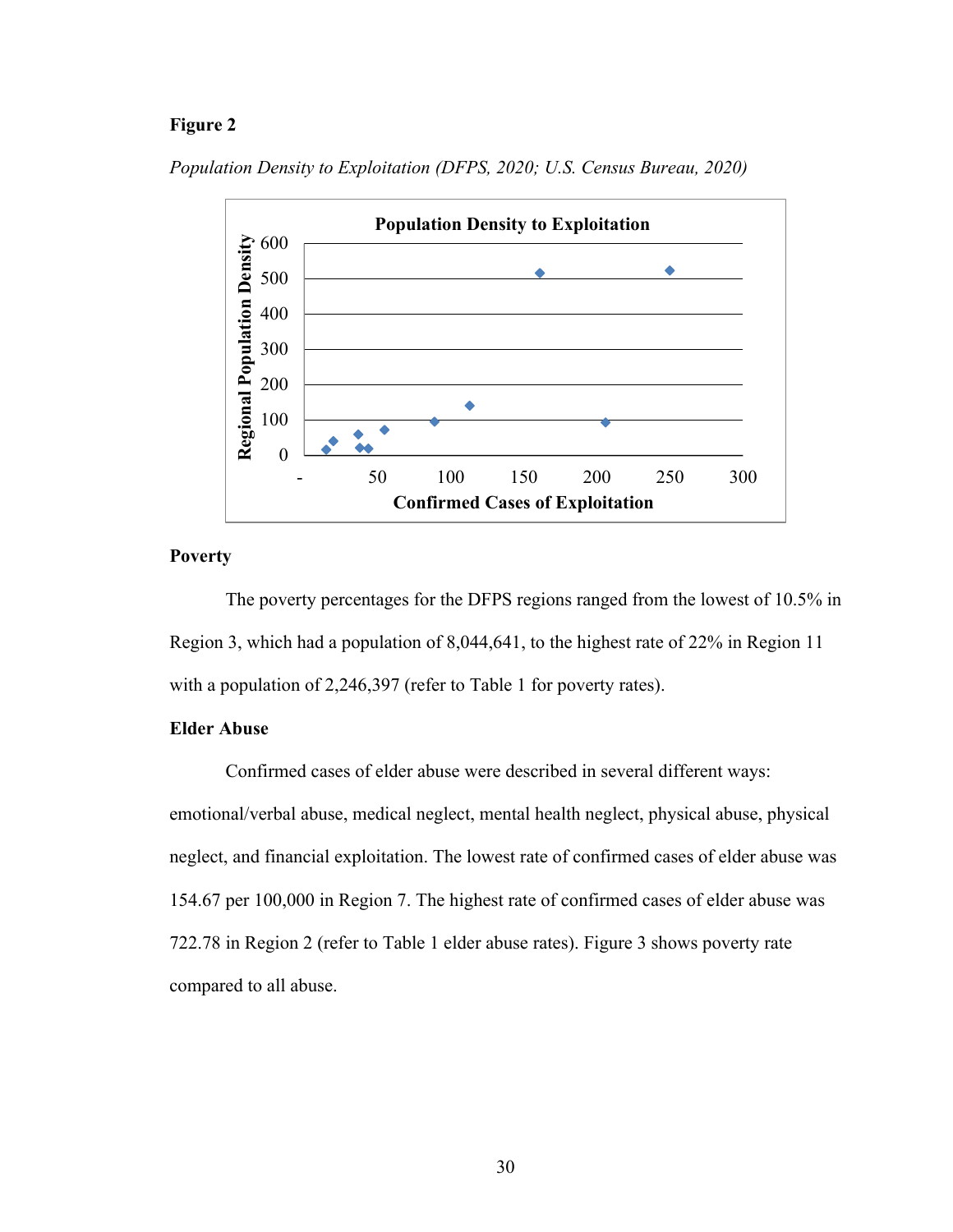# **Figure 3**



*Poverty Rate to Rate of All Abuse (DFPS, 2020; U.S. Census Bureau, 2020)*

# **Financial Exploitation**

The occurrence of financial exploitation can be seen in Table 1. The lowest occurrence was in Region 3 with a rate of 2.00 per 100,000. The highest occurrence was in Region 2 with a rate of 8.01 per 100.000. Figure 4 shows the rate of exploitation by region.

# **Figure 4**

*Exploitation by Region (DFPS, 2020)*

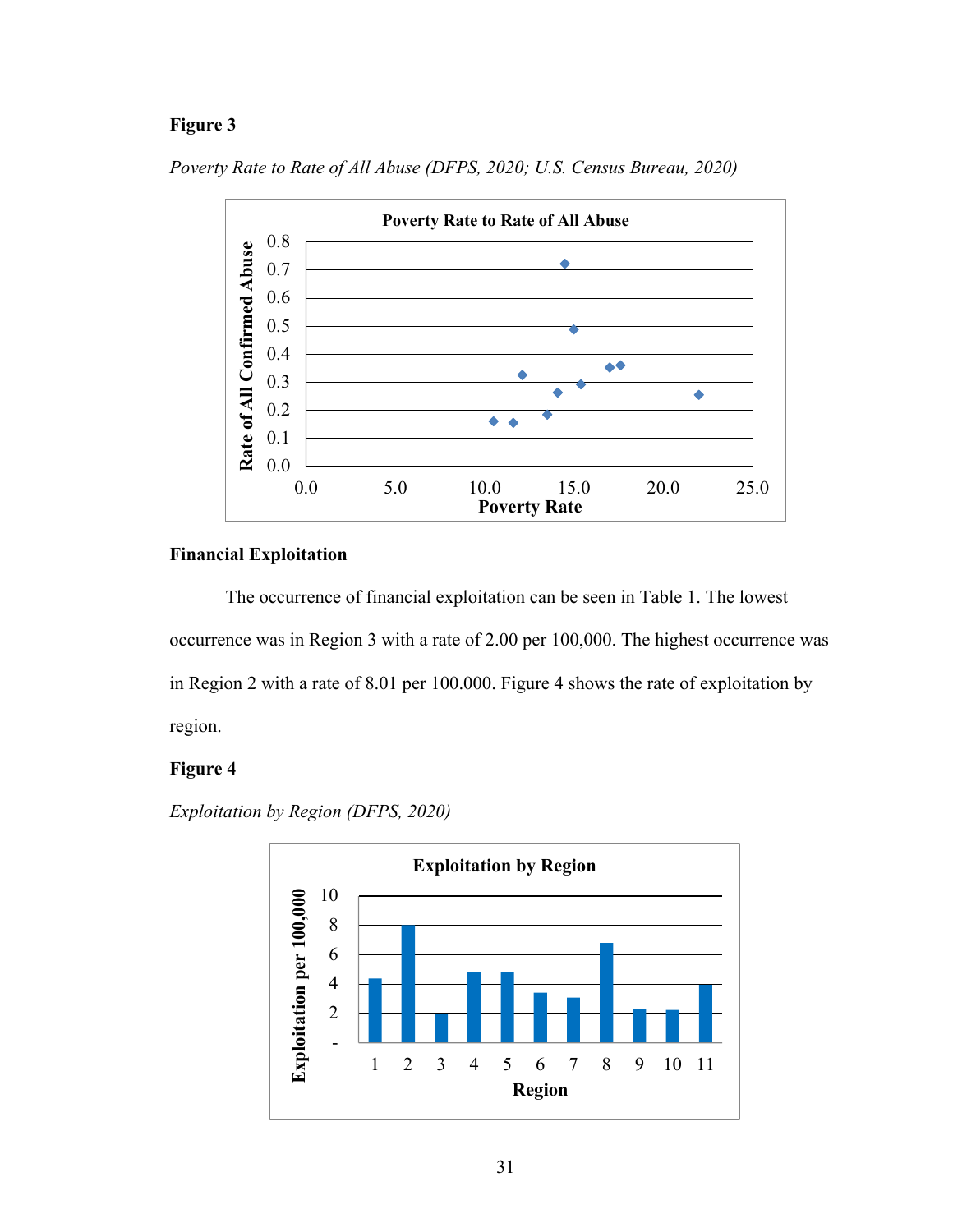#### **Perpetrator's Relationship to Victim**

Perpetrators were consolidated into four groups: related, non-related, self-neglect, and unknown. The *related* area included adult children, grandchildren, other relatives, parents, siblings, and spouses. The *non-related* group was made up of facilityinstitutional staff, friend-neighbor, no relation, other, and service providers. The *selfneglect* category represented someone not taking care of themselves, and the *unknown* relationship was either not documented at the time of the report or unable to be determined. The higher proportions of relatives did not necessarily correlate with the higher rates of abuse (Table 4).

### **Table 4**

| Region | Related | Non-<br>Related | Self<br>Neglect | Unknown          | Total<br>Abuses |
|--------|---------|-----------------|-----------------|------------------|-----------------|
|        | 142     | 41              | 3,469           | $\boldsymbol{0}$ | 3,652           |
| 2      | 165     | 38              | 3,354           | 2                | 3,559           |
| 3      | 806     | 125             | 10,556          | 2                | 11,489          |
| 4      | 143     | 43              | 2,874           | $\boldsymbol{0}$ | 3,060           |
| 5      | 131     | 25              | 2,298           | 2                | 2,456           |
| 6      | 845     | 268             | 11,375          | 23               | 12,511          |
| $\tau$ | 429     | 119             | 4,633           | $\overline{4}$   | 5,185           |
| 8      | 672     | 133             | 6,575           | 6                | 7,386           |
| 9      | 82      | 6               | 1,789           | $\overline{0}$   | 1,877           |
| 10     | 108     | 7               | 2,660           | $\overline{2}$   | 2,777           |
| 11     | 473     | 66              | 4,657           | 1                | 5,197           |
| Total  | 3,996   | 871             | 54,240          | 42               | 59,149          |

*Perpetrator Relationship to Victim – Four Areas (DFPS, 2020)*

Table 5 reflects how each of the four groups in Table 4 were broken down to show the specific categories and the percentages that made up each group of perpetrators. In the *related* section, adult children are the highest abuser with 3.35%, followed by spouses with 1.41% being the abuser. Among the *non-related* section, the most common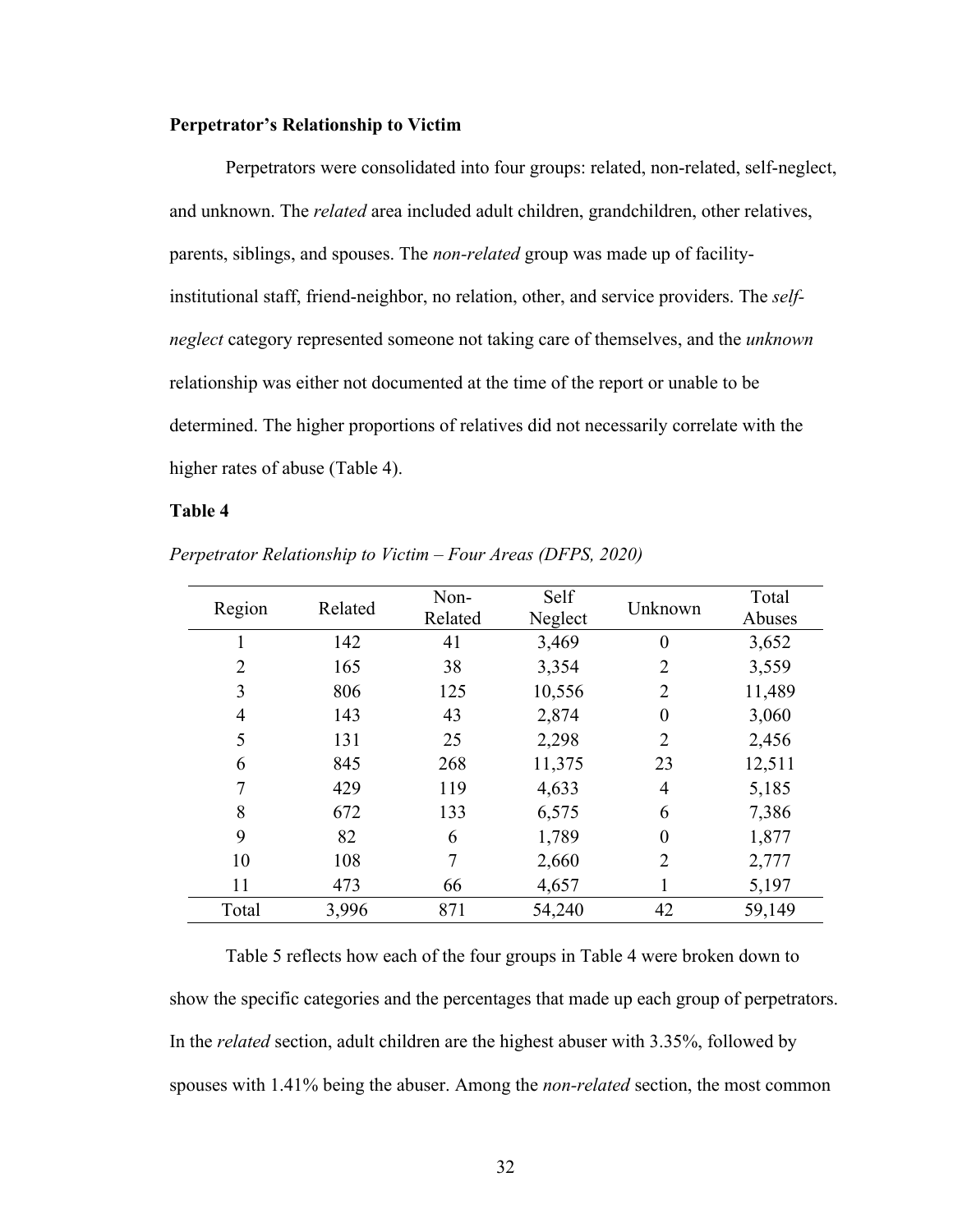abuser fell in the *other* section, with 0.87% being the abuser, followed by *no relationship* with 0.34% being the abuser. In the non-related category (Facility-Institutional Staff, Friend-Neighbor, and Service Provider), the occurrences of abuse are infrequent. In the category of *self-neglect*, the data showed this to be the most significant result for "perpetrators" with a 91.7% rate of abuse.

# **Table 5**

| Relationship Type            | Percent of<br>Total<br>Abuses | Count<br>(2020) |
|------------------------------|-------------------------------|-----------------|
| <b>Related</b>               |                               |                 |
| Adult Children               | $3.35\%$                      | 1,981           |
| Grandchildren                | 0.83%                         | 490             |
| <b>Other Relatives</b>       | 0.29%                         | 170             |
| Parents                      | 0.52%                         | 308             |
| Siblings                     | $0.36\%$                      | 215             |
| Spouse                       | 1.41%                         | 832             |
| <b>Non-Related</b>           |                               |                 |
| Facility-Institutional Staff | $0.02\%$                      | 14              |
| Friend-Neighbor              | 0.12%                         | 73              |
| No Relationship              | 0.34%                         | 201             |
| Other                        | 0.87%                         | 516             |
| Service Provider             | 0.11%                         | 67              |
| <b>Self</b>                  | 91.70%                        | 54,240          |
| Unknown                      | 0.07%                         | 42              |
| <b>Total</b>                 | 100.00%                       | 59,149          |

*Perpetrator Relationship to Victim – Related Breakdown (DFPS, 2020)*

When limiting to just the *related* perpetrators, the data showed that adult children were the most likely to abuse at 50%. The next most likely were spouses at 21%, followed by grandchildren at 12%. Instances of abuse from other relationships are infrequent, ranging from 4% to 8% (Figure 5).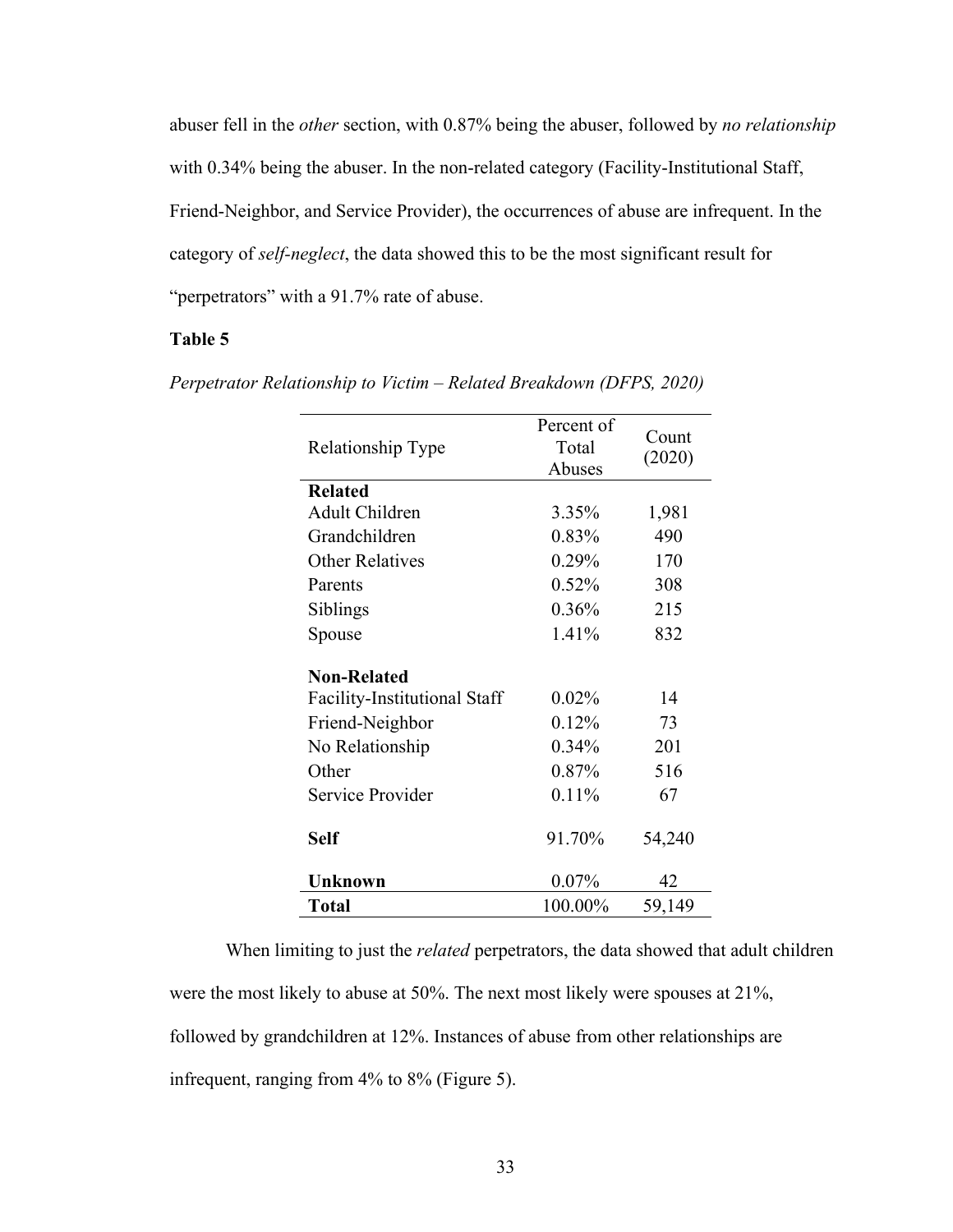### **Figure 5**



*Relationship to Victim for Related Perpetrators (DFPS, 2020)*

#### **Abuse by Ethnicity**

The highest rate of financial exploitation per 100,000 among ethnicities is 0.53 from the Anglo ethnicity. The lowest rate of financial exploitation per 100,000 among ethnicities is 0.25 from the Hispanic ethnicity. The highest rate of exploitation from all abuse was 3.54 per 100,000 from the Anglo ethnicity. The lowest rate of all abuse was 1.74 per 100,000 from the Hispanic ethnicity. Hispanic victims experienced abuse at half the rate of Anglo and African American victims, with Other victims just slightly higher than Hispanic victims. The ethnicity rates are reflected in Table 6 and Figure 6.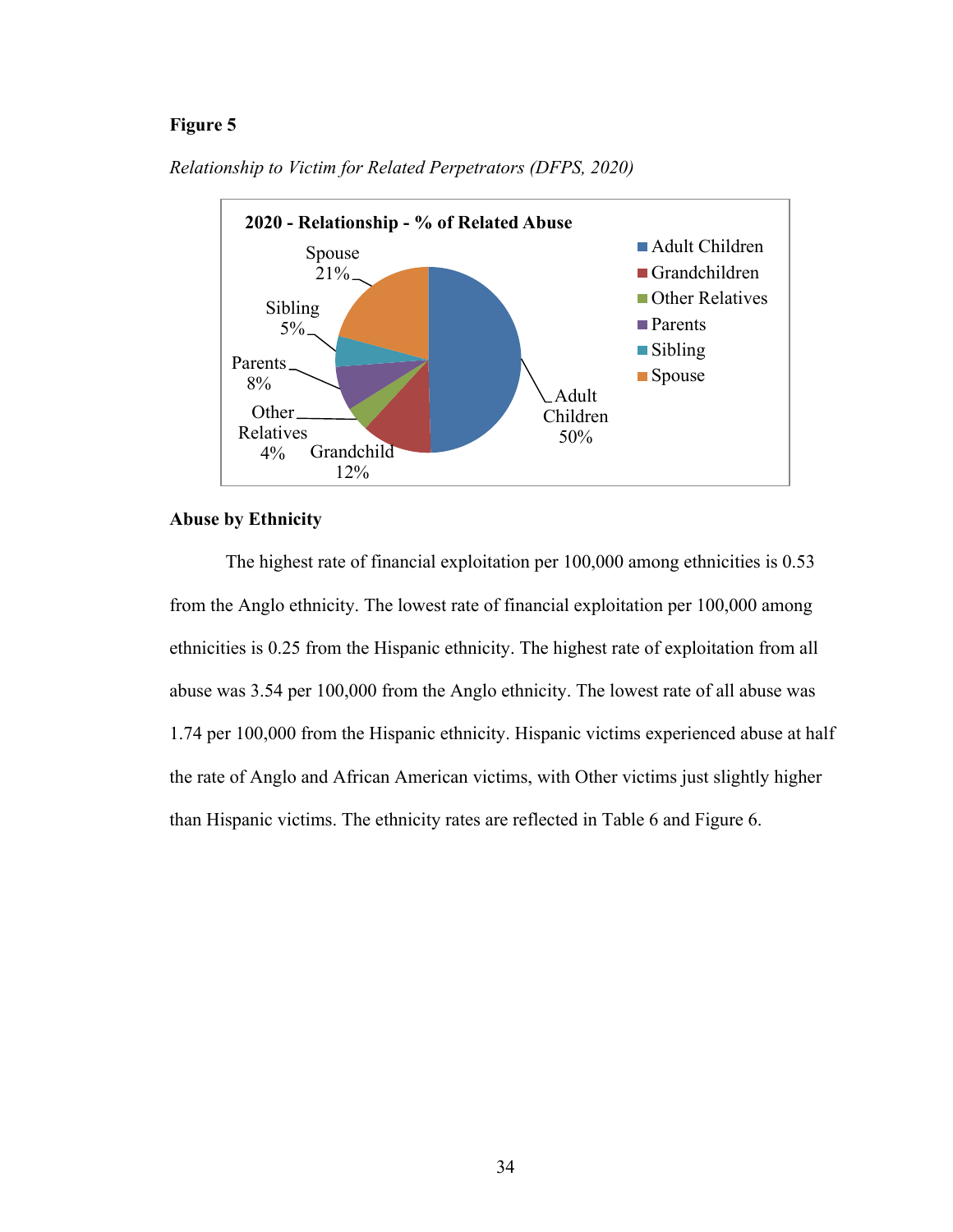| Ethnicity | Rate of<br>Exploitation<br>per 100,000 | Rate of All<br>Abuse per<br>100,000 |
|-----------|----------------------------------------|-------------------------------------|
| African   |                                        |                                     |
| American  | 53.51                                  | 448.29                              |
| Anglo     | 56.51                                  | 448.27                              |
| Hispanic  | 26.81                                  | 219.51                              |
| Other     | 79.88                                  | 424.79                              |

*Ethnicity of Victims of Exploitation and of All Abuse (DFPS, 2020)*

# **Figure 6**

*Ethnicity of Victims of Exploitation and All Abuse (DFPS, 2020)*

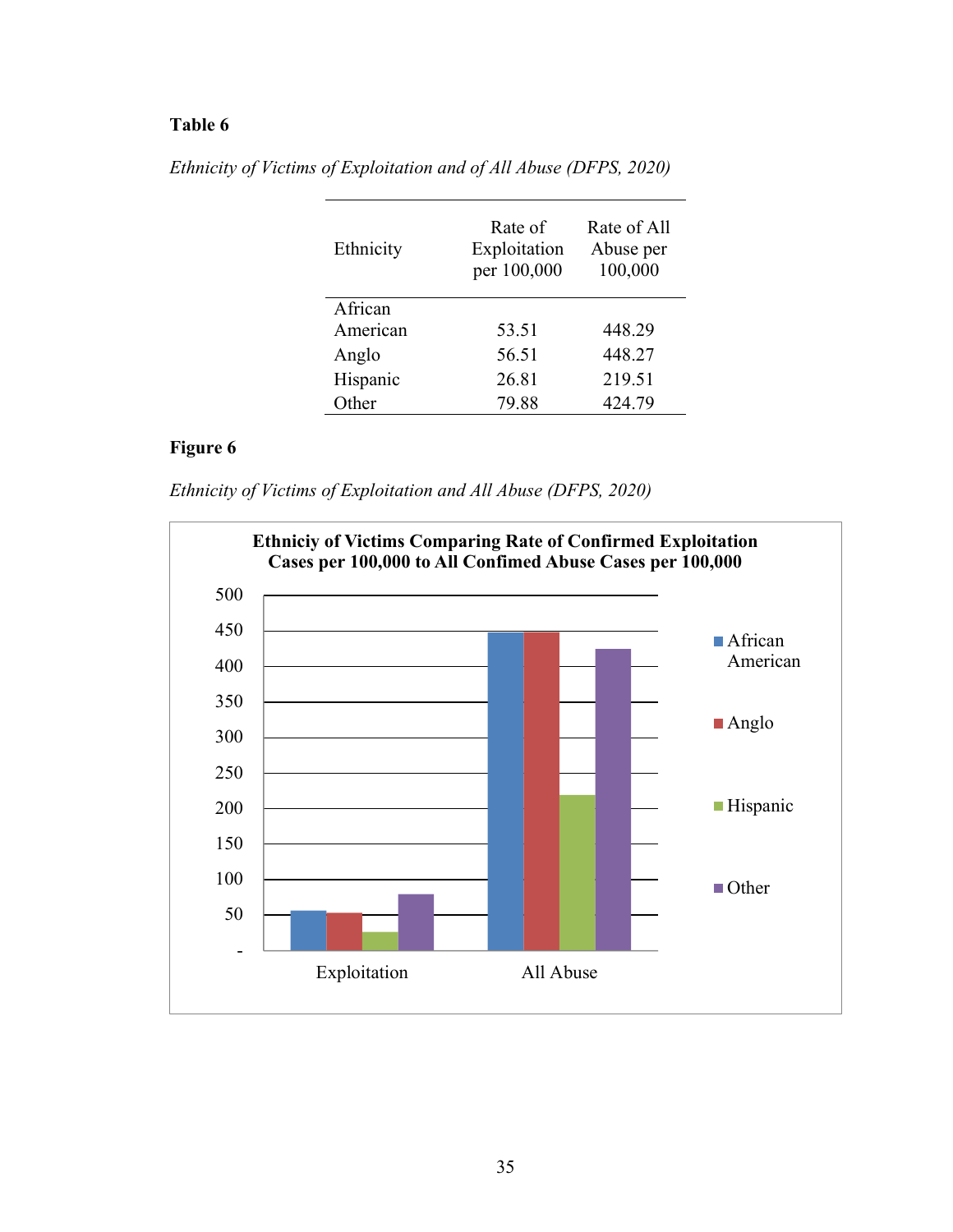#### **Test of Hypotheses**

As reported in the literature review and described above, this study postulates four hypotheses.

#### **Hypothesis One**

This hypothesis tested that rates of abuse will be higher in regions characterized by lower socioeconomic status. This hypothesis was tested two ways. First, a comparison of poverty rate and rates of abuse by region was conducted using Pearson's *r.* There was no significant correlation found between the poverty rate and rates of abuse ( $r = 0.193$ ;  $p$ ) = n. s.; Figure 3). Second, a comparison of median income as the indicator of socioeconomic status with overall rates of confirmed abuse. Using Pearson's *r,* an inverse relationship was found  $(r = -0.560; p = n. s.;$  Figure 7).

# **Figure 7**

*Median Income to Rates of All Abuse (DFPS, 2020; U.S. Census Bureau, 2020)*

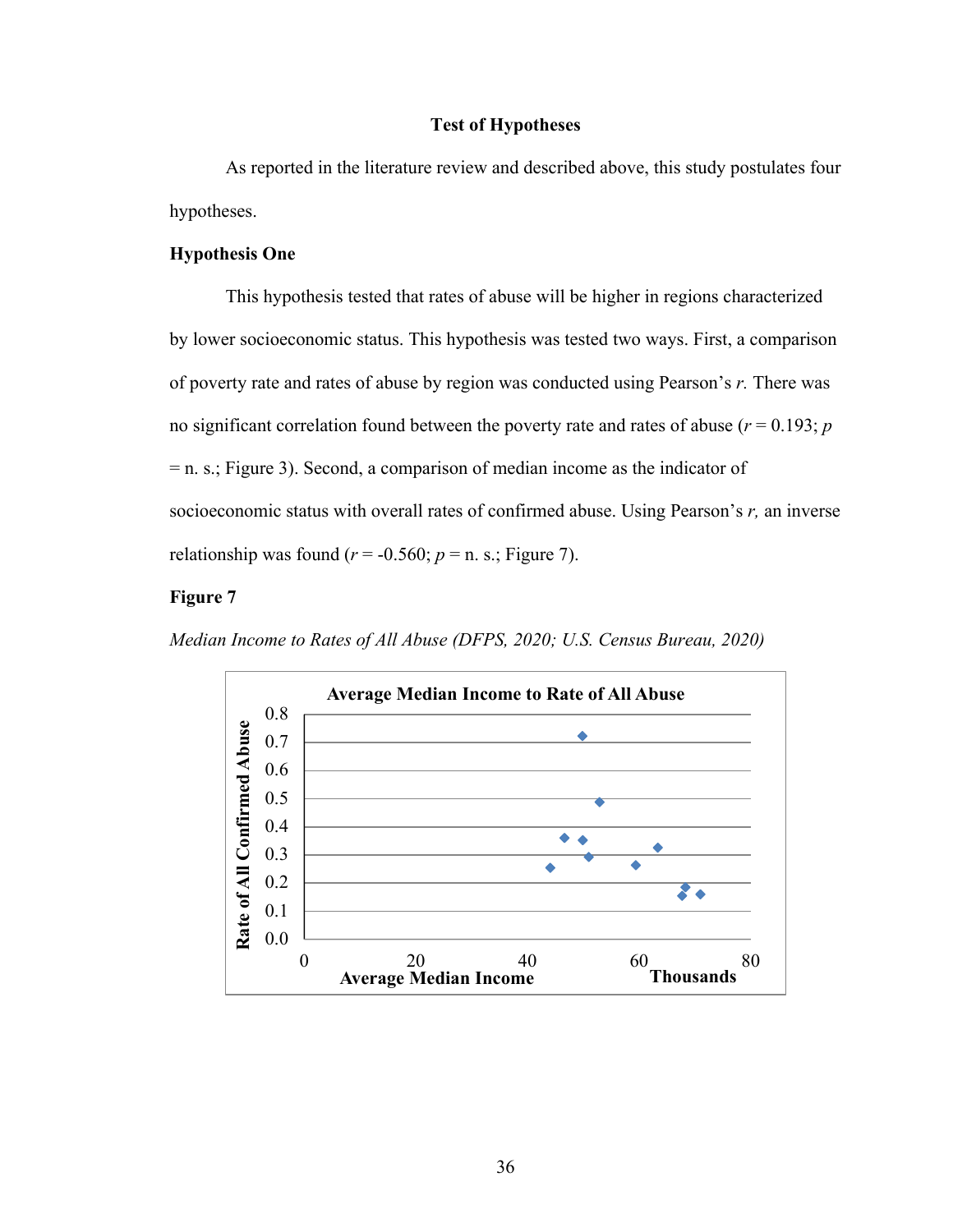### **Hypothesis Two**

The second hypothesis predicted that rates of financial exploitation will be higher in regions characterized by lower socioeconomic status. This hypothesis was tested in two ways. First, a comparison of socioeconomic status and financial exploitation was conducted using Pearson's *r.* There was no significant correlation found between the socioeconomic status and the financial exploitation rate  $(r = 0.175; p = n. s.$ ; Figure 8).

# **Figure 8**



*Financial Exploitation by Median Income (DFPS 2020; U.S. Census Bureau, 2020)*

Second, a comparison of poverty rates and median income rates was conducted. Using Pearson's *r*, an inverse relationship was found  $(r = -0.873; p = n. s.$ ; Figure 9).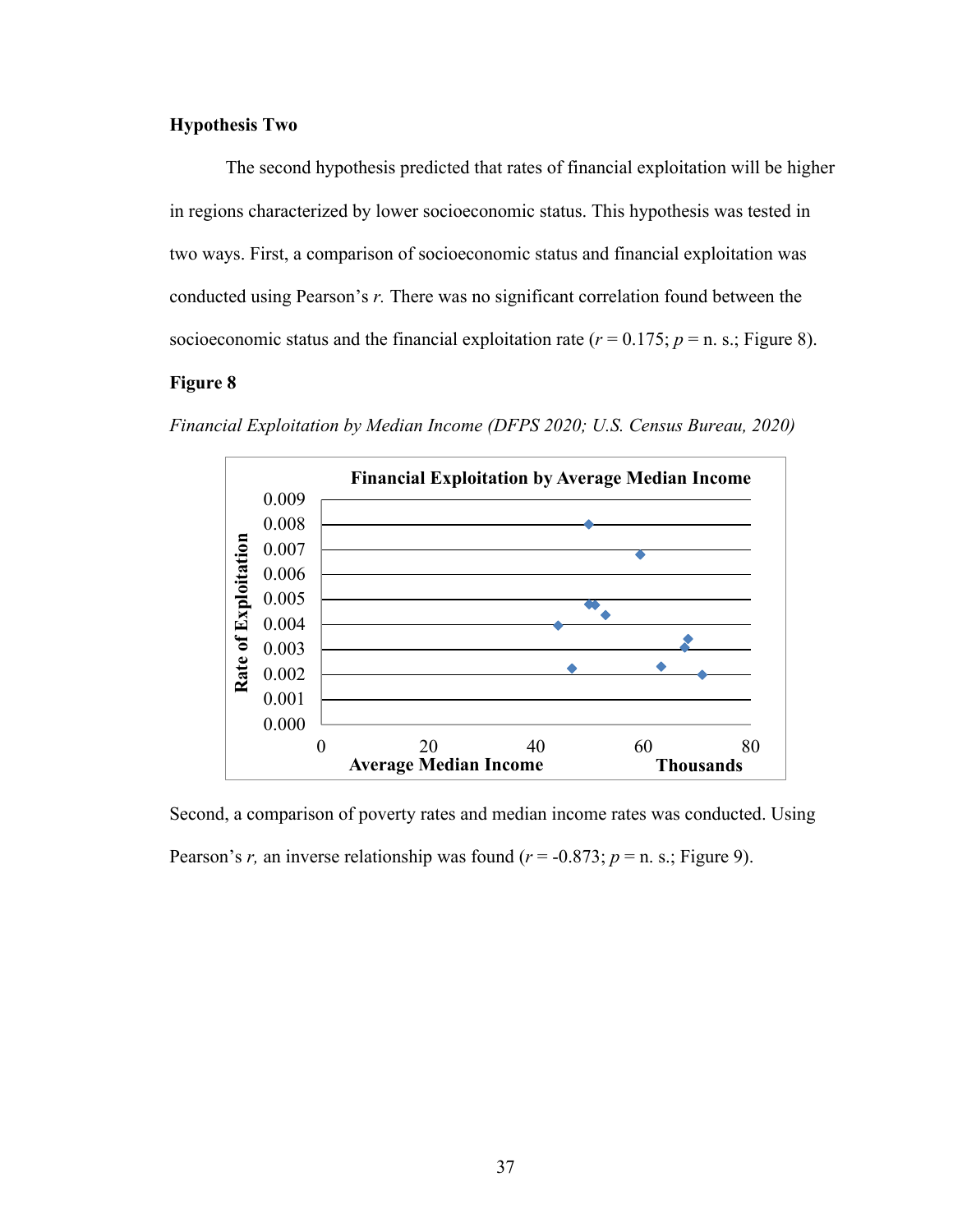#### **Figure 9**



*Poverty Rate by Average Median Income (DFPS, 2020; U.S. Census, 2020)*

# **Hypothesis Three**

This hypothesis predicted that rates of abuse will be higher with perpetrators who are related. To test this hypothesis, I summed the total numbers of the related perpetrators by region and compared that to rates of exploitation using Pearson's *r*. When calculating the Pearson's *r* correlation coefficient for perpetrators that are related to the victim by rates of exploitation ( $r = -0.618$ ;  $p = n$ . s.), the data shows an inverse relationship.

# **Hypothesis Four**

The fourth hypothesis predicts that rates of financial exploitation will be similar regardless of race. The population diversity data was gathered from the 2020 U.S. Census population estimates specifically from the numbers under Race and Hispanic Origin. Figure 10 shows the rate of financial exploitation for all non-white victims. Using Pearson's *r*, there is not a correlation between the proportion of minorities and all abuse  $(r = -0.355; p = n. s.).$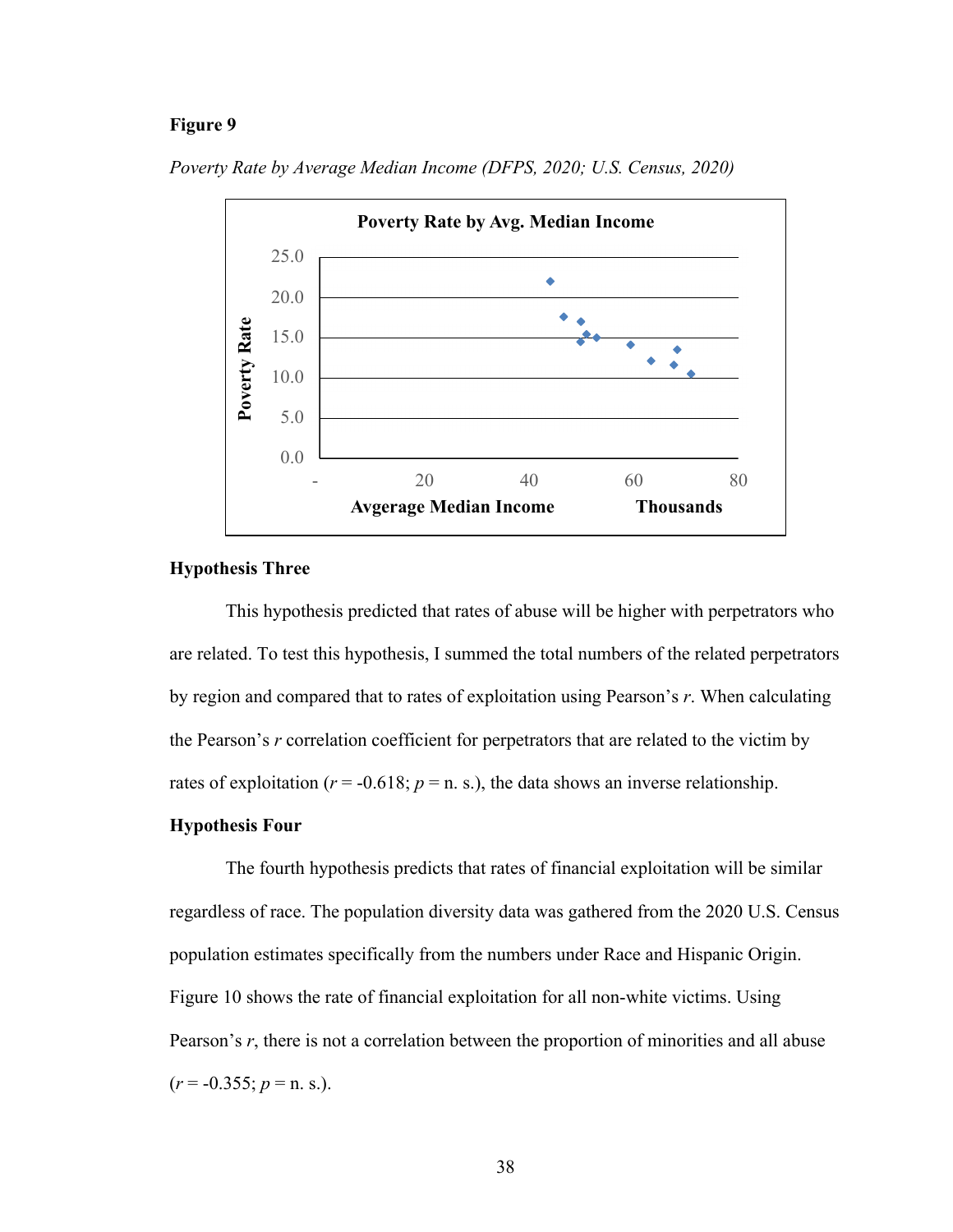# **Figure 10**



*Financial Exploitation by Diversity (DFPS, 2020; U.S. Census Bureau, 2020)*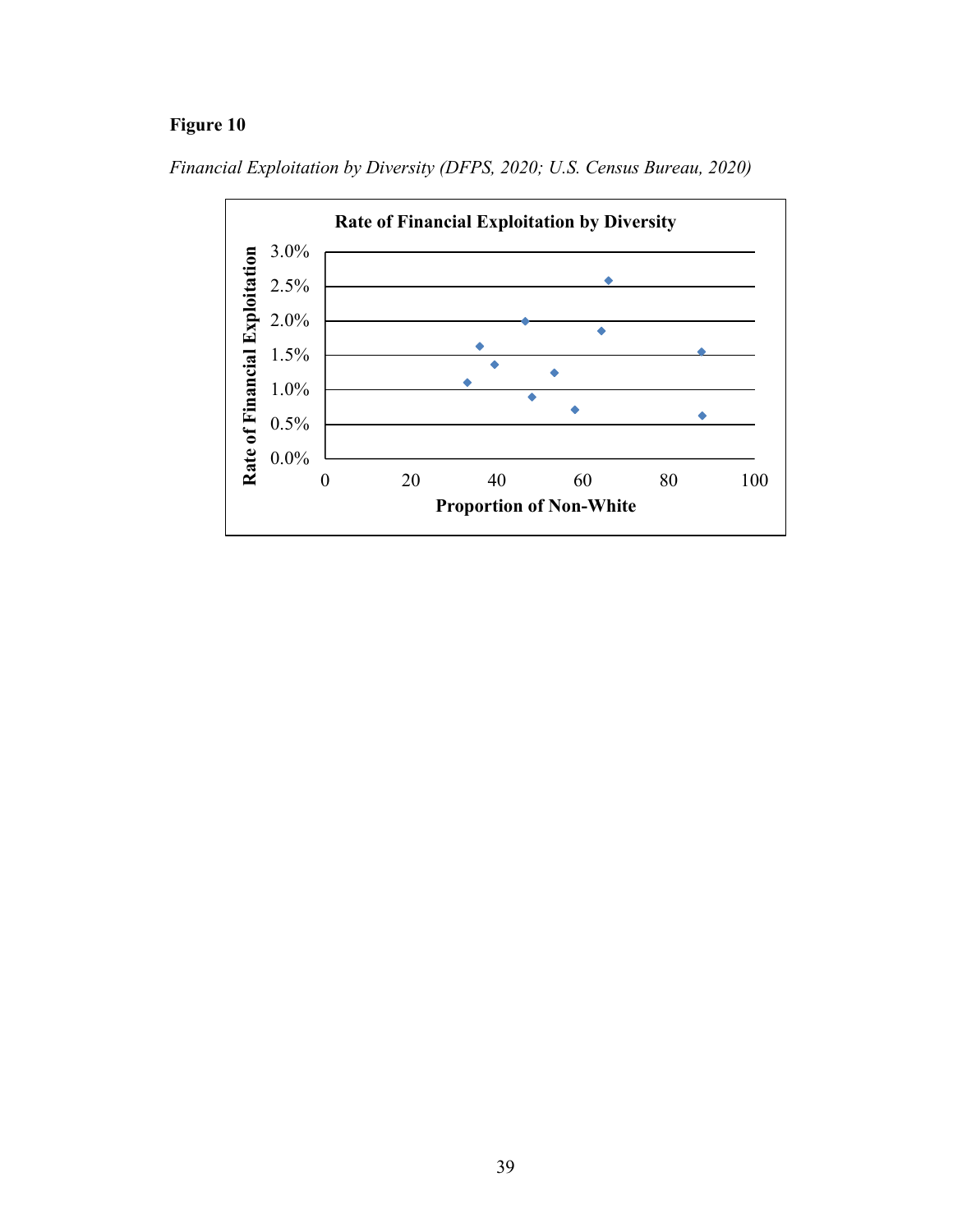# CHAPTER V

#### DISCUSSION

#### **Summary of Results**

The research questions described the results financial exploitation had on its victims. The findings are specific to senior adults over 65 for the year 2020 as specific to data from the DFPS website and the 2020 U.S. Census for the socioeconomic status of the targeted population. This was an exploratory-descriptive study looking at a specific population and the effects of financial exploitation and other abuses. The data was analyzed to see if there were any correlations over the year in relation to specific abuses or the relationship of the perpetrator to the victim.

The research questions addressed were: How does socioeconomic status affect the likelihood that a senior adult over the age of 65 will be abused or financially exploited? Is a perpetrator of elder abuse or financial exploitation more likely to be a relative or nonrelative of the victim? Does race impact the likelihood of financial exploitation? To answer these questions, analyses were performed to determine if correlations exist.

#### **Poverty and Abuse**

The first research question was related to whether or not socioeconomic status affects the likelihood that a senior adult over the age of 65 will be abused or financially exploited. The first hypothesis addressed the relation to poverty and abuses other than financial exploitation by regions. The findings showed that there is no relation between low socioeconomic status and rates of abuse.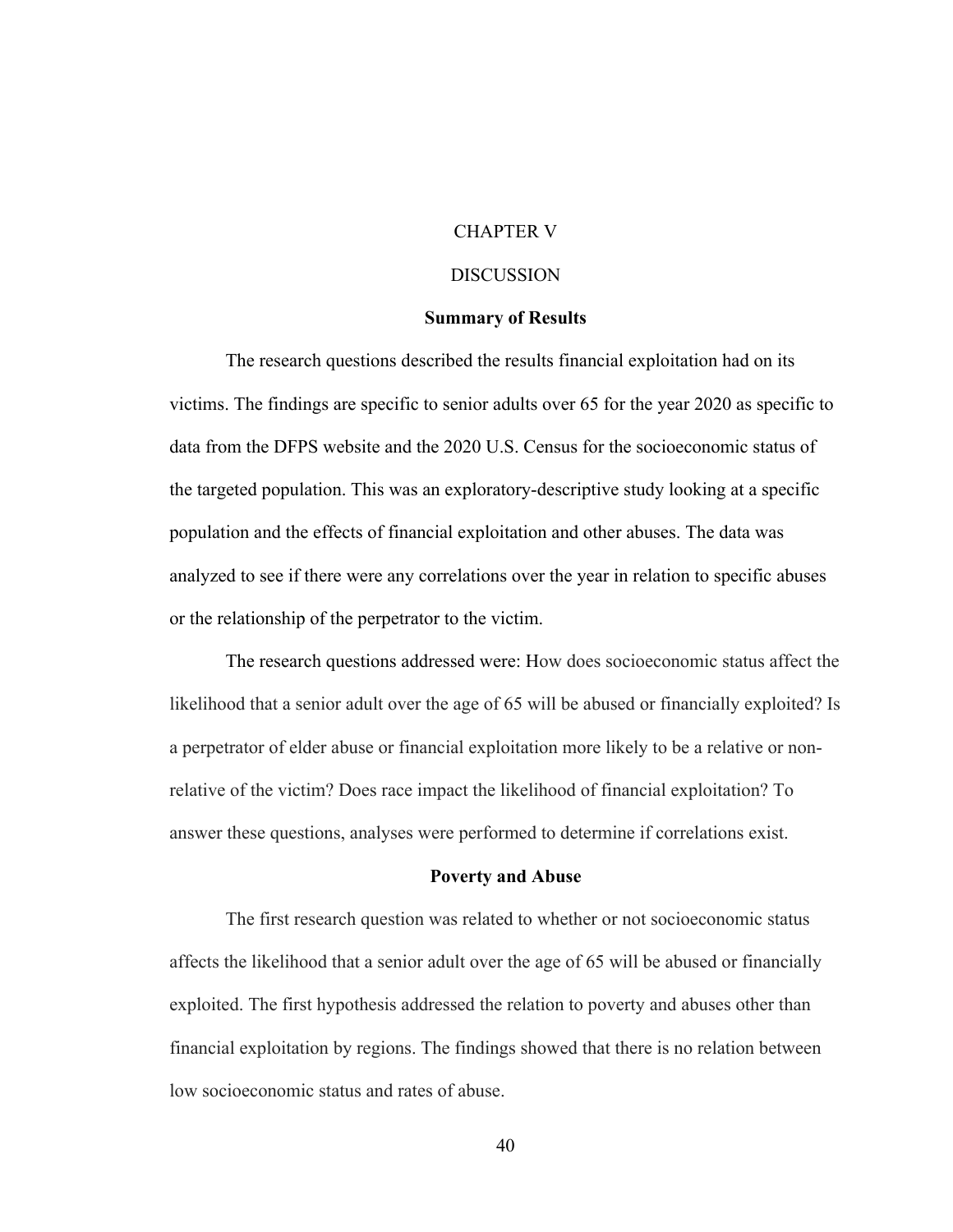The second part of hypothesis one compared financial exploitation to socioeconomic status to determine if there was a relation between the two. The data show there is no relation between being financially exploited and socioeconomic status.

#### **Perpetrator Relationship to Victim**

The second research question was whether the perpetrator of elder abuse or financial exploitation was more likely to be a relative or non-relative of the victim. The third hypothesis looked specifically at the abuse and the perpetrator's relationship to the victim. These data were divided into four groups showing the differences between *related*, *non-related*, *self-neglect* and *unknown* abusers. The related group was broken down further into more specific categories to reflect the specific relations within the family dynamic. The data in both groups showed overall that the self-abuse group was the highest. If self-neglect cases are excluded, the DFPS data showed that 82% of elder abuse in Texas is committed by family members, with the victim's adult offspring and spouses accounting for about 58% of such cases. This indicates that abuse other than selfneglect is much more likely to come from a close relative than someone who is not related.

#### **Racial/Ethnicity Diversity**

The third research question was whether race impacts the likelihood of financial exploitation. To look at this data from both the DFPS website and the 2020 U.S. Census, there were only four categories reflected in the gathering of the data: African American, Anglo, Hispanic, and Other. To be consistent between the two areas, Native American and Asian were considered in the Other category. African American, Anglo, and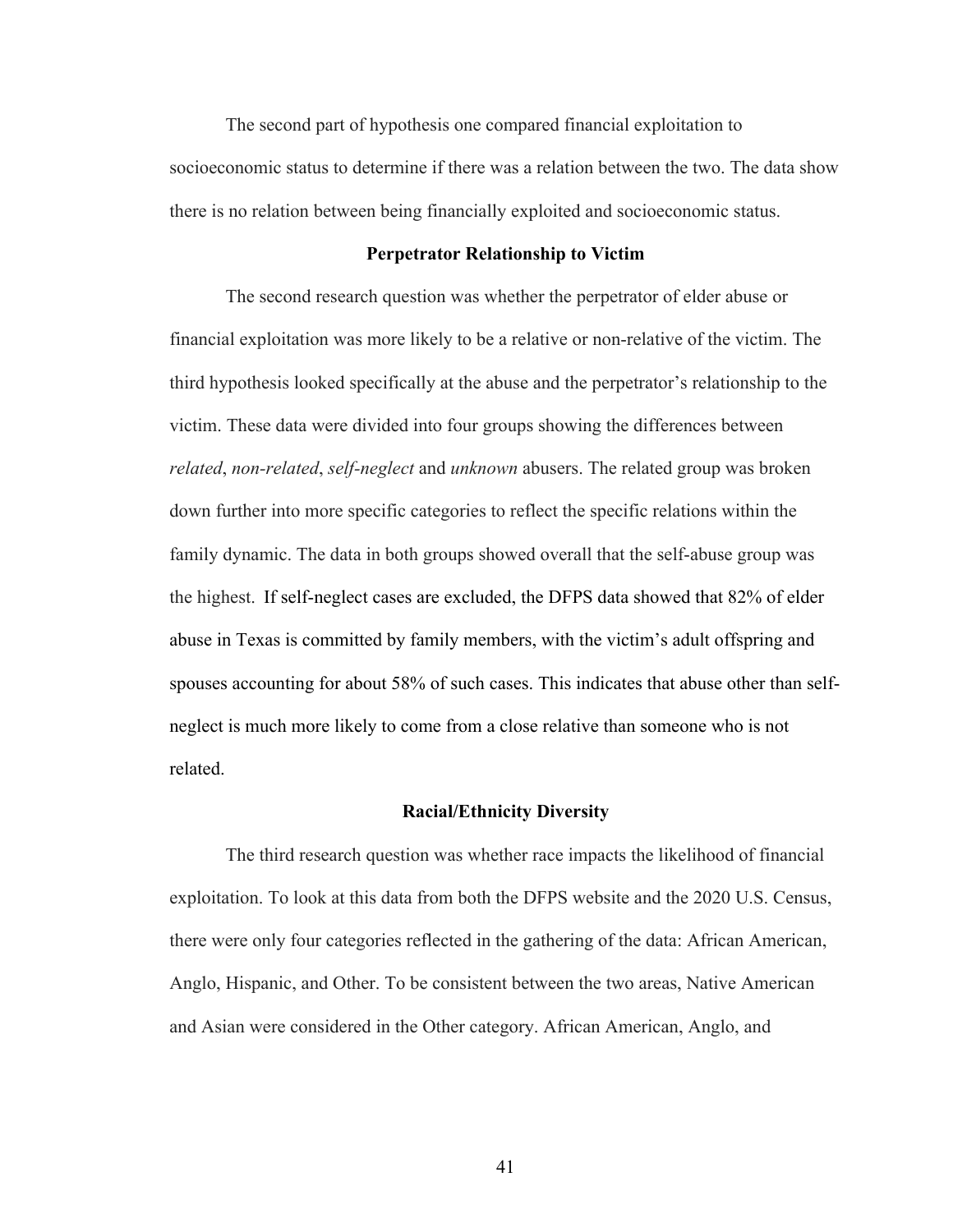Hispanic categories were selected because they each reflected the highest numbers from both websites.

#### **Conclusion**

This study sought to determine if there was a correlation between certain types of abuse, poverty, ethnicity, and relationships to the victim. By conducting this exploratorydescriptive study, I anticipated to find some correlation specific to financial exploitation but that did not happen. The data showed there was no correlation between socioeconomic status and the different types of abuse discussed. It also showed there is no correlation between socioeconomic status and the rates of financial exploitation. This indicated that abuse or financial exploitation was not dependent on a victim's socioeconomic status. Stiegel (2012) stated, "the percentage of elder exploitation is likely to increase." The expected increase in elder exploitation makes comprehensive protections even more important. Lichtenberg et al. (2019) mentioned the SAFE program and Mosqueda et al. (2016) discussed the AIM program. These highlighted the importance of using education to help reduce incidents of financial exploitation among senior adults over 65.

In examining the data specific to the perpetrator's relationship to the victim, I found that the group with the highest cases reported were self-neglect with 54,240 or 91.7% of total abuses. If self-neglect cases are excluded, the DFPS data shows that 82% of elder abuse in Texas is committed by family members, with the victim's adult offspring and spouses accounting for about 58% of such cases. Heisz (2021) stated, "In residential settings, 90 percent of elder abuse is committed by family members, with the elder's adult offspring and spouses accounting for about 70 percent of such cases" (p.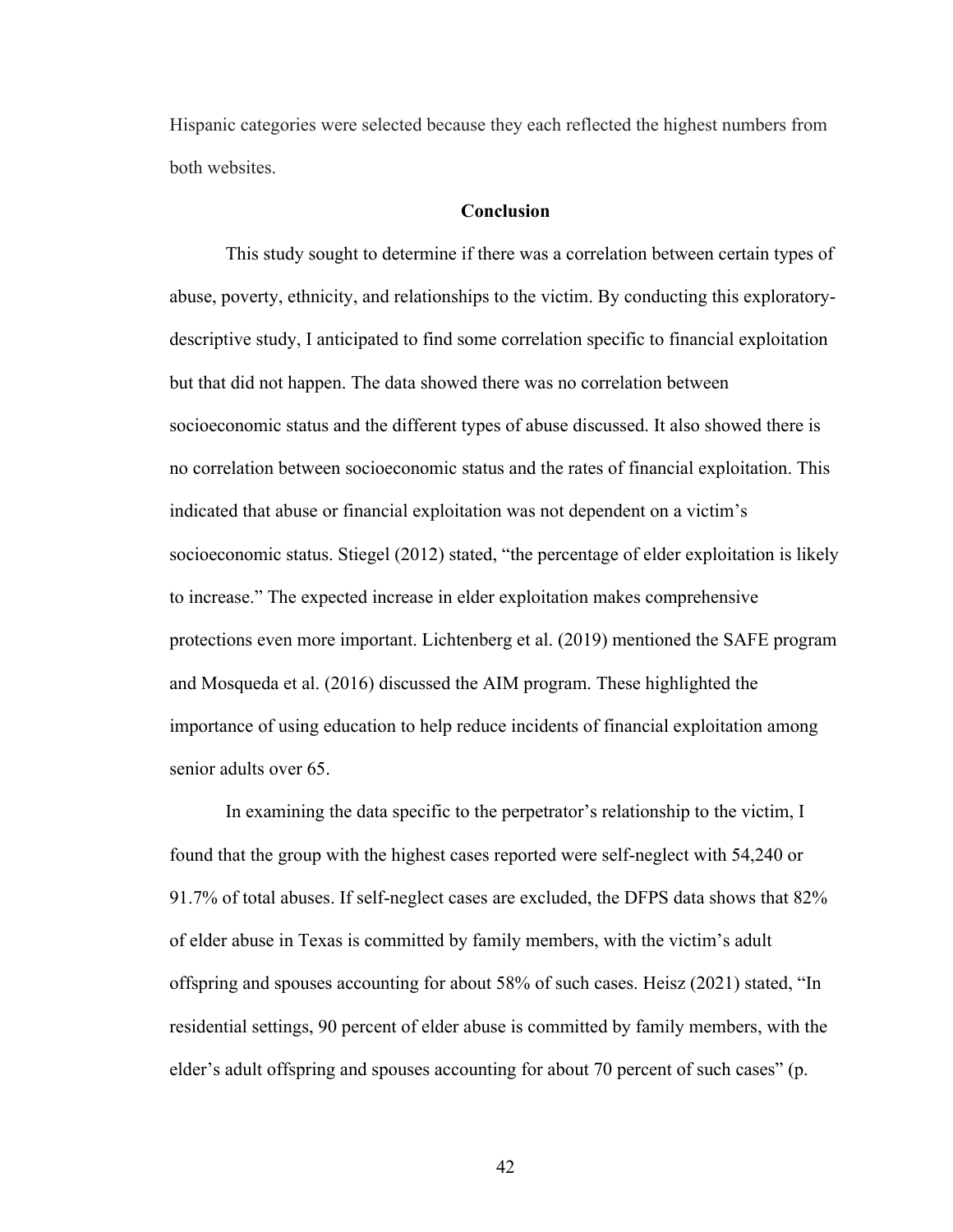43). The DFPS data were in alignment with his statement. For example, adult children and spouses account for 71% of abuse by people related to the victim.

The study question concerning the ethnicity of victims of abuse or financial exploitation was placed in specific groups: African American, Anglo, Hispanic, and Other. By making data from both DFPS and the U.S. Census reflect the same groups, it was possible to see if there was a correlation between exploitation, abuse other than exploitation, and ethnicity. The data showed the rate of abuse other than exploitation is 3.54 for Anglo and 3.49 for African American. These were about twice the value measured for Hispanic and Other ethnicities. Thus, the likelihood of being abused is higher if one is Anglo or African American, compared to other ethnicities. Cardona et al. (2007, as cited in Li et al., 2020) explain that "Latino families prefer seeking resolutions on their own rather than from formal social systems" (p. 23). Horsford et al. (2011, as cited in Li et al., 2020) state, "African American elders might distrust institutions and be reluctant to seek help in the community, particularly if they consider themselves and their families at risk of discrimination based upon race" (p. 23). Lichtenberg et al. (2019) did a randomized survey and found that "African Americans were more likely than non-African Americans to be victims of FE [financial exploitation]" (p. 435). When comparing the data from DFPS with the findings from the referenced articles, one possible conclusion could be that confirmed cases with Hispanic victims may be lower than other ethnicities due to their preference of seeking resolutions on their own. With regard to findings of Lichtenberg et al. (2019), the DFPS data did not reflect a higher likelihood that African Americans would be victims of financial exploitation. That could be from the different data set used for that article.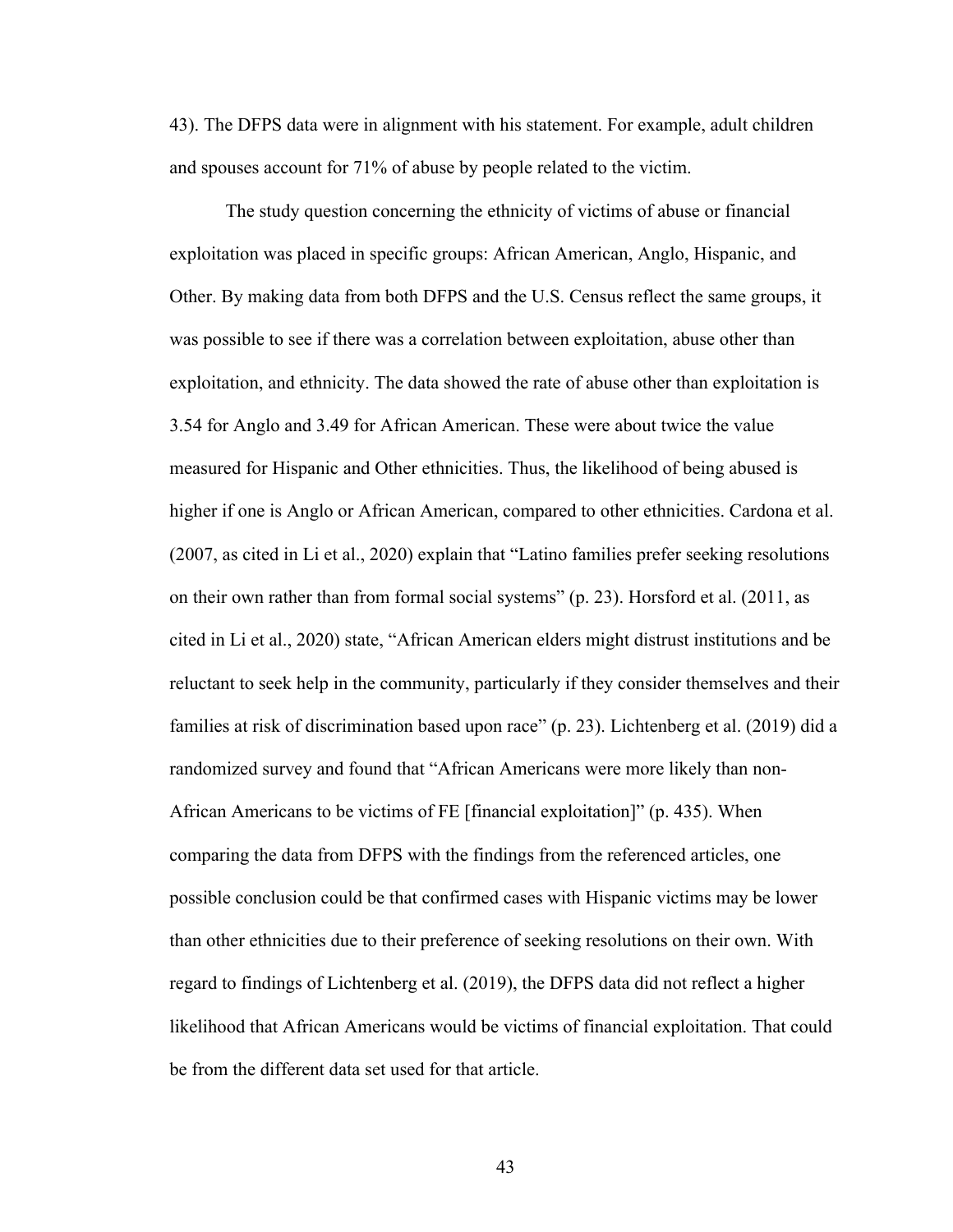# CHAPTER VI

# LIMITATIONS AND FUTURE RESEARCH

# **Limitations**

I intended to investigate the possible correlation between the relationship of the perpetrator to the victim and abuse type. However, that information is not provided on the DFPS public website. My next step was to request access to raw data from DFPS. Unfortunately, I was told that access had been denied by decision makers at the state level.

Another limitation is that DFPS does not record economic data on alleged or confirmed victims. Because of this, I had to integrate data from the 2020 U.S. Census with aggregate data from DFPS.

#### **Implications for Practice**

The purpose of this study was to bring awareness to the different circumstances contributing to senior adults over the age of 65 becoming a victim of elder abuse. The hypotheses looked at several different areas, including whether or not poverty or ethnicity were contributing factors in determining if someone is likely to be abused. As stated in the conclusion, there is not a correlation between poverty rate and financial exploitation. Unfortunately, the data show that Anglo and African American victims have a higher incidence of abuse compared to other ethnic groups. For practical application, those providing services need to be open minded and not judgmental of those needing services.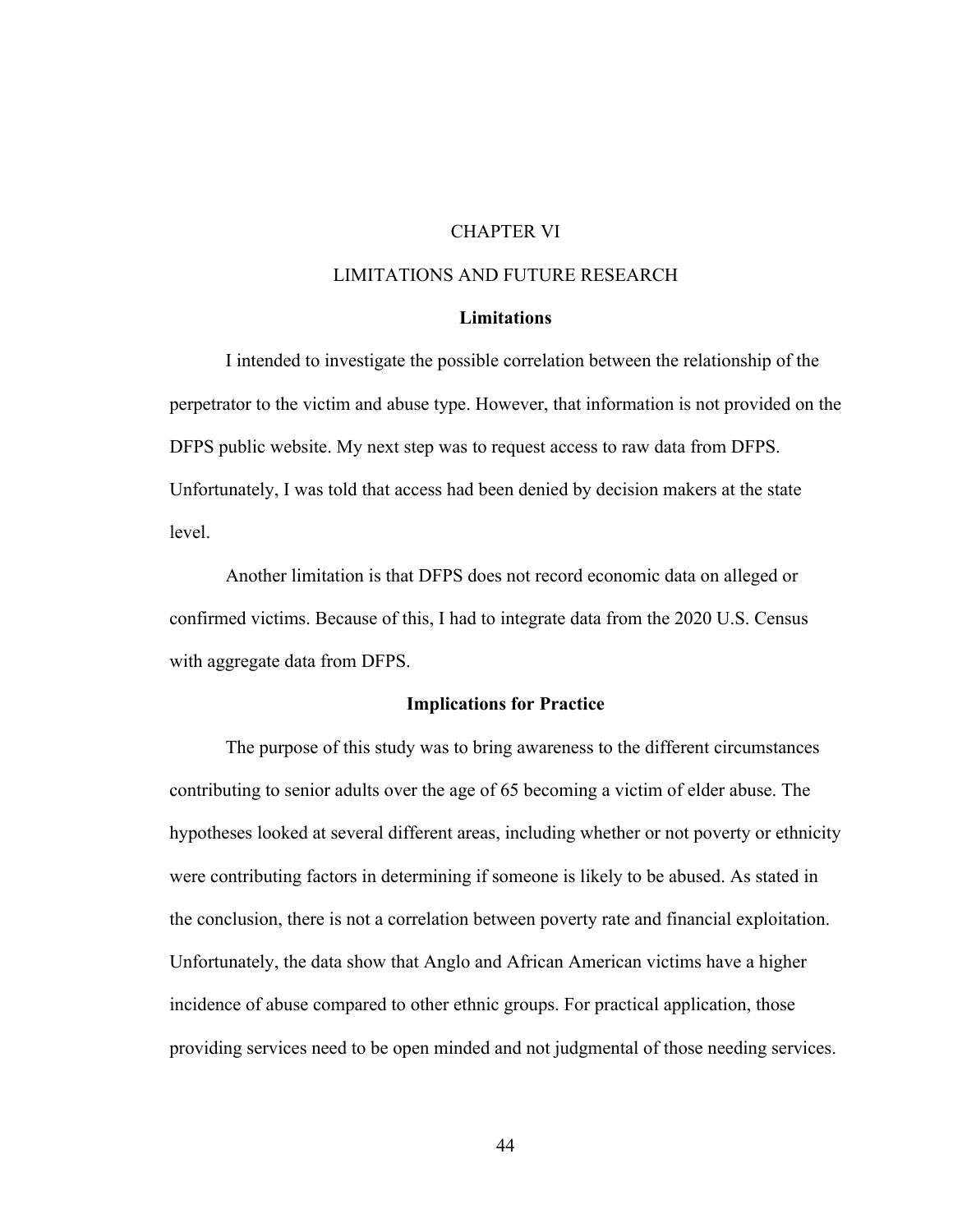Everyone needs to be considered for who they are and not the circumstances that are challenging them.

#### **Implications for Policy**

The results of this study could be used by policy writers to emphasize to caseworkers, public servants, etc., that socioeconomic status is not an indicator of whether or not abuse may be happening. Also, even though the data showed a lower incidence of abuse for elderly Hispanic victims, the literature reflects that this population is hesitant to report incidence of abuse therefore even though the number of confirmed cases was low, any allegations made should be taken seriously.

Another policy application is that it could encourage an expansion of what data relationships are released to the public. Since APS reports to the state legislature, possible changes in what is documented, like the relationship to the victim and abuse type, would be beneficial for future researchers.

#### **Implications for Future Research**

Future research should include access to raw data that has been deidentified. This would allow for more specific data analysis, allowing the researcher the ability to ensure the information being gathered is accurate. Future research should also allow for more time for a second-tier review of the findings.

Ethnic and racial diversity are a growing concern when providing services to older adults experiencing mistreatment. According to Dyer et al. (2020), rural populations are becoming more and more diverse. Dyer et al. (2020) explained that providing services for elder mistreatment may be difficult because of the language and or geographical locations. Programs are available and more and more technology is becoming a means of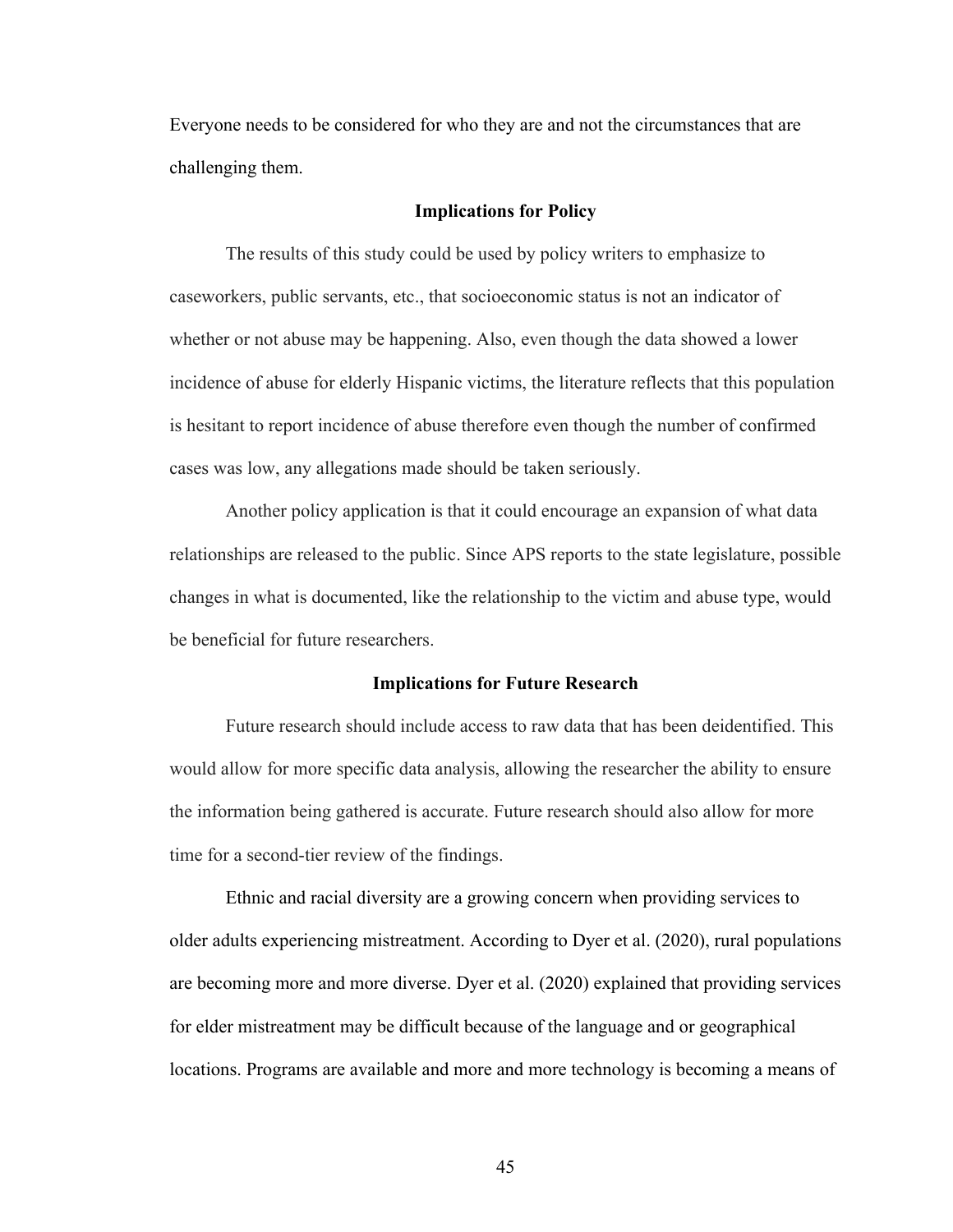providing services. This brings the issue of do these clients have the availability to have and use the technology. Dyer et al. (2020) concluded that "significant gaps remain in existing research to understand elder mistreatment among racial and ethnic minority populations and to improve health equity" (p. 23). Reingle-Gonzalez et al. (2016) talked about several screening tools that are available to help detect elder but none were appropriate to use by EMTs. Further research could be conducted to determine what these tools are and could they be modified to fit the work requirements of EMTs and other frontline workers. Riles (2018) discussed the ethical responsibilities of lawyers and elder abuse. At the conclusion of this article, Riles made several recommendations for further research. One recommendation in particular is to involve older adults in the process of developing better ways to help educate senior adults against elder mistreatment.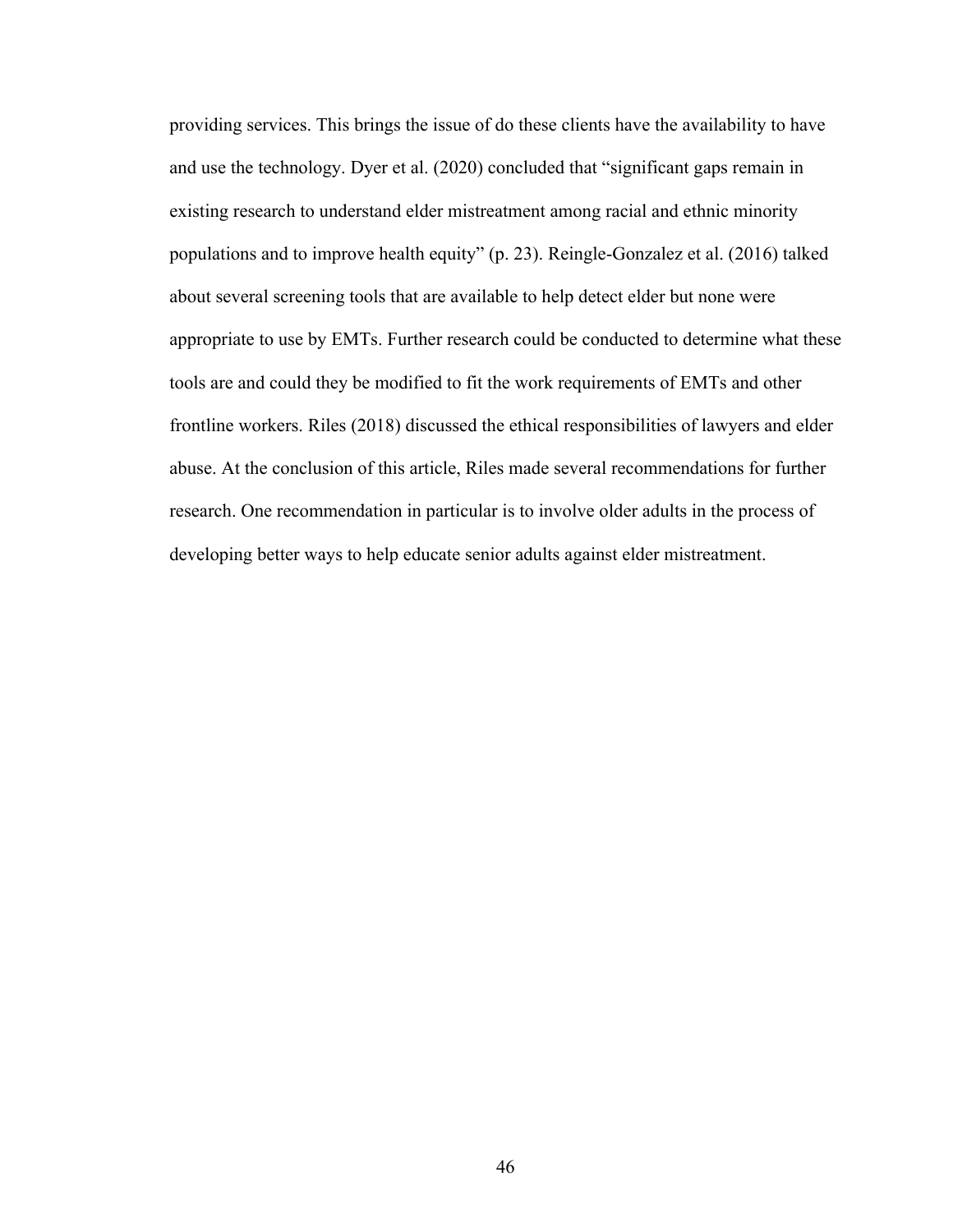# **REFERENCES**

- Alshabasy, S., Lesiak, B., Berman, A., & Fulmer, T. (2020). Connecting models of care to address elder mistreatment. *Generations: Journal of the American Society on Aging*, *44*(1), 26-32. https://www.jstor.org/stable/26992864
- Bavafa, H., Liu, J., & Mukherjee, A. (2019). Building financial and health literacy at older ages: The role of online information. *The Journal of Consumer Affairs*, *53*(3), 877-916. https://doi.org/10.1111/joca.12238
- Betz-Hamilton, A. E., & Vincenti, V. B. (2018). Risk factors within families associated with elder financial exploitation by relatives with powers of attorney. *Journal of Family & Consumer Sciences*, *110*(1), 19-27. https://doi.org/10.14307/JFCS110.1.19
- Boyle, D. A. (2020). Older adults and scam awareness: Exploring vulnerability within geriatric oncology. *Clinical Journal of Oncology Nursing*, *24*(4), 434-438. https://doi.org/10.1188/20.CJON.434-438
- Breckman, R., Holt-Knight, D., Rachmuth, L., & Rivera, R. (2020). Advancing the elder abuse work of Adult Protective Services through participation on multidisciplinary teams. *Generations: Journal of the American Society on Aging*, *44*(1), 67-73. https://www.jstor.org/stable/26992870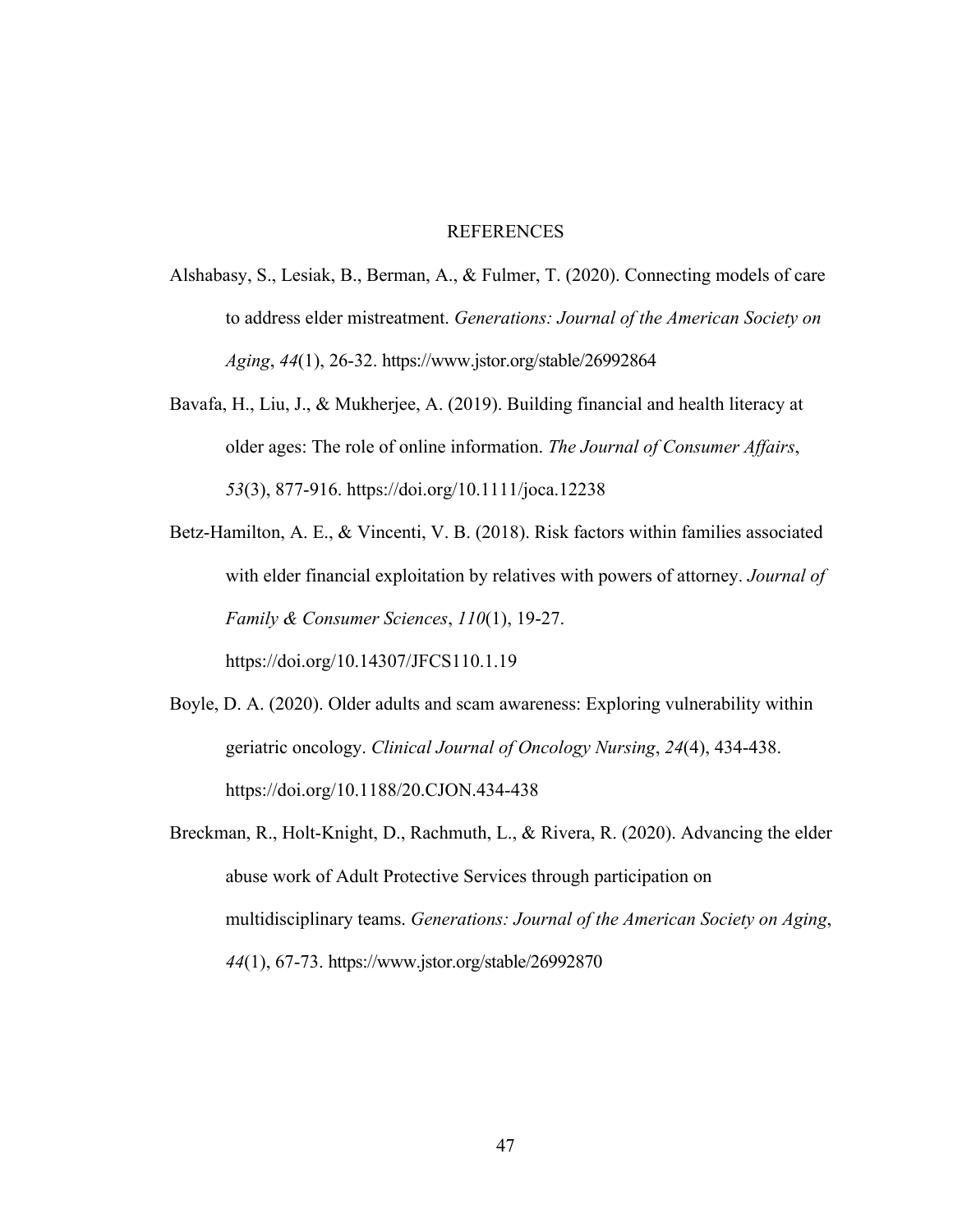- Burnes, D., Henderson, C. R., Sheppard, C., Zhao, R., Pillemer, K., & Lachs, M. S. (2017). Prevalence of financial fraud and scams among older adults in the United States: A systematic review and meta-analysis. *American Journal of Public Health*, *107*(8), e13-e21. https://doi.org/10.2105/AJPH.2017.303821
- Cambridge University Press. (n.d.). Perpetrator. In *Cambridge dictionary.* Retrieved October 28, 2021, from

https://dictionary.cambridge.org/us/dictionary/english/perpetrator

- Dahlberg, L. L. (2020). Getting ahead of the curve to prevent elder mistreatment in the United States. *Generations: Journal of the American Society on Aging*, *44*(1), 103-105. https://www.jstor.org/stable/26992877
- Dyer, C. B., Murdock, C., Hiner, J., Halphen, J., & Burnett, J. (2020). Elder mistreatment intervention: Strategies for connecting with diverse and rural populations. *Generations: Journal of the American Society on Aging*, *44*(1), 91-97. https://www.jstor.org/stable/26992874
- Elman, A., Rosselli, S., Burnes, D., Clark, S., Stern, M. E., LoFaso, V. M., Mulcare, M. R., Breckman, R., & Rosen, T. (2020). Developing the emergency department elder mistreatment assessment tool for social workers using a modified delphi technique. *Health & Social Work*, *45*(2), 110-121. https://doi.org/10.1093/hsw/hlz040
- Fenge, L.-A., & Lee, S. (2018). Understanding the risks of financial scams as part of elder abuse prevention. *British Journal of Social Work*, *48*(4), 906-923. https://doi.org/10.1093/bjsw/bcy037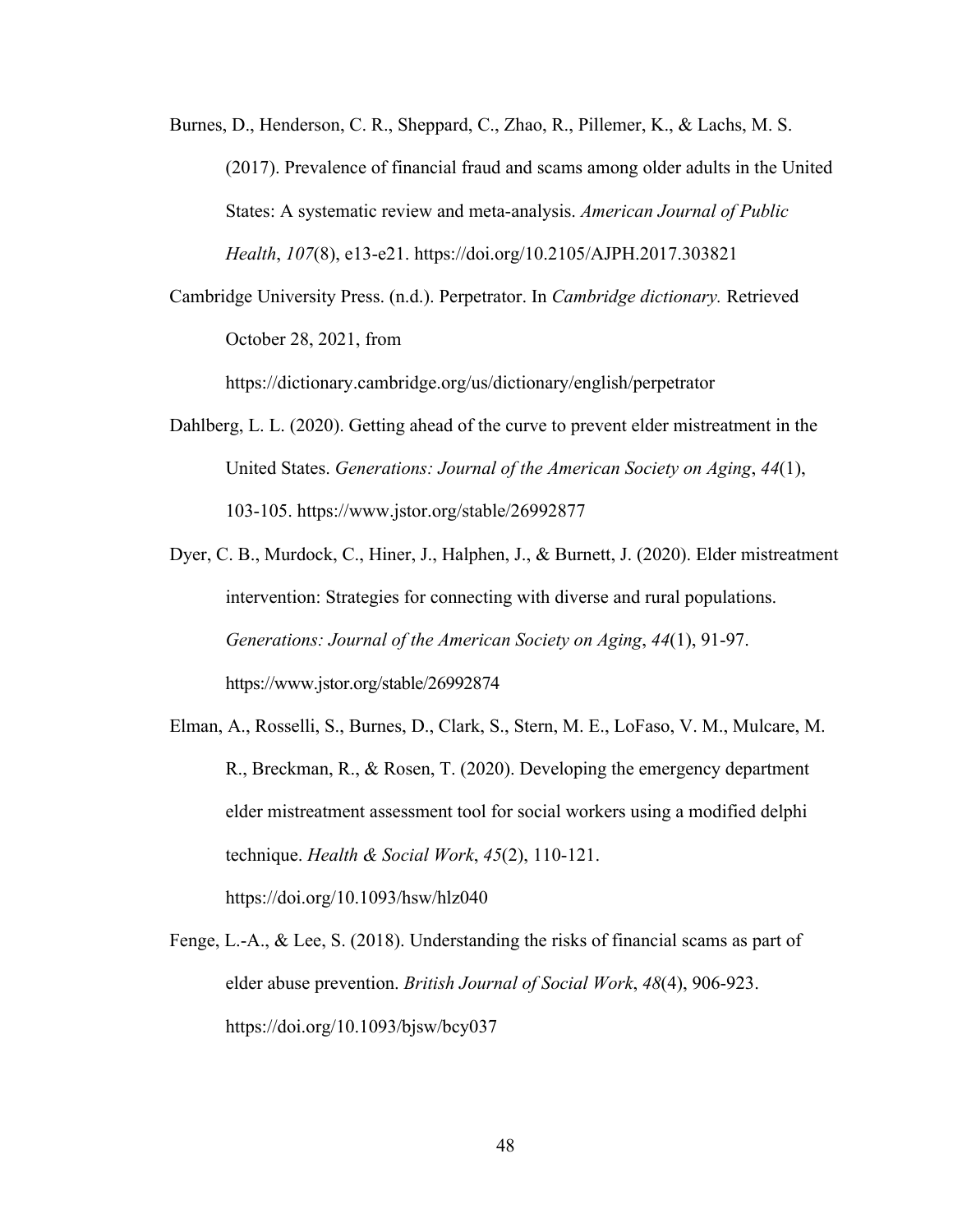- Galvan, S., & Mbaku, V. (2020). The role of civil legal aid in elder abuse. *Generations: Journal of the American Society on Aging*, *44*(1), 84-90. https://www.jstor.org/stable/26992873
- Heisz, K. (2021). Beware of the con in conservatorships: A perfect storm for financial elder abuse in California. *NAELA Journal*, *17*(1), 33-56. https://www.naela.org/NewsJournalOnline/OnlineJournalArticles/OnlineMarch20 21/Conservatorships.aspx?subid=1191
- Kircanski, K., Notthoff, N., DeLiema, M., Samanez-Larkin, G. R., Shadel, D., Mottola, G., Carstensen, L. L., & Gotlib, I. H. (2018). Emotional arousal may increase susceptibility to fraud in older and younger adults. *Psychology and Aging*, *33*(2), 325-337. https://doi.org/10.1037/pag0000228
- Lachs, M. S., Adelman, R., Breckman, R., & Burnes, D. (2020). Elderabuse.org: A national charity fighting elder abuse via direct service, research, and advocacy. *Generations: Journal of the American Society on Aging*, *44*(1), 124-127. https://www.jstor.org/stable/26992881
- Li, M., Chen, R., & Dong, X.-Q. (2020). Elder mistreatment across diverse cultures. *Generations: Journal of the American Society on Aging*, *44*(1), 20-25. https://www.jstor.org/stable/26992863

Lichtenberg, P. A., Hall, L., Gross, E., & Campbell, R. (2019). Providing assistance for older adult financial exploitation victims: Implications for clinical gerontologists. *Clinical Gerontologist*, *42*(4), 435-443. https://doi.org/10.1080/07317115.2019.1569190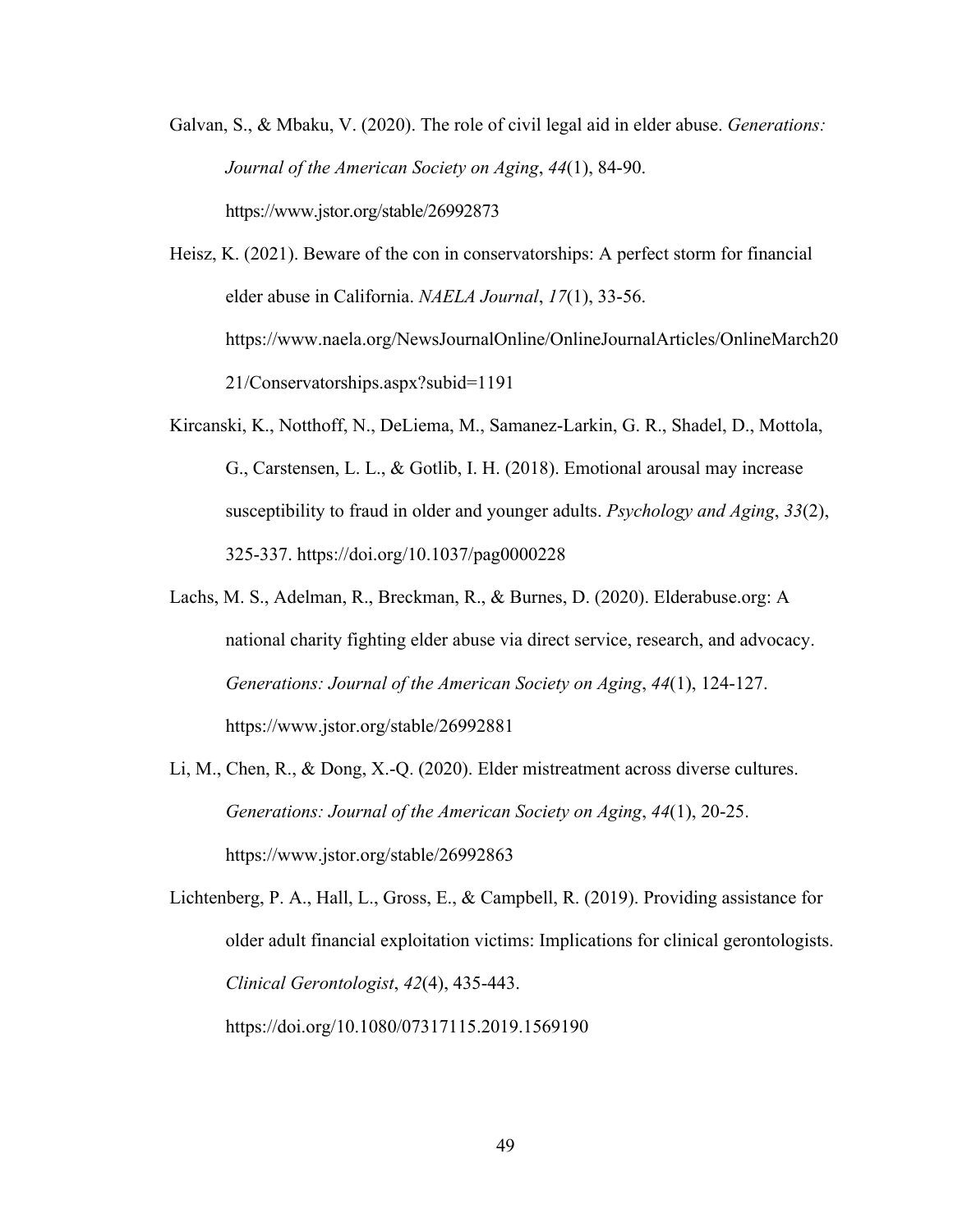- Migliaccio, J. N. (2020). Hackers and scammers and rogues, oh my! *Journal of Financial Service Professionals*, *74*(2), 21-26. https://fspgo.com/product/hackers-andscammers-and-rogues-oh-my-journal-article/
- Mosqueda, L., Burnight, K., Gironda, M. W., Moore, A. A., Robinson, J., & Olsen, B. (2016). The Abuse Intervention Model: A pragmatic approach to intervention for elder mistreatment. *Journal of the American Geriatrics Society*, *64*(9), 1879-1883. https://doi.org/10.1111/jgs.14266
- National Center on Elder Abuse. (n.d.). *Types of Abuse*. https://ncea.acl.gov/Suspect-Abuse/Abuse-Types.aspx
- Policastro, C., & Payne, B. K. (2015). Can you hear me now? Telemarketing fraud victimization and lifestyles. *American Journal of Criminal Justice*, *40*(3), 620- 638. https://doi.org/10.1007/s12103-014-9279-x
- Pouryousefi, S., & Frooman, J. (2019). The consumer scam: An agency-theoretic approach. *Journal of Business Ethics*, *154*(1), 1-12. https://doi.org/10.1007/s10551-017-3466-x
- Reams, J. C. P. (2016). Twenty-first century advertising and the plight of the elderly consumer. *Willamette Law Review*, *52*(3), 325-352. https://willamette.edu/law/resources/journals/review/pdf/volume-52/52-3 reams.pdf
- Reingle-Gonzalez, J. M., Cannell, M. B., Jetelina, K. K., & Radpour, S. (2016). Barriers in detecting elder abuse among emergency medical technicians. *BMC Emergency Medicine*, *16*, 1-8. https://doi.org/10.1186/s12873-016-0100-7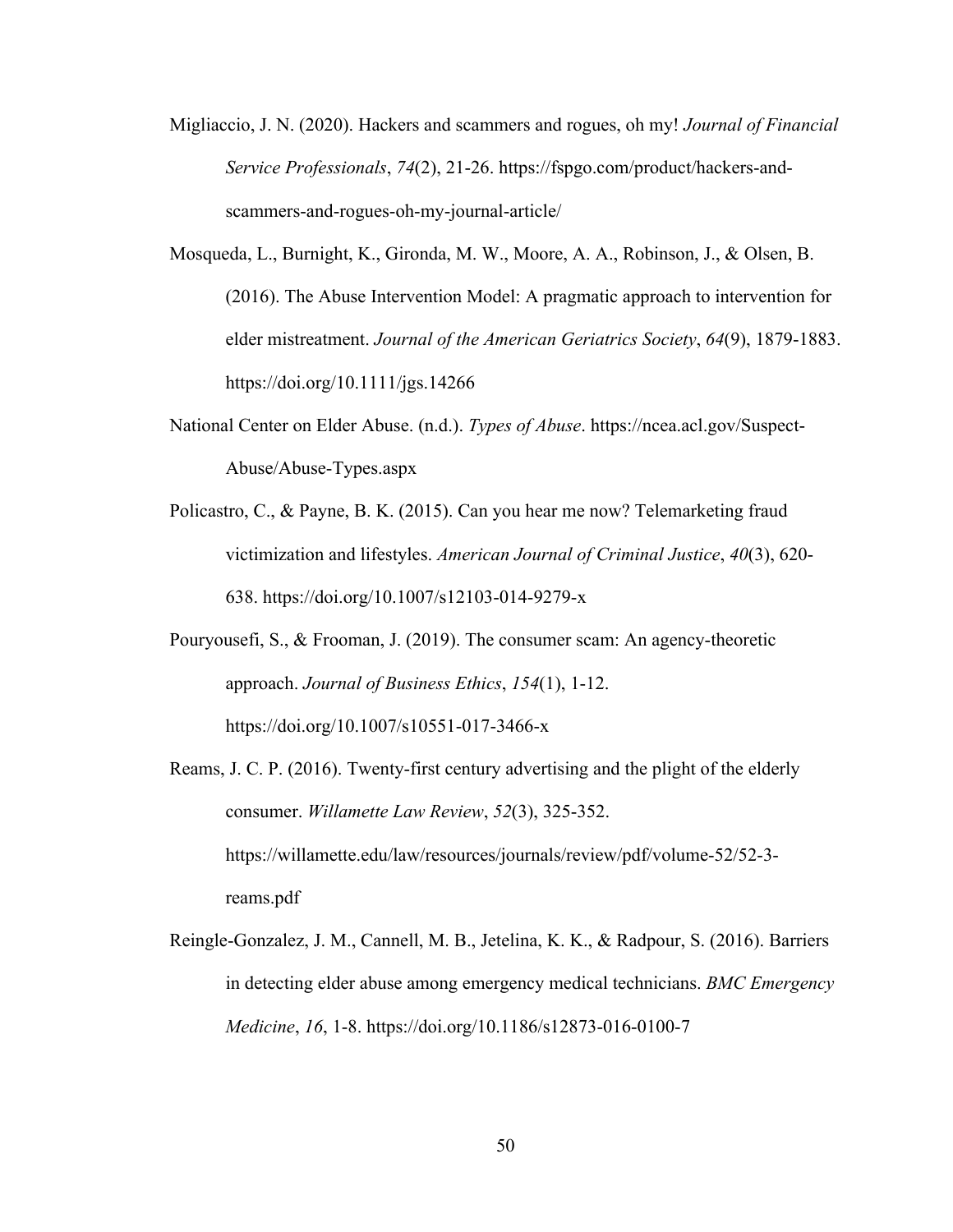Riles, N. M. (2018). Elder abuse and lawyers' ethical responsibilities: Incorporating screening into practice. *Legal Ethics, 21*(1), 23-45. https://doi.org/10.1080/1460728x.2018.1502965

Rosen, T., Bloemen, E. M., LoFaso, V. M., Clark, S., Flomenbaum, N. E., Breckman, R., Markarian, A., Riffin, C., Lachs, M. S., & Pillemer, K. (2019). Acute precipitants of physical elder abuse: Qualitative analysis of legal records from highly adjudicated cases. *Journal of Interpersonal Violence*, *34*(12), 2599-2623. https://doi.org/10.1177/0886260516662305

- Stiegel, L. A. (2012). An overview of elder financial exploitation. *Generations: Journal of the American Society on Aging*, *36*(2), 73-80. https://www.jstor.org/stable/26555914
- Texas Department of Family and Protective Services. (n.d.). *Adult Protective Services (APS).* https://www.dfps.state.tx.us/Adult\_Protection/default.asp
- Texas Department of Family and Protective Services. (2022, January). *Adult Protective Services handbook: Definitions of terms*.

https://www.dfps.state.tx.us/handbooks/APS/Files/APS\_px\_Defs.asp

Tex. Hum. Res. Code. § 48.001-§ 48.002 (2015).

https://statutes.capitol.texas.gov/Docs/HR/htm/HR.48.htm

Tex. Penal Code. § 21.01-§ 21.02 (2021).

https://statutes.capitol.texas.gov/Docs/PE/htm/PE.21.htm#21.08

U.S. Census Bureau. (2020). *United States Census QuickFacts.*

https://census.gov/quickfacts/fact/table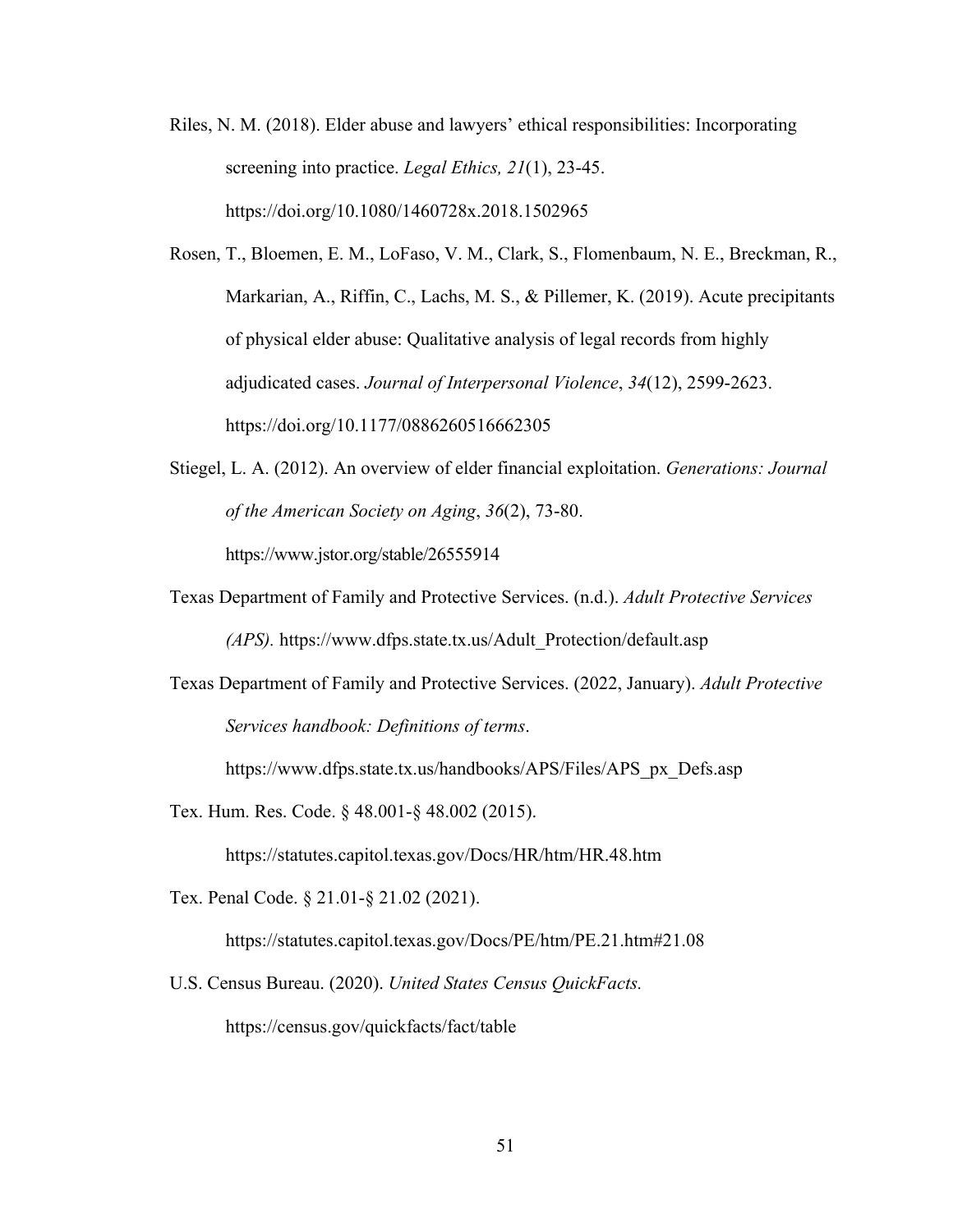White, C. M., Gummerum, M., Wood, S., & Hanoch, Y. (2017). Internet safety and the silver surfer: The relationship between gist reasoning and adults' risky online behavior. *Journal of Behavioral Decision Making*, *30*(4), 819-827. https://doi.org/10.1002/bdm.2003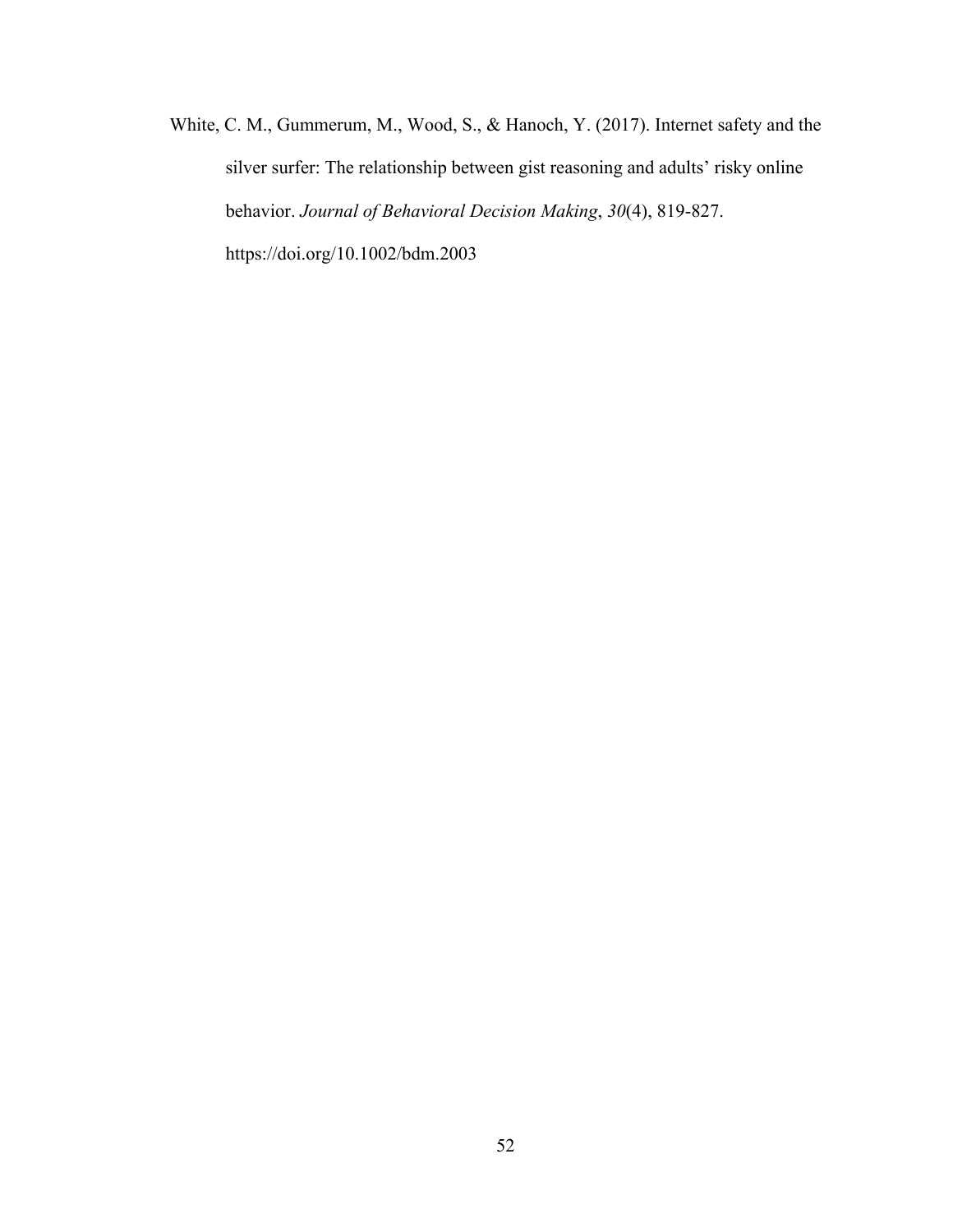# APPENDIX A

### Institutional Review Board Approval Letter

**RED** 

# **ABILENE CHRISTIAN UNIVERSITY**

Educating Students for Christian Service and Leadership Throughout the World

Office of Research and Sponsored Programs<br>320 Hardin Administration Building, ACU Box 29103, Abilene, Texas 79699-9103<br>325-674-2885

November 12, 2021

Carmen Price<br>Department of Social Work<br>Abilene Christian University

Dear Carmen,

On behalf of the Institutional Review Board, I am pleased to inform you that your project titled "Elder Mistreatment",

(IRB#  $21-164$  ) is exempt from review under Federal Policy for the Protection of Human Subjects as:

Non-research, and

Non-human research **Based on:** 

> \* The research does not involve interaction or intervention with living individuals, and the information being collected is not individually identifiable [45 CFR  $46.102(f)(2)$ ]

If at any time the details of this project change, please resubmit to the IRB so the committee can determine whether or not the exempt status is still applicable.

I wish you well with your work.

Sincerely,

Megan Roth

Megan Roth, Ph.D. Director of Research and Sponsored Programs

Our Promise ACU is a vibrant, innovative, Christ-centered community that engages students in authentic spiritual and intellectual growth, equipping them to make a real difference in the world.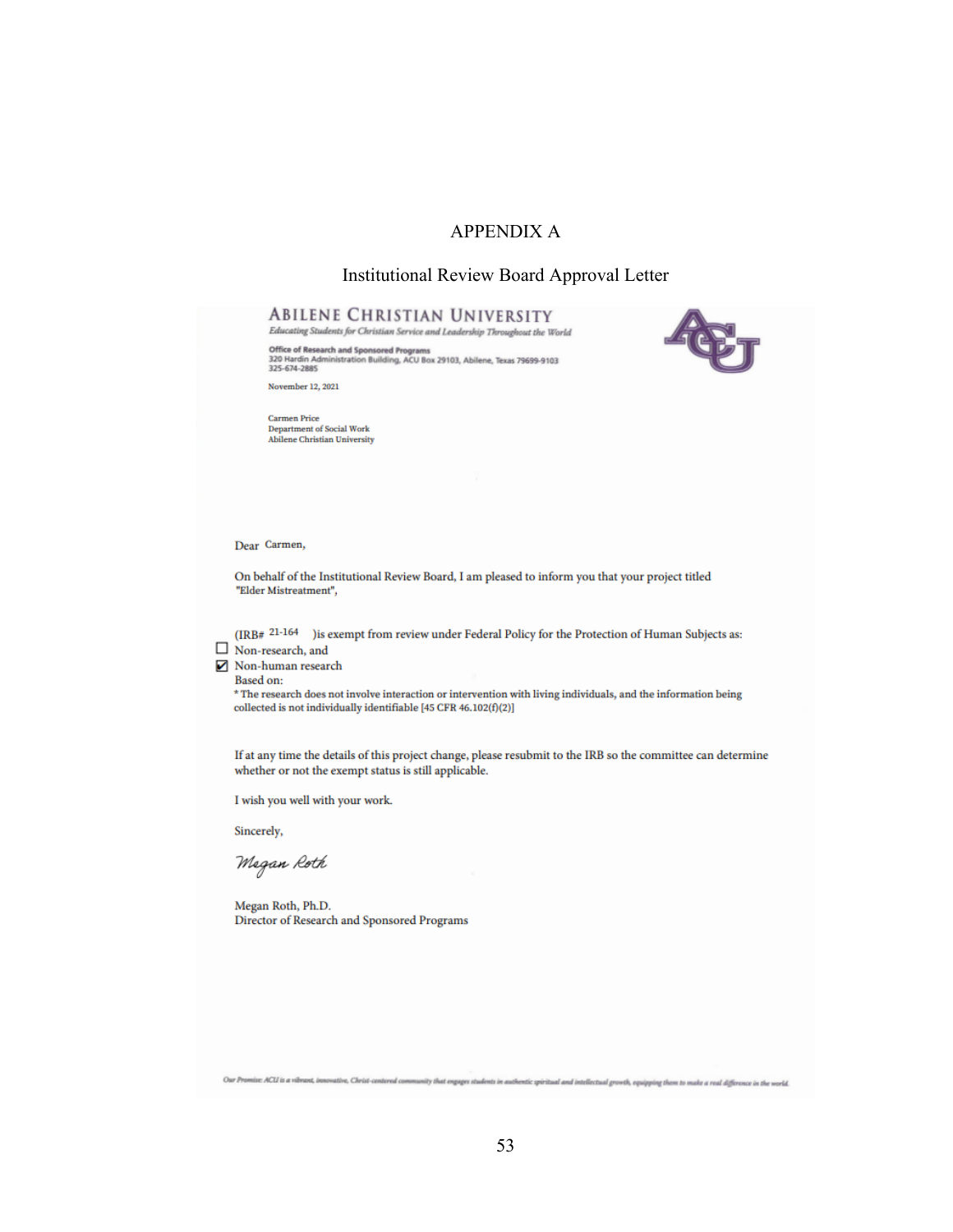# APPENDIX B

Emergency Department Elder Mistreatment Assessment Tool for Social Workers

| NEGLECT/FUNCTIONAL<br><b>STATUS</b> | Has anyone prevented you from getting food clothes,<br>1.<br>medication, glasses, hearing aids, medical care, or<br>anything else you need to stay health (may also inquire<br>about bathing, dressing, shopping, and banking if<br>appropriate)? |
|-------------------------------------|---------------------------------------------------------------------------------------------------------------------------------------------------------------------------------------------------------------------------------------------------|
| PSYCHOLOGICAL                       | Has anyone close to you called you names, put you<br>2.                                                                                                                                                                                           |
| <b>ABUSE</b>                        | down, or yelled at you?                                                                                                                                                                                                                           |
|                                     | Has anyone close to you ever threatened to punish you<br>3.<br>or put you in an institution?                                                                                                                                                      |
|                                     | Have you felt afraid of anyone close to you?<br>4.                                                                                                                                                                                                |
|                                     | Do you distrust anyone close to you?<br>5.                                                                                                                                                                                                        |
| PHYSICAL                            | Has anyone tried to harm or threaten you? Have you<br>6.                                                                                                                                                                                          |
| <b>ABUSE</b>                        | been hit, slapped, pushed, grabbed, strangled, or                                                                                                                                                                                                 |
|                                     | kicked?                                                                                                                                                                                                                                           |
|                                     | Are there guns or other weapons in your home? Does<br>7.                                                                                                                                                                                          |
|                                     | anyone close to you have access to guns or other                                                                                                                                                                                                  |
|                                     | weapons?                                                                                                                                                                                                                                          |
| <b>FINANCIAL EXPLOITATION</b>       | Has anyone tried to force you to sign papers against<br>8.                                                                                                                                                                                        |
|                                     | your will, or that you did not understand?                                                                                                                                                                                                        |
|                                     | Has anyone pressured you to give them money or<br>a.<br>property?                                                                                                                                                                                 |
|                                     | Has anyone taken money or things that belong to you<br>9.<br>without asking?                                                                                                                                                                      |
|                                     | 10. Did you give, or feel pressure to give, money in person                                                                                                                                                                                       |
|                                     | or over the telephone for an investment, financial                                                                                                                                                                                                |
|                                     | opportunity, or lottery?                                                                                                                                                                                                                          |
| <b>SEXUAL ABUSE</b>                 | 11. Has anyone touched you in ways or places you did not                                                                                                                                                                                          |
|                                     | want to be touched or forced you to do that to them?                                                                                                                                                                                              |
| RAPPORT-BUILDING                    | What typically causes conflict in your home? How do<br>$\bullet$                                                                                                                                                                                  |
| <b>QUESTIONS</b>                    | you resolve it?                                                                                                                                                                                                                                   |
|                                     | Describe a typical day. Who do you see? What do you<br>do?                                                                                                                                                                                        |
|                                     | Are you aware of supportive community services and                                                                                                                                                                                                |
|                                     | crisis services? Have you ever used them?                                                                                                                                                                                                         |
|                                     | Are you, your caregiver, or someone close to you                                                                                                                                                                                                  |
|                                     | interested in receiving additional services or resources?                                                                                                                                                                                         |

(ED-EMATS) – Initial Assessment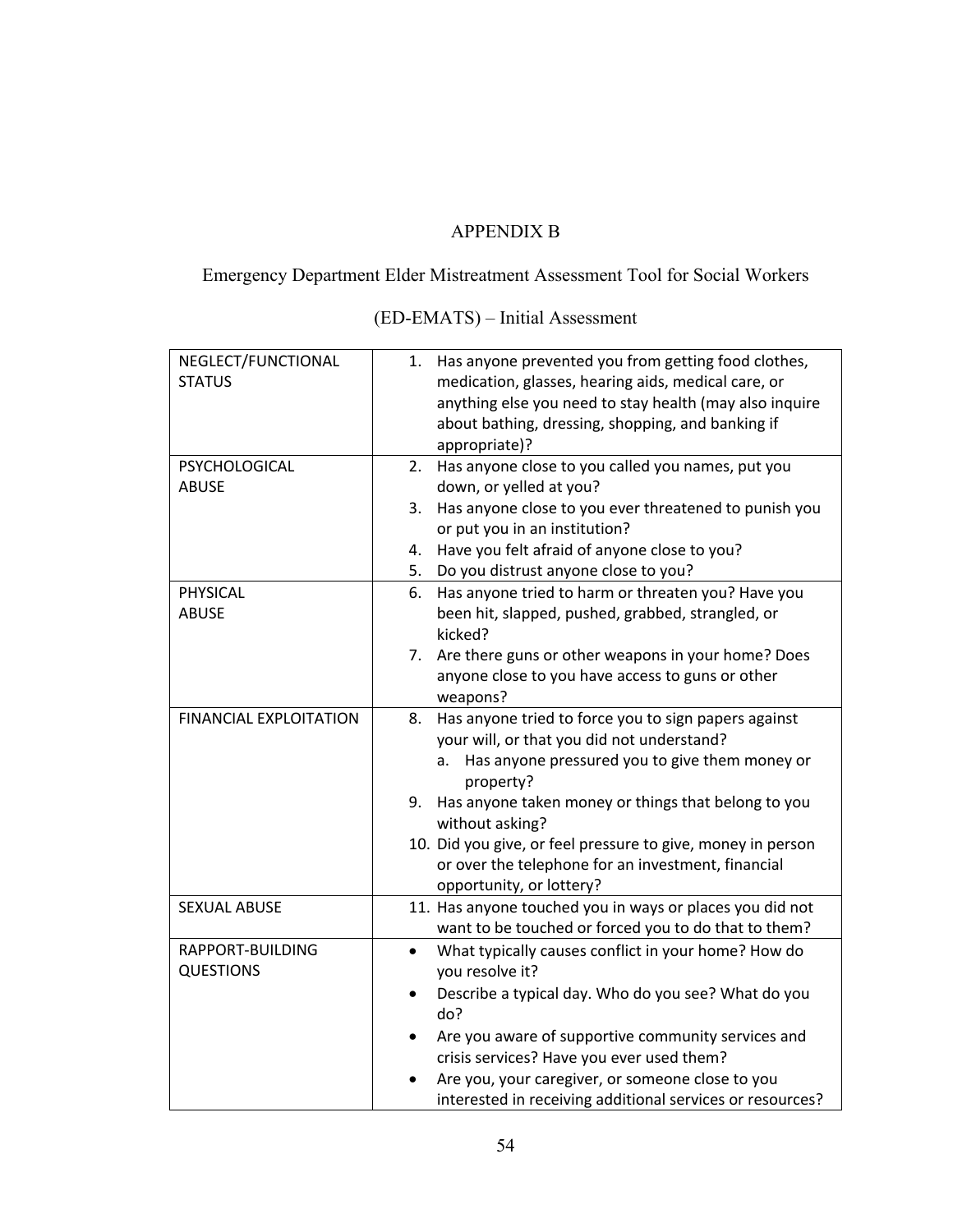# APPENDIX C

Abuse Intervention Model (AIM)